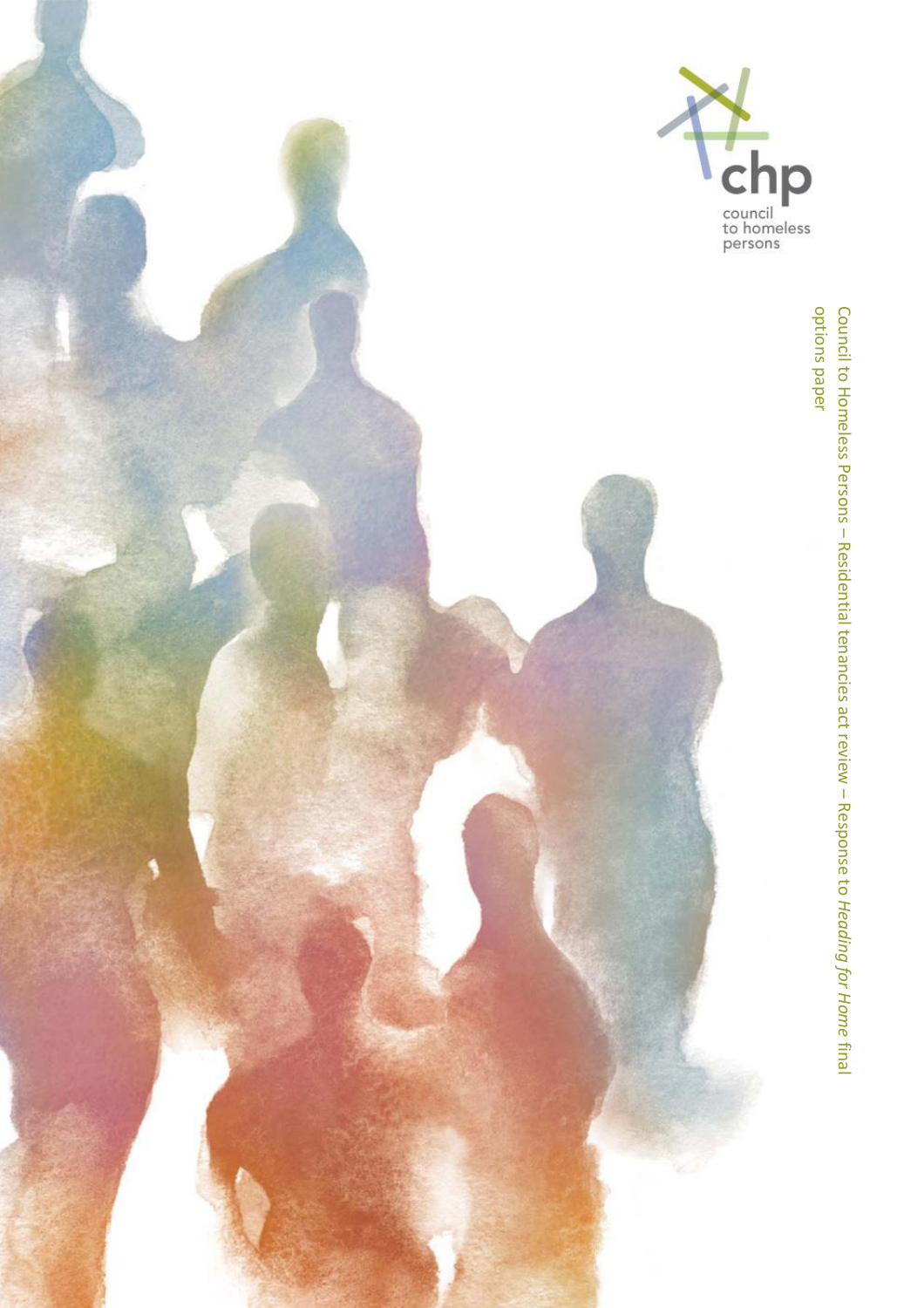# <span id="page-1-0"></span>Table of Contents

| Chapter 5. Rights and responsibilities during a tenancy 11                    |
|-------------------------------------------------------------------------------|
| Chapter 6. Rights and responsibilities at the end of a tenancy14              |
|                                                                               |
|                                                                               |
|                                                                               |
| Chapter 10. Dispute resolution services and mechanisms 30                     |
| Chapter 11.1 Terminations and security of tenure - Terminations instigated by |
| Chapter 11.2 Terminations and security of tenure - Terminations instigated by |
| Chapter 11.3 Terminations provisions and security of tenure42                 |
| Chapter 11.4 Terminations provisions and security of tenure44                 |
| Chapter 11.5 Terminations instigated by the tenant: landlord not at fault 45  |
|                                                                               |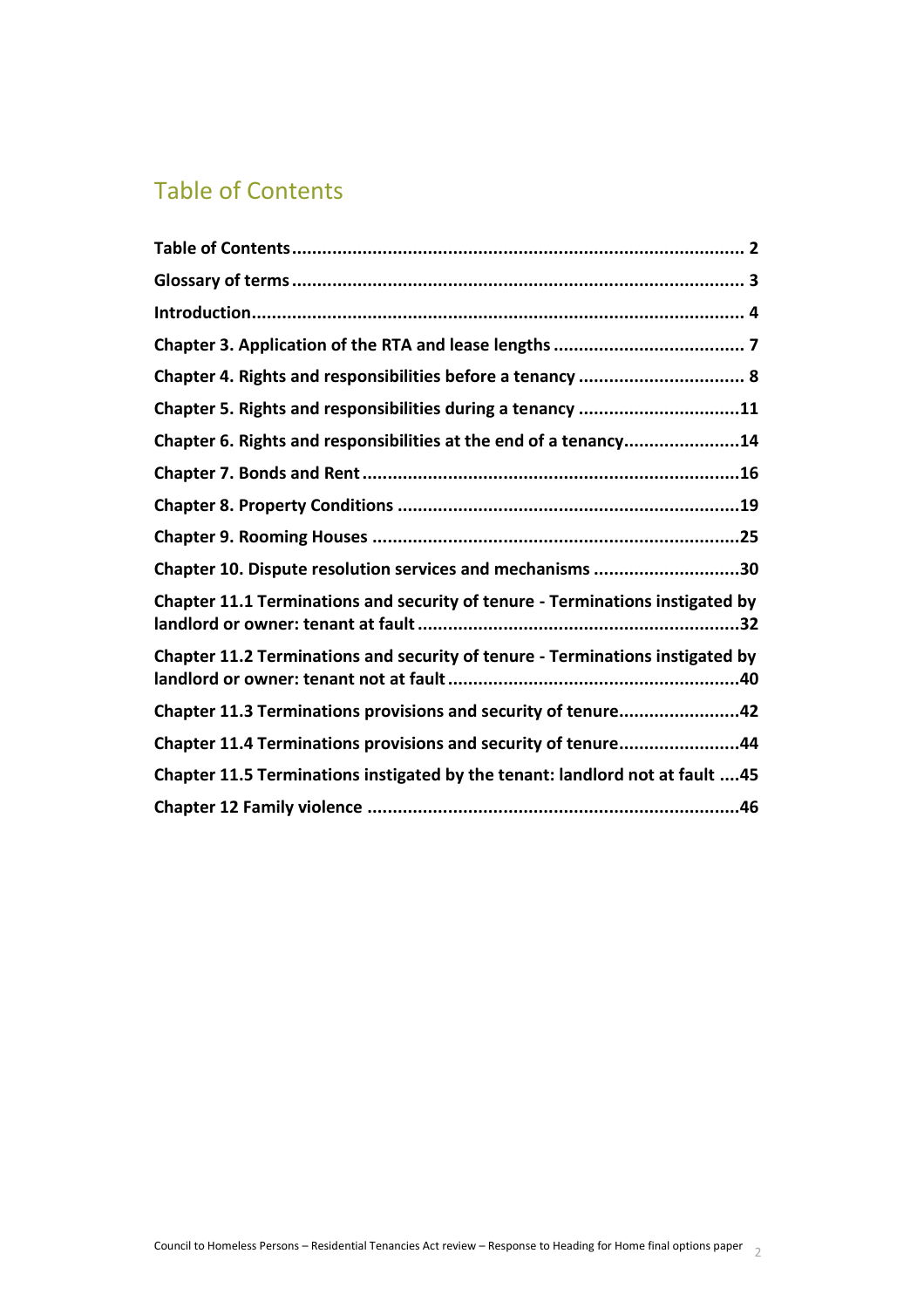# <span id="page-2-0"></span>Glossary of terms

- ABS Australian Bureau of Statistics
- AIHW Australian Institute of Health and Welfare
- CAV Consumer Affairs Victoria
- CHP Council to Homeless Persons
- DHHS (Victorian Government) Department of Health and Human Services
- DHS (Victorian Government former) Department of Human Services
- ERP Estimated Resident Population
- MFB Metropolitan Fire Brigade
- NDIS National Disability Insurance Scheme
- PESP Peer Education Support Program
- RTA Residential Tenancies Act
- TAAP Tenancy Advice and Advocacy Program
- TUV Tenants Union of Victoria
- VCAT Victorian Civil and Administrative Tribunal
- VCOSS Victorian Council of Social Service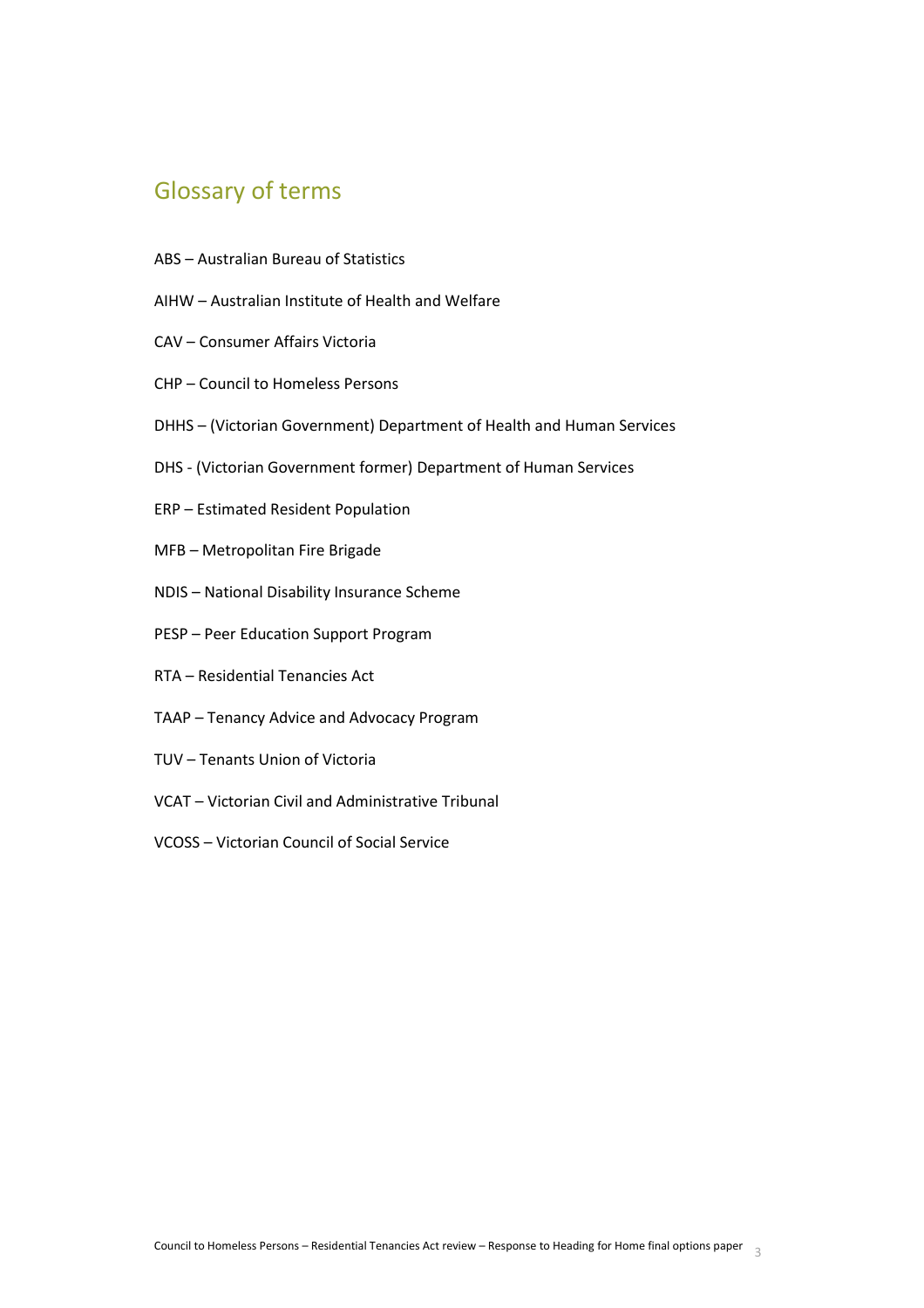# <span id="page-3-0"></span>**Introduction**

# The Council to Homeless Persons

The Council to Homeless Persons (CHP) is the peak Victorian body representing organisations and individuals with a commitment to ending homelessness. CHP works to end homelessness through leadership in policy development, advocacy, capacity building and consumer participation.

The Council to Homeless Persons welcomes the opportunity to provide input into the Residential Tenancies Act (RTA) review options paper 'Heading for Home' (hereafter referred to as the options paper). The provisions of the RTA have wide ranging impacts upon homelessness in Victoria.

## What we mean by 'ending homelessness'

Homelessness occurs at the intersection of personal vulnerabilities and structural forces, such as poverty, housing affordability and security of tenure. People who become homeless are often financially disadvantaged and some will have spent a lifetime in insecure housing.

Ending homelessness doesn't mean that people will never find themselves without shelter. It means that homelessness will be rare, the experience brief, and it will not recur in a cycle of repeated homelessness.

To achieve this vision, Victoria requires the services to help people manage the vulnerabilities that can lead to homelessness. Pathways into homelessness include eviction, job loss, family violence, mental ill health, relationship breakdown, or indeed a combination of these factors. There is neither a single cause, nor a single solution. Some people may need relatively little assistance for a short period of time, while others may need support over a lifetime.

Ending homelessness also requires action to reduce poverty, increase access to employment and critically, to improve the supply of housing that is affordable to people on low incomes, and the security of people's tenure within that housing.

# The Residential Tenancies Act and homelessness

The provisions of the RTA have wide ranging impacts upon homelessness in Victoria, with the RTA regulating critical and defining aspects of homelessness. According to the Australian Bureau of Statistics (ABS):

When a person does not have suitable accommodation alternatives they are considered homeless if their current living arrangement:

- is in a dwelling that is inadequate; or
- has no tenure, or if their initial tenure is short and not extendable; or
- does not allow them to have control of, and access to space for social relations. Australian Bureau of Statistics, 2012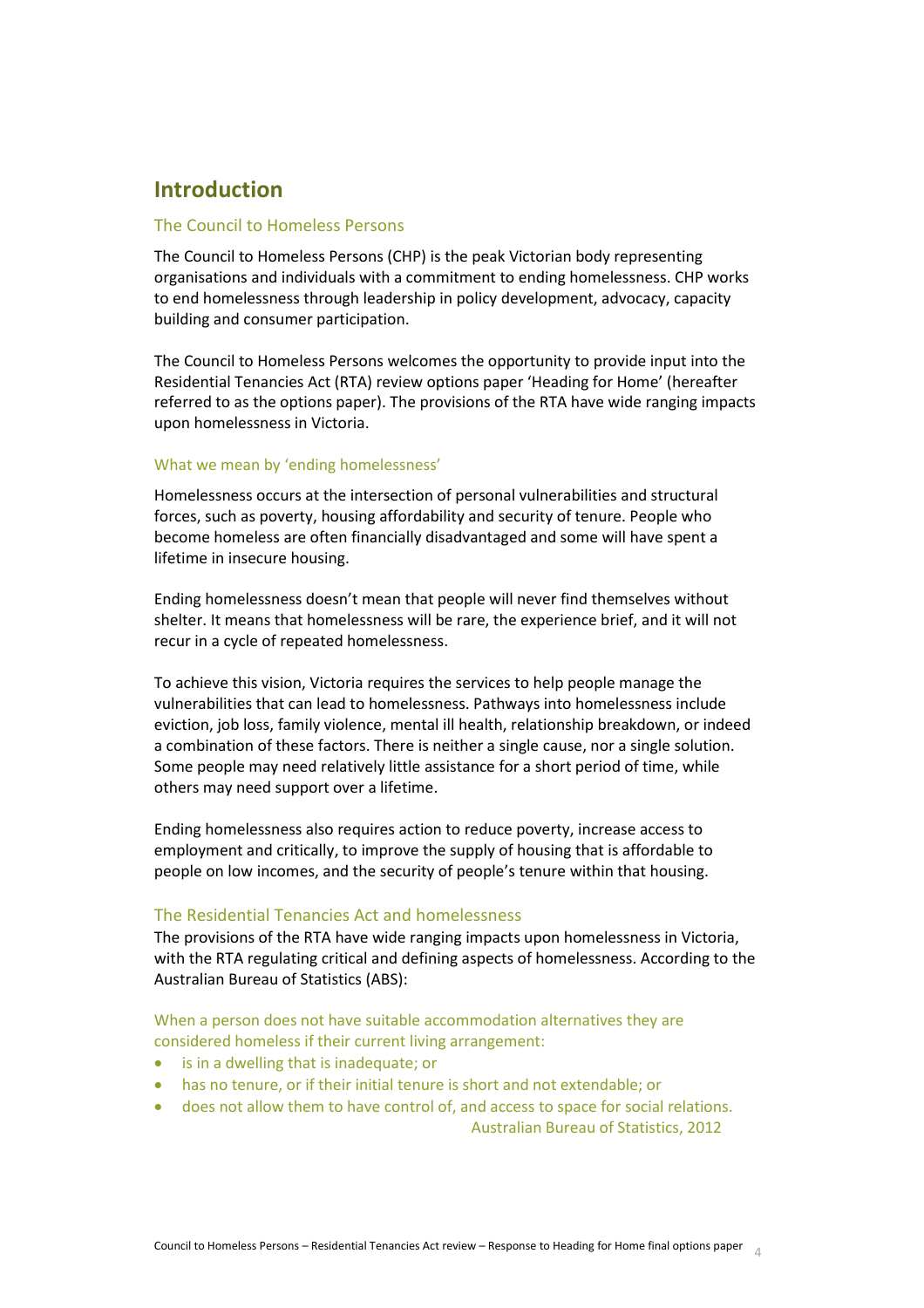The RTA provides governance around each of these defining characteristics of homelessness; the adequacy of buildings in the rental market, tenants' security of tenure, and the rights and responsibilities of landlords and tenants. As such, the RTA is one of the primary ways in which the Government can influence the extent of homelessness in Victoria.

Victoria has seen a significant increase in homelessness over recent years (see table 1). The Victorian Government has demonstrated significant will to address this rise, particularly through much needed investments in housing and support services. CHP views reform of the RTA as a continuation of this work. The RTA doesn't just define the relationship between landlords and tenants, but on a broader level is a representation of societal values. It is the vehicle through which we express what housing rights we believe people should have in times of personal or financial crisis. For thousands of Victorians each year the rights contained within the RTA are their last protection against homelessness. However, for thousands of vulnerable Victorians, the current provisions of the RTA do not sufficiently protect them from homelessness.

Some 658,500 Victorians have experienced homelessness at some point in their lives<sup>1</sup>. These considerations are integral to this review. The number of people accessing homelessness services each year is approximately one-fifth the size of Victoria's rental market<sup>2</sup>. With little capacity to become owner-occupiers, those experiencing homelessness make up a substantial proportion of the private rental tenanting population.

| Data                       | $2011 - 12$ | $2012 - 13$ | $2013 - 14$ | $2014 - 15$ | $2015 - 16$ |
|----------------------------|-------------|-------------|-------------|-------------|-------------|
|                            |             |             |             |             |             |
| Clients (number)           | 86,150      | 92,462      | 99,892      | 102,793     | 105,287     |
| Support periods (number)   | 165,234     | 179,897     | 191,589     | 196,959     | 205,478     |
| Clients (per 10,000 ERP)   | 155.6       | 164.2       | 174.2       | 176.1       | 177.3       |
| <b>Active Rental Bonds</b> | 437,577     | 467,971     | 493,247     | 517,215     | 540,921     |

**Table 1. Homelessness Support Services in Victoria<sup>34</sup>**

Through this submission we will argue for changes to the RTA that will improve on the fair and reasonable rights of tenants facing personal or financial crises to sustain their housing, and avoid homelessness, and for stronger protections for those experiencing homelessness seeking stable rental accommodation.

# Major points of concern

A number of options provided in this options paper have the capacity to greatly increase the level of homelessness in Victoria. These options would overwhelm the

 $\overline{a}$ 

<sup>1</sup> Australian Bureau of Statistics, General Social Survey 2014.

<sup>2</sup> DHS Rental Report June 2016.

<sup>3</sup> AIHW Specialist Homelessness Services Collection 2016.

<sup>4</sup> DHHS rental reports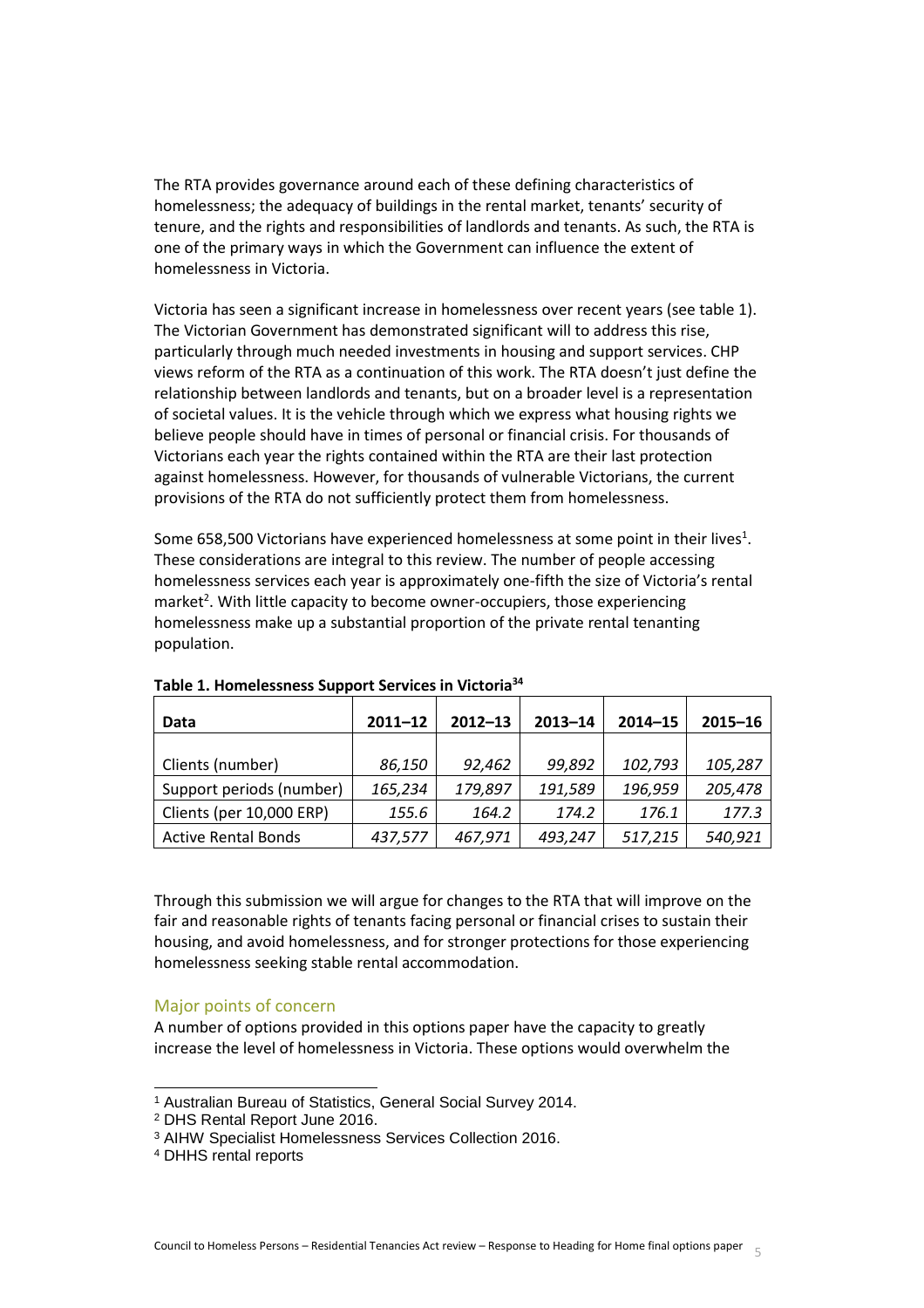existing capacity of the homelessness sector, and would lead to a large and persistent increase in the number of Victorians rough sleeping.

Major points of concern include:

- the options to broaden the three strikes rule (5.2A) and to allow termination of tenancies after a single incidence of breach (5.2B).
- $\bullet$  the option to create termination orders (11.1).
- the options to significantly expand scenarios under which tenants may be evicted with zero notice (11.3 and 11.5).
- the option to allow evictions for late payment of rent, even where rent has been repaid in full (11.17).
- the option to create a generalist 'anti-social behaviour' termination with almost unlimited scope (11.24).

The RTA has a significant impact on homelessness in Victoria, and the adoption of any of the above clauses as described in the options paper would create enormous levels of new homelessness in Victoria.

# Reading this submission

CHP has written this submission with reference to the 'Heading for home' options paper produced by Consumer Affairs Victoria (CAV) for the *Fairer Safer Housing* Residential Tenancies Act Review. Chapters and sub-headings in this submission are reflective of those in 'Heading for home'. The response refers regularly to 'options provided in this section', by way of referring to the options paper, and should be read in conjunction with the issues paper. Responses do not stand alone and do not always reference in full the options included in the issues paper.

<span id="page-5-0"></span>While recognising that all aspects of the RTA will have impacts on homelessness, we limit our response to those which have the greatest or most direct effect on homelessness.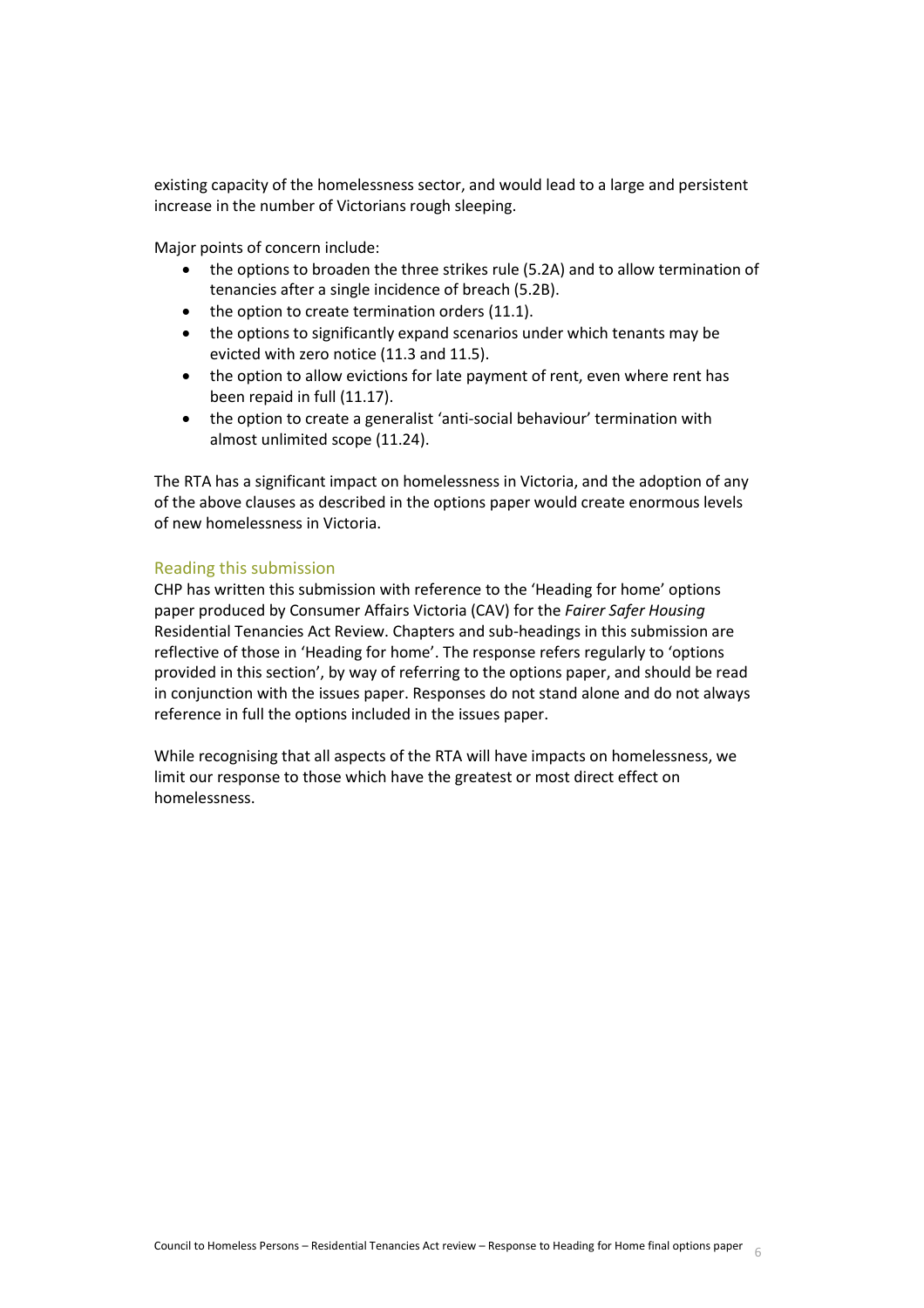# **Chapter 3. Application of the RTA and lease lengths**

# Lease lengths and homelessness

An opportunity exists to increase on current levels of uptake of longer term leases. Those who require housing modifications face greater housing insecurity, due to a range of inter-relating factors including poorer employment prospects, lower incomes, rental discrimination, and ill-health. Without the right supports in place, groups with greater housing insecurity experience homelessness at greater rates. Installing necessary housing modifications can come at a significant cost to households. Shortterm leases can mean that tenants can make housing modifications, incurring large costs, only to be evicted not long after. Lease lengths also have important implications for households' capacity to budget. The cumulative costs of moving house can run to many thousands of dollars, which can require significant forward planning for lowincome households. Longer lease lengths will improve the ability of households to form connections within their community, impacting social cohesion, as well as community and individual resilience.

# 3.1 Limitations to the scope of the RTA

CHP supports the option to remove the five-year limit on the scope of the RTA. Applying the protections of the RTA to leases of five years or longer will remove an existing barrier to uptake of longer leases and the stability that they entail.

Longer term leases may particularly benefit those who require property modifications, such as older people and people with disabilities. A major reason that people require property modification is to support their mobility impairments. Unfortunately, there is a high correlation between mobility impairments and low incomes<sup>5</sup>. These modifications can be costly, and those who invest in them expect to be able to utilise them for a longer period time than is typically supported under current lease arrangements. This option removes an impediment to longer term leases, and may be of benefit to this group.

Any move to introduce longer term leases would need to be sufficiently paired with appropriate protections for tenants who need to vacate due to financial or personal crises.

#### 3.2 Long term leasing in general tenancies

l

<span id="page-6-0"></span>Options provided in this section of the paper have only tangential bearing on homelessness.

<sup>5</sup> Australian Bureau of Statistics, Census of Population and Housing 2011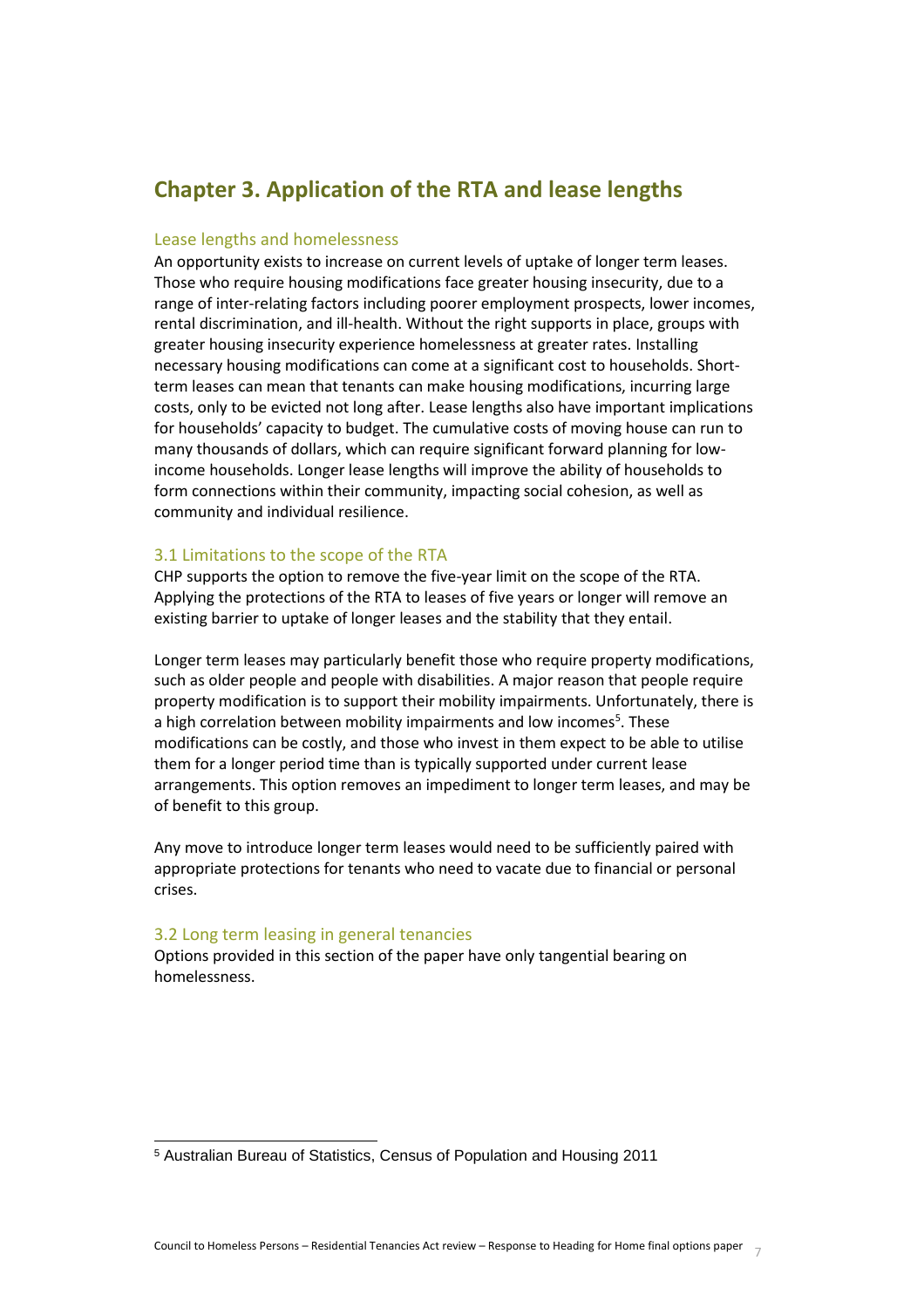# **Chapter 4. Rights and responsibilities before a tenancy**

# Rights and responsibilities before a tenancy, and their interaction with homelessness

The rights of individuals seeking to enter the private rental market have a significant impact on their ability to gain housing and make positive exits from homelessness. Where protections for prospective tenants are weak, barriers are created that exclude those experiencing homelessness from the private rental market. Similarly, where conditions of continued occupancy are overly onerous, this only serves to facilitate evictions. Weak protections for tenants, and overly restrictive occupancy conditions create experiences of homelessness where they might otherwise be avoided.

## Unlawful discrimination against applicants and tenants

The Council to Homeless Persons supports both options provided in this section of the issues paper, believing that they complement one another and should both be applied to offer improved protections against discrimination for those seeking rental accommodation. Of the two options provided, strengthening links between the RTA and the Equal Opportunity Act 2010 offers the stronger protections to the housing insecure and those experiencing homelessness, and is preferred.

Those facing discrimination over protected attributes face higher rates of homelessness. Aboriginal and Torres Strait Islander peoples, single mothers, young people, and people from culturally and linguistically diverse communities are particularly vulnerable to both rental discrimination and homelessness. Rental discrimination makes it difficult to secure rental properties, in some instances leading to homelessness, as well as hindering efforts of those currently experiencing homelessness to gain housing.

CHP reiterates our call from previous stages of this review for the creation of a standard application form for rental properties. This would prevent some forms of discrimination against housing applicants by excluding information on irrelevant or protected factors from application processes (ie. requesting bank statements and forming judgements based on applicants' spending habits).

#### Privacy and use of tenancy application information

CHP supports the option of prohibiting landlords and agents from using information in tenancy applications for other purposes. Extending protections against disclosure of tenants' personal information will have a particular impact upon the housing vulnerable and those experiencing homelessness.

Feedback from stakeholders indicates that, particularly where rental markets are small, such as in regional areas, or in rooming house markets, informal networks exist between agents or landlords to discuss tenants. This reputedly leads to informal 'blacklists', whereby tenants are unable to secure accommodation in their location of choice, and have no recourse or opportunity to enforce the rights they have within formal tenancy database systems.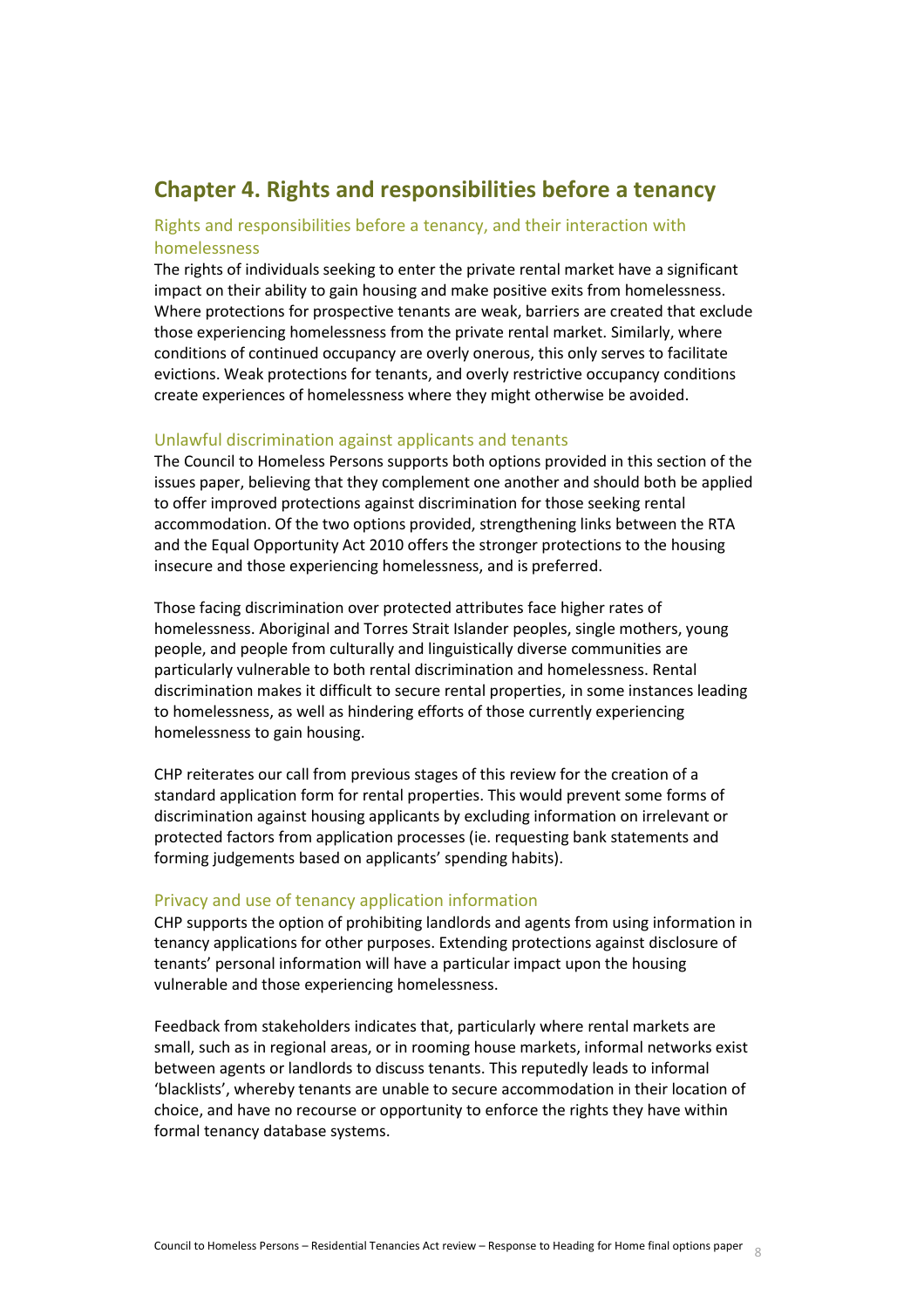This reform will go some way to ensuring that prejudicial information outside of the scope of a regulated environment and access to natural justice is not passed on to potential future landlords or agents. This will eliminate an existing barrier for those seeking housing from obtaining it in their community of choice.

#### Tenancy databases

CHP strongly supports both of the options provided around tenancy databases, and urges CAV to provide that option 4.5 may be initiated by third parties.

While stronger regulation of tenancy databases is important, CAV should consider whether tenancy databases are a legitimate part of the rental housing system. Tenancy databases are commonly known as "black lists" in reference to the fact that if your name is on the list, you can be effectively excluded from the private rental market. CHP urges CAV to consider whether excluding people from the private rental market is a welcome role in the Victorian real estate sector, and if not, whether tenancy databases ought to be prohibited.

Irregardless, the proposed prohibition on charging a fee to tenants for a copy of their tenant's listing must effectively prohibit such fees, rather than allowing database operators to offer a fee free option, as said options may be designed to be deliberately onerous. The prohibition must also specify that information provided for the purpose of checking tenancy database status cannot then be on-sold by tenancy database operators.

This option should also clarify that the opportunity to access tenancy listings applies not only to people who have an existing tenancy, but to any member of the community who may be seeking to enter a tenancy. Failure to do so would exclude many of those experiencing homelessness and make such a provision redundant.

CHP further strongly supports the option to give the Victorian Civil and Administrative Tribunal (VCAT) power over tenancy database listings. Feedback from the Victorian homelessness sector indicates that disputing a tenancy database listing can be extremely difficult once the information is uploaded. They further indicate that there is widespread non-compliance by database operators with provisions requiring listings to be removed after three years. Those who have listings made against them on tenancy databases require an opportunity to dispute this information, particularly where the ramifications of such listings can be so extreme as total exclusion from the private rental market. CHP urges CAV to provide that this option may also be exercised by third parties, in recognition of the support needs of many people experiencing homelessness, who may not have the capacity to initiate VCAT proceedings on their own behalves.

#### Disclosures and representations prior to entering a tenancy

CHP supports the options outlined in this section of the options paper. The disclosures and representations outlined in this section of the options paper have a material impact on whether the tenancy will continue for the full duration of the agreement. With the cost of obtaining a new tenancy often running to several thousands of dollars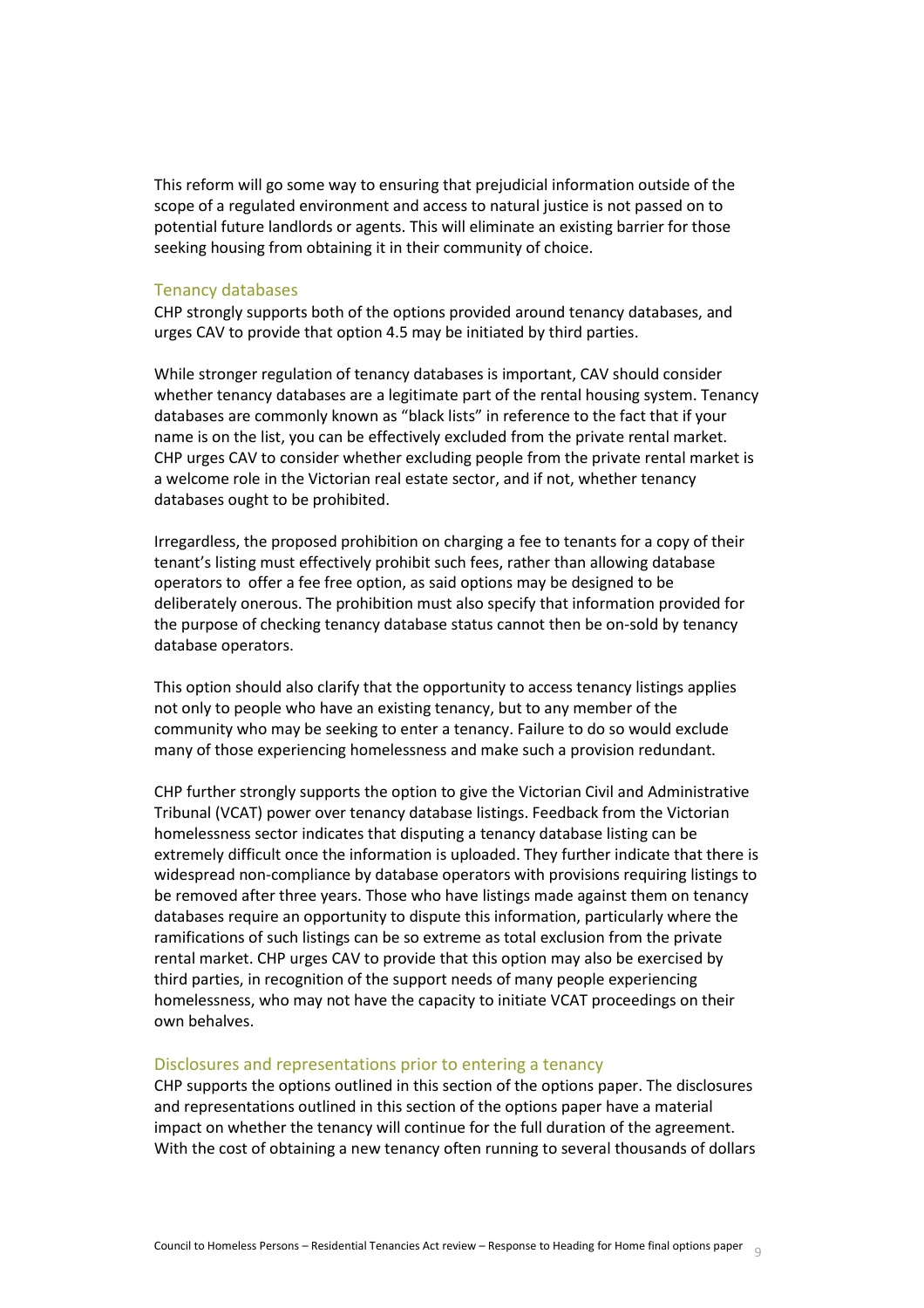when all factors are considered, it is of critical importance that tenants have some certainty about how often they will be expected to meet these costs; at minimum they should have confidence that their tenancy will last for the duration of the fixed term. Many Victorian households simply do not have the financial capacity to sustain the costs of moving house multiple times in a year and would be unable to meet bond and rent in advance requirements imposed by the false, misleading or absent disclosures received at the start of the tenancy.

#### Details of landlord for legal proceedings

CHP supports the option that provides that a landlord's details must be provided in a tenancy agreement (4.8A). It is of critical importance to the effective conduct of the housing system that VCAT orders are enforceable. We endorse the finding of the Tenants Union of Victoria (TUV) that this option will most effectively ensure that both parties have the information required to engage in any necessary legal proceedings.

#### Terms of tenancy agreements

CHP strongly opposes the option to make additional terms to tenancy agreements enforceable (option 4.12B). The creation of arbitrary additional terms has the capacity to infringe upon a tenant's right to engage in all of the lawful behaviours available to them under the law. Under this scenario, unreasonable rules are likely to be imposed on tenants, creating a situation whereby tenants receive breaches, or are even evicted for failing to comply with enforcement orders for unreasonable terms beyond the scope of the RTA.

Importantly, these terms are likely to be applied most onerously against vulnerable tenants who have few options in the housing market, and must accept the terms of whatever tenancy agreement they are presented with. CHP does not believe that it is appropriate to give the landlords such discretionary powers over the behaviour of the tenants.

<span id="page-9-0"></span>CHP instead supports the option for a comprehensive standard prescribed tenancy agreement. This will protect against the application of unreasonable terms in tenancy agreements. CAV should further consider whether any additional terms to the comprehensive prescribed tenancy agreement must be approved by VCAT. CHP believes that the options to create a blacklist of tenancy agreement prohibited additional terms and to create an offence to include invalid or prohibited term are positive measures and consistent with the option to create a comprehensive standard prescribed tenancy agreement.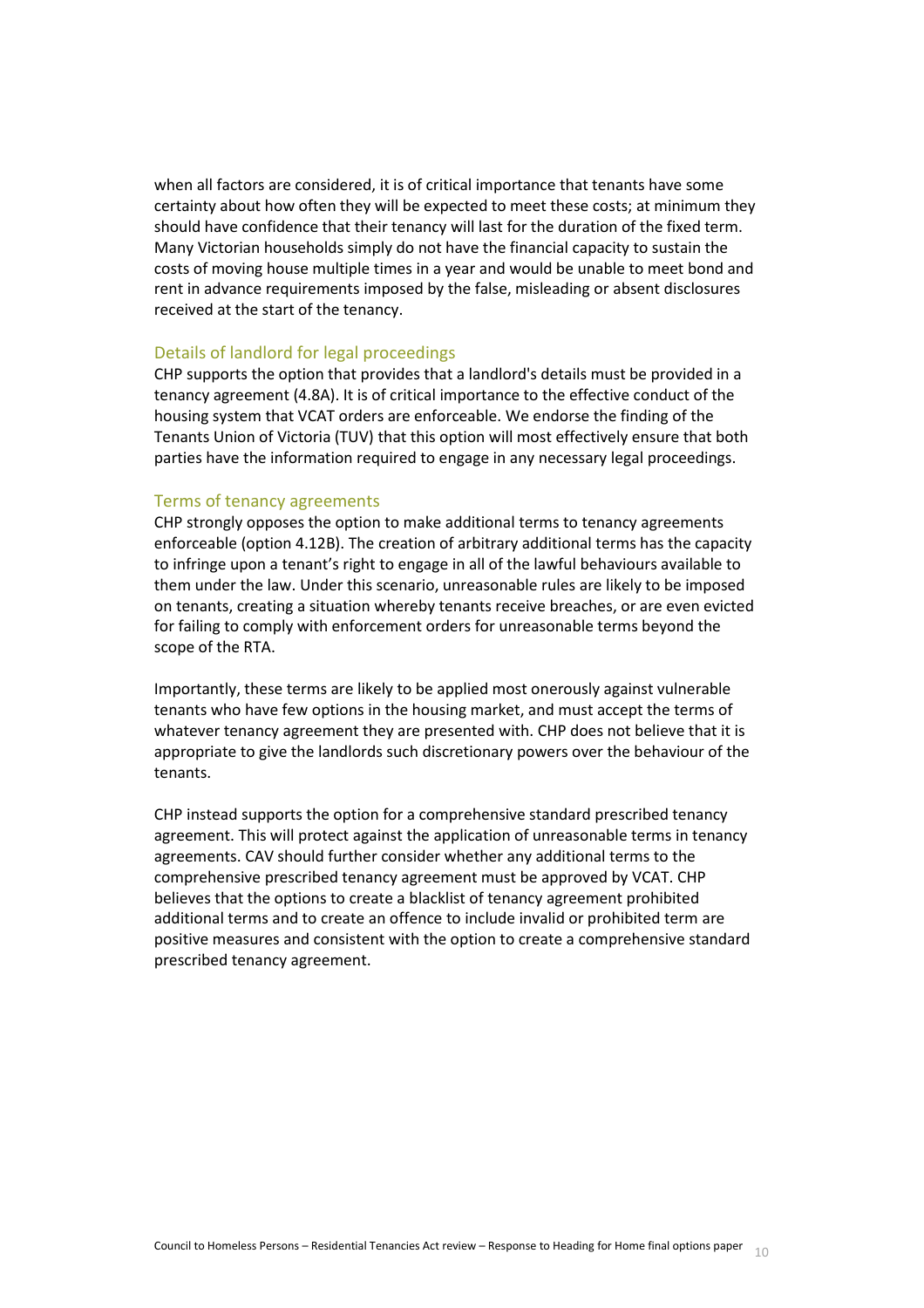# **Chapter 5. Rights and responsibilities during a tenancy**

# Rights and responsibilities during a tenancy, and their interaction with homelessness

The strength of tenants' rights in their tenancy is a major influence on whether they are able to sustain their tenancy, and avoid homelessness. The matters covered in this chapter of the options paper speak to the types of unintentional barriers to housing that can be created by the RTA. Matters such as the process for breaches have a direct impact on the ease with which a tenant is evicted from their home. These matters call for a full understanding of the outcomes that we as a society hope to achieve through the rental market, and who we hope to include or exclude from those outcomes. Reform to the matters considered in this chapter has the capacity to reduce the level of homelessness in Victoria. CHP calls for this to be a key consideration in this review.

## Processes for breach

CHP strongly opposes the option to tailor remedies for breach of duty to the nature of the duty. This option would have devastating effects on anybody living in the community who has complex needs. A person experiencing a crisis or a major episode of mental illhealth may not have the ability to resolve the issues leading to their being a 'disturbance' immediately. For many people, this is not as simple as refraining from being a 'nuisance'. This talks to a larger point that if we agree that those with complex needs are to live in the community, then we must allow them to sustain tenancies. This requires that we build into our laws the structures that will support the continued wellbeing of all tenants, rather than building new mechanisms that lead to homelessness for those in crisis.

Currently, the 14 days before a new breach notice may be issued allows for the fact that those in crisis may not currently have the capacity to refrain from particular behaviours. The 14 day period allows for the tenant to begin accessing supports, or to begin to come to terms with the situation that brought them to crisis.

CHP urges CAV to recognise that the RTA doesn't just govern the relationship between landlords and tenants, but has wider implications. The question for government as a whole is the holistic consideration of what purposes the rental market is designed to achieve, and how the RTA can support those outcomes. We posit that the private rental market must be designed to provide homes for all of those not living in owner occupation, but who are able to live independently. The RTA therefore needs to be sufficiently flexible to support the needs of this large and diverse section of society. Subjecting tenants to rigid conditions builds flaws into the RTA by creating the conditions for failure to sustain a tenancy for rental market participants.

It is for these reasons that CHP further strongly opposes the options to broaden the three strikes rule (5.2A) and to allow termination of tenancies after a single incidence of breach (5.2B). Instead, CHP endorses the option to abolish notices of termination for successive breaches, which would instead provide for a situation whereby if a breach can be satisfactorily remedied by a tenant, then their tenancy is not subject to punitive retaliation.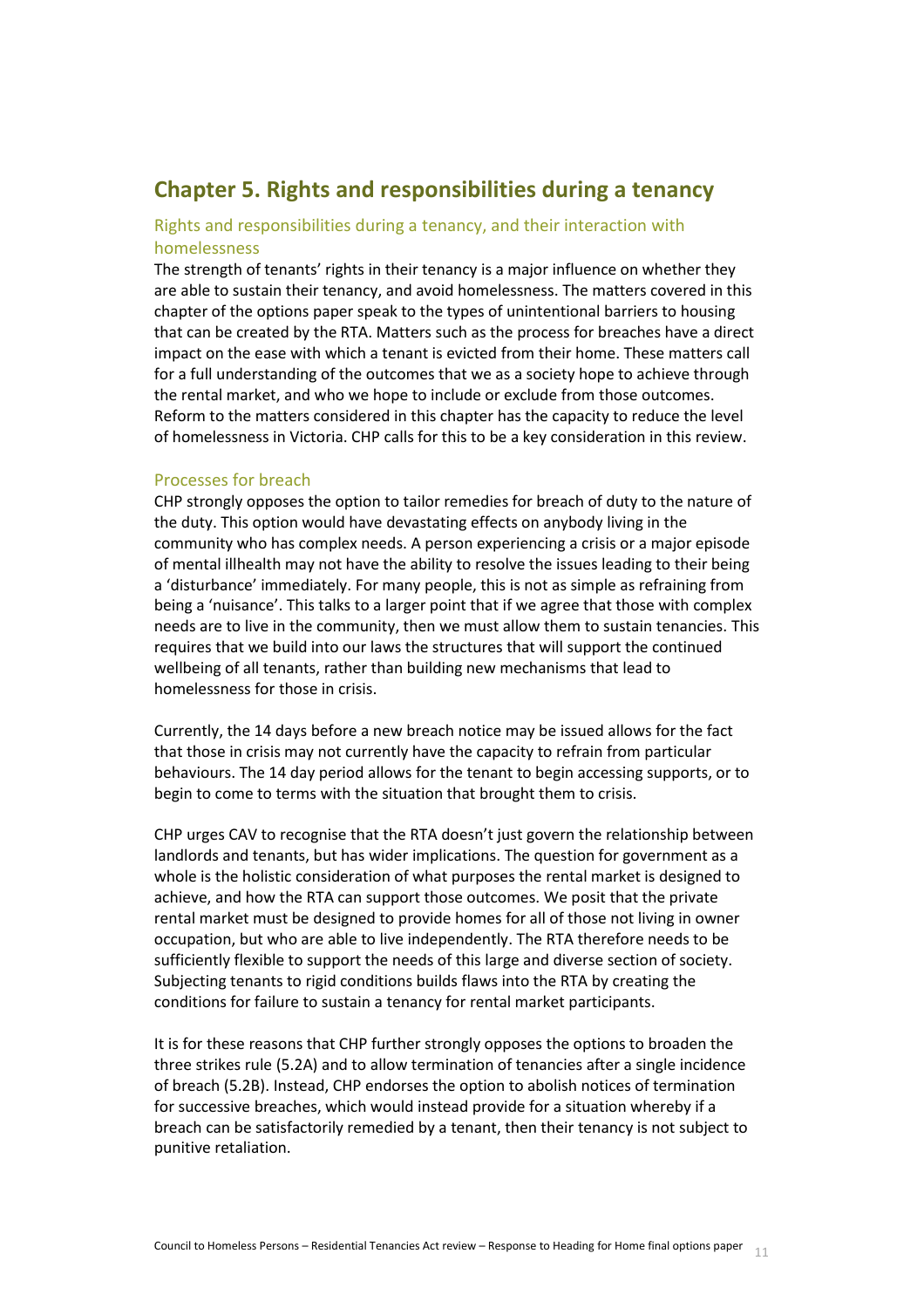#### Pets in rented premises

CHP does not believe that any of the options provided in this section of the options paper are sufficient. The option that 'no pets' clauses would be unenforceable if unreasonable is perhaps an appropriate mechanism – however, the content provided in the 'heading for home' options paper make it clear that under the current proposal the definition of 'reasonable' with regards to pet restrictions will be applied extremely liberally. A presumption that pet ownership is allowed in rental properties is required, yet no option provided in the options paper comes close to such a presumption.

With pet owners ineligible for crisis housing (and rooming houses), and pet-friendly rentals so restricted, many pet owners are forced directly into rough sleeping immediately upon losing their housing. As reported in the submission by The Salvation Army, many people experiencing homelessness are forced to make choices between securing housing and retaining their beloved pets. Homelessness agencies supporting those experiencing homelessness advise that they face significant difficulty securing housing for those with pets. As such, the current provisions not only create episodes of homelessness that might otherwise be avoided, but prolong the experience of homelessness.

While rejecting that the options provided in this section of the options paper are sufficient to protect pet owners, CHP further opposes the option for landlords to require an additional 'pet bond' from tenants. As the situation currently stands the cost of moving house can run to many thousands of dollars. Imposing additional bonds on tenants will only create higher barriers to securing housing. In responding to CAV's question 34 in the options paper, existing bond loan schemes can have negative unintended consequences on those who uptake them. By way of example, the bond loan scheme operated by the Victorian Department of Health and Human Services (DHHS) can prolong people's experiences of homelessness by rendering them ineligible for public housing should they owe any debt to the program. Should the RTA provide for additional bonds from pet owners the resultant barrier to accessing private rental will result in a missed opportunity to provide better housing outcomes for vulnerable Victorians.

#### Rights of entry

The options provided in this section of the options paper have only tangential bearing on homelessness. Considerations relevant to those experiencing family violence are addressed later in the options paper.

#### Sub-letting and assignment

CHP notes that the content of this section of the options paper has focused almost exclusively on 'Air BnB' style arrangements. To the extent that this is the focus of these options CHP provides no comment.

CHP believes that the options provided in this section of the options paper are not intended to cover those who provide accommodation to friends and family experiencing homelessness (otherwise known as 'couch surfers') who might be staying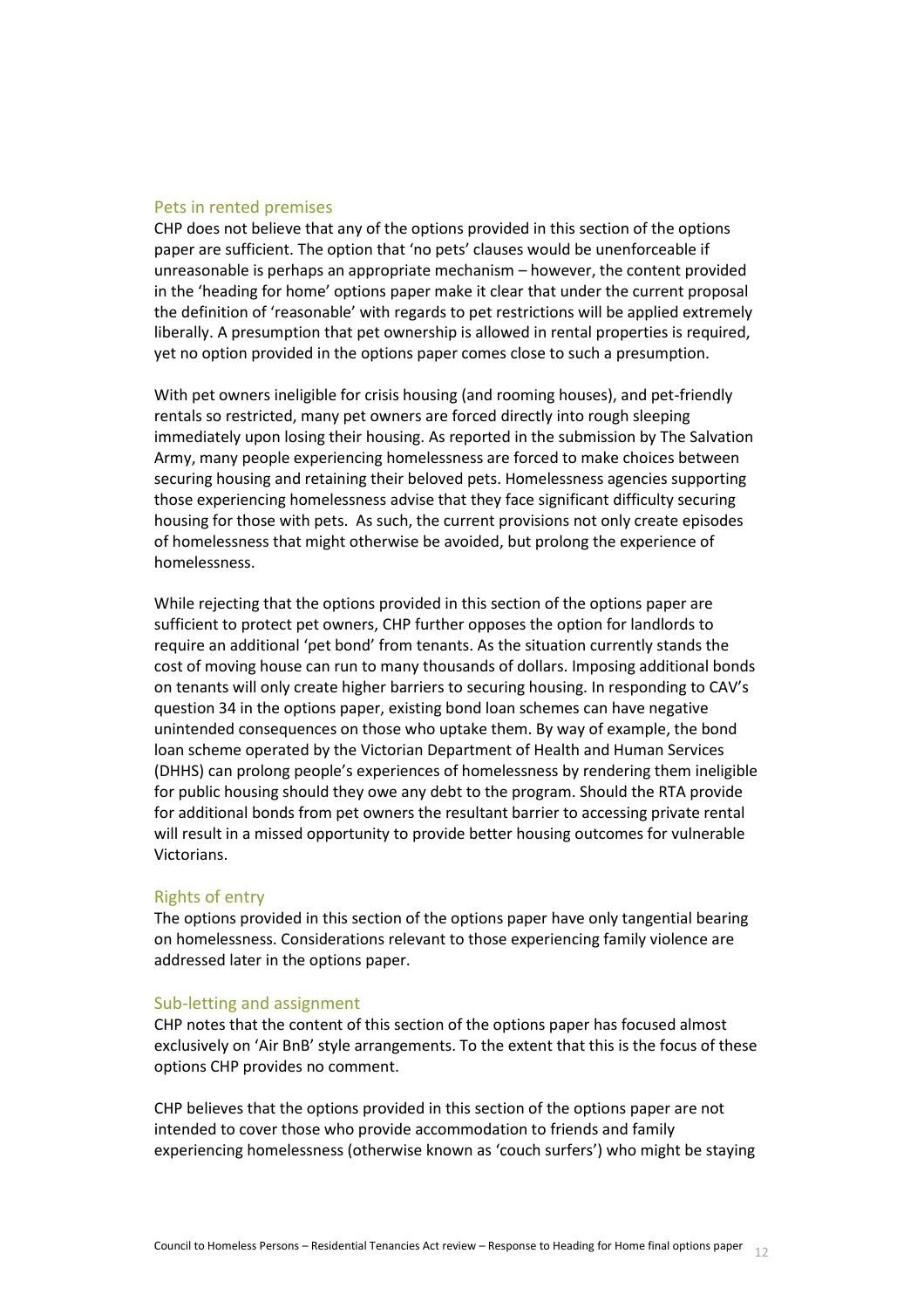<span id="page-12-0"></span>with the tenant temporarily, regardless of whether the 'couch surfer' assists with bills or pays some form of board. We advise caution in ensuring that the drafting of any provisions stemming from this section of the options paper do not accidentally have ramifications beyond 'Air BnB' arrangements. If it is intended that this section should have ramifications on sub-letting and assigning beyond 'Air BnB' type arrangements, further open and honest consultation is required.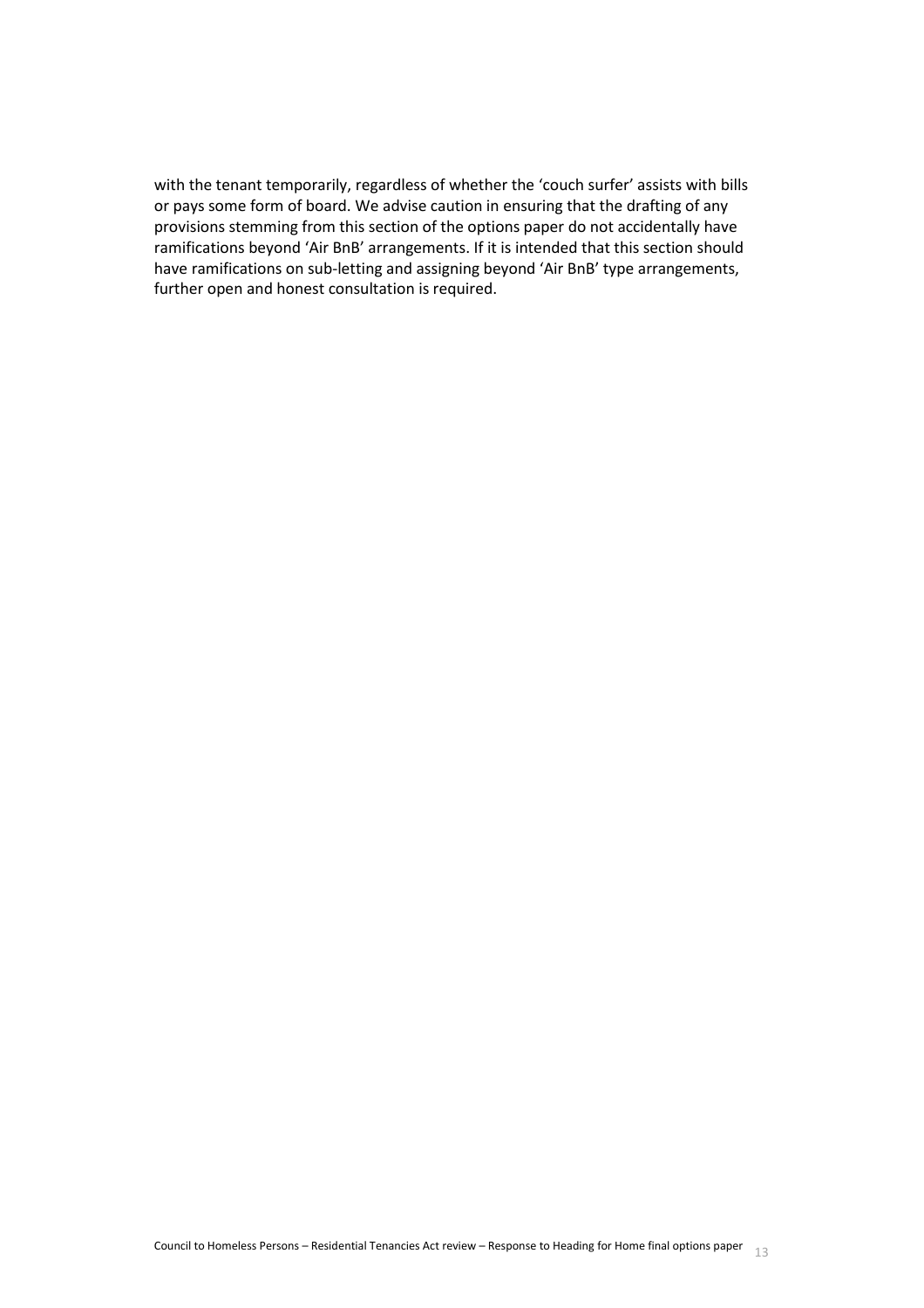# **Chapter 6. Rights and responsibilities at the end of a tenancy**

# Rights and responsibilities at the end of a tenancy, and their interaction with homelessness

The rights and responsibilities of tenants at the end of a tenancy can have a significant impact on homelessness. The options detailed in this chapter of the options paper particularly relate to where tenants vacate housing at the point of crisis, including into homelessness. Appropriate and well designed mechanisms to support those vacating a tenancy when in crisis can make the difference between an experience of homelessness that is brief, and an experience of homelessness that becomes entrenched. Where those experiencing crises such as homelessness are supported they have an opportunity to stabilise their situation and return to the general tenancy housing market. Yet where punitive measures are applied to those who are experiencing crisis, this serves to worsen the crisis, ultimately entrenching the disadvantage faced by that person. The matters considered in this chapter can make the difference between supporting those in crisis to exit homelessness, or punishing them for experiencing crisis and entrenching those circumstances.

#### Lease break fees

CHP supports the option to codify the existing common law compensation principles around lease breaking. Codifying these principles will ensure that they are applied more uniformly than is currently the case. This is particularly true for vulnerable clients, whom anecdotal evidence tells us, are less likely to enforce their rights at VCAT, and therefore, are more likely to accept the advice of their landlords' agents, which can be inconsistent with these principles. Codifying them would offer a protection against such practices, at an important period of housing transition.

CHP opposes the option to provide fixed lease break fees as an optional clause in prescribed tenancy agreements on the basis that fees as described in the options paper are punitive, and indeed more punitive than current practice. Where a tenant does break a lease, it is likely that they are seeking to establish a new tenancy elsewhere. The adoption of fees in these instances may impact a tenant's ability to enter a new lease, which can be expensive. CHP believes that the RTA should not be deliberately punitive, and believes that, as per other sections of the RTA, lease breaking costs should compensate for loss, rather than impose penalties.

#### Severe hardship

CHP strongly supports both options provided in this section of the options paper, which particularly apply to people experiencing homelessness. Under situations of severe hardship some 35,000 Victorians from the private housing market turn to homelessness agencies for support each year. Homelessness occurs for a great many reasons, and for those experiencing significant personal or financial crises, it may not be possible to sustain a tenancy during these periods. For those experiencing homelessness, including those escaping family violence, an inability to access hardship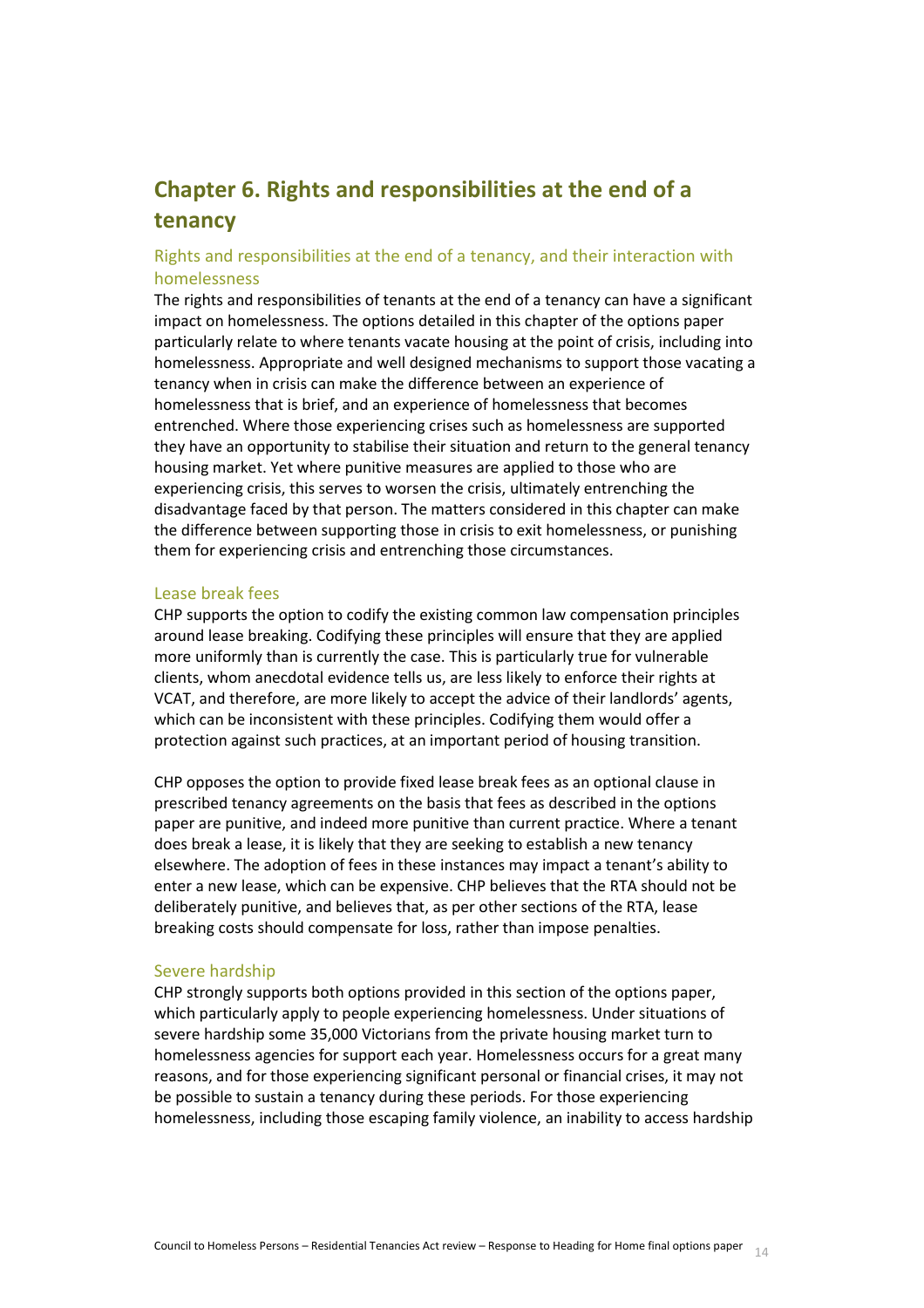provisions due to their having vacated possession of the property is a cruel quirk in a mechanism designed to protect those very same people.

Capping compensation in cases of severe hardship provides further recognition that those experiencing severe hardship have limited capacity to pay compensation, and that during times of financial and personal crises, large compensation payments can have an outsized effect on a vulnerable person's wellbeing.

## Lease breaking in special circumstances

CHP strongly supports the option provided in this section of the options paper. Under special circumstances such as those provided in the options paper, tenants' wellbeing is materially harmed if they are unable to end their tenancies – which in some cases is not possible if the already high costs of starting a new tenancy (including rent in advance, bond costs, and moving costs) is compounded by extended periods of paying for tenancies that they have vacated.

With regard to the reasons specified in the options paper, CHP would recommend the extension of special circumstances to all tenants whose landlords are selling the property, whether in a fixed or periodic lease. Further, we recommend the inclusion of special circumstances provisions where:

- property conditions have fallen below any minimum standards and the landlord or their agent have not addressed this within 14 days of notification; and
- where the tenant has been the victim of a crime that has led them to feel less safe in their home or going about routine business in their neighbourhood.

CHP believes that including such provisions is consistent with ensuring that tenants' wellbeing is not harmed by their ongoing tenancy.

# Goods left behind

CHP supports option 6.6A as it offers the strongest protection of tenants rights. Those who experience homelessness report having lost goods and documents of significant importance after vacating a property. The RTA must provide adequate flexibility to recognise that the end of some tenancies represents an extremely poor outcome for some people, and that those people may be facing a significant crisis as a result. The loss of items of irreplaceable personal value can be extremely harmful for former tenants. Option 6.6A provides former tenants a greater opportunity to remove their belongings, particularly where they may be experiencing crisis.

<span id="page-14-0"></span>CHP offers support for option 6.7. Updating notification methods as described will improve the likelihood that relevant parties will become aware of notifications relating to themselves. CHP advises that this provision should also include for documentation.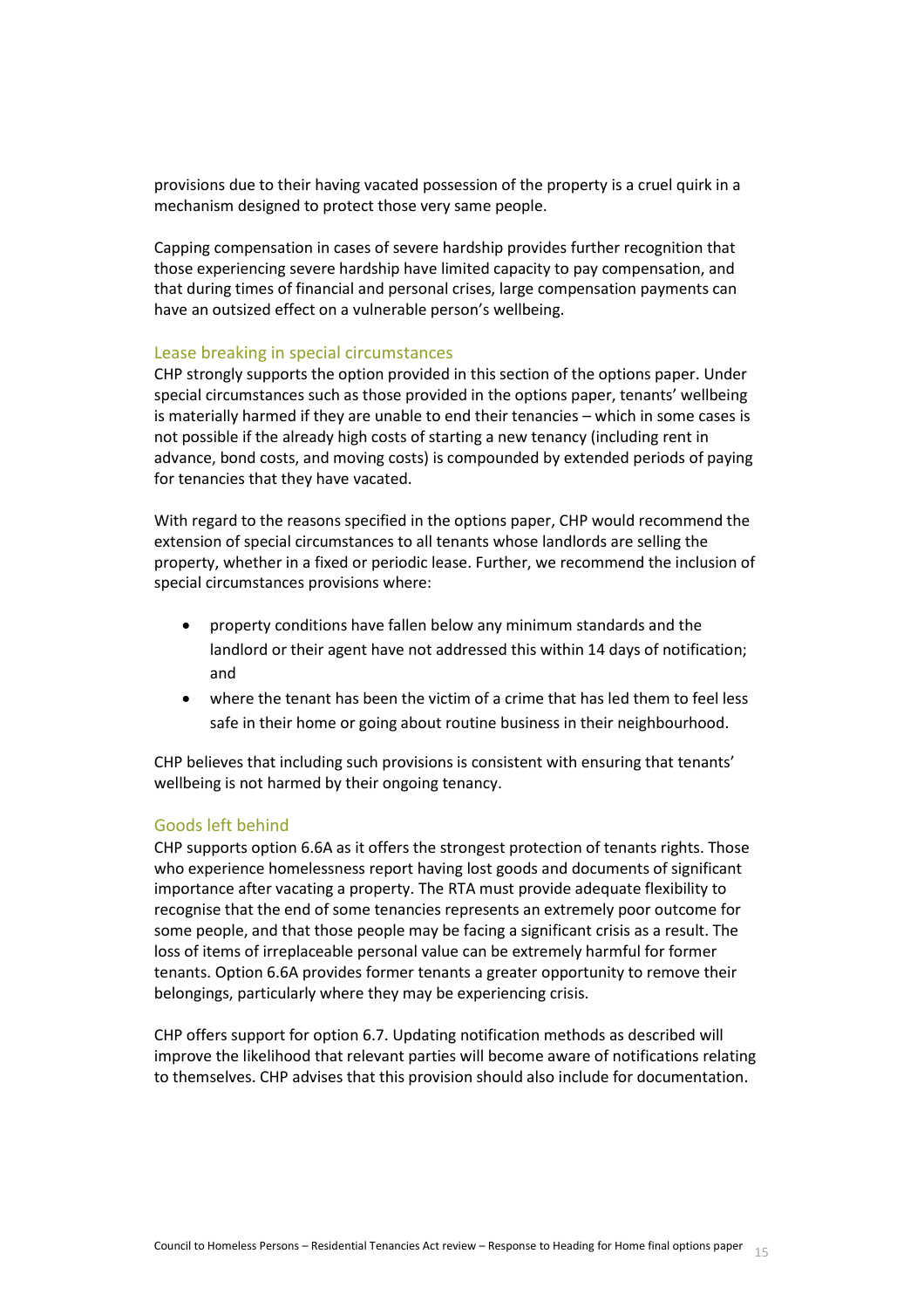# **Chapter 7. Bonds and Rent**

#### Bonds, rent, and homelessness

The primary need of those experiencing homelessness is to gain and sustain housing. The matters covered in this chapter have a direct impact on the ability of all Victorians, including those experiencing homelessness to gain and sustain housing. Stronger protections for tenants and prospective tenants around bonds and rent will improve the housing prospects of those experiencing homelessness, while supporting those currently in the private rental market to sustain their housing, and ultimately avoid homelessness.

#### Maximum bond amounts and rent in advance

CHP supports the options detailed in this section of the options paper, believing that they will have a positive impact on those people seeking to enter new tenancies. The option to remove all exemptions but the VCAT exemption is the most preferred, as it will ensure that the provisions around bonds do not have an outsized impact on those living in large households, including culturally and linguistically diverse or Aboriginal and Torres Strait Islander households who are more likely to live in large households.

#### Bond claims

CHP supports the options in this section of the options paper for speedier bond repayments when all parties are in agreement, and for evidence based claims for landlords (7.3C). These options represent the stronger protections to tenants of the options provided.

Consultation with our consumer advocacy group, the Peer Education Support Program (PESP) of individuals who have experienced homelessness, highlighted the importance of stronger protections for tenants regarding bonds, and for speedier return of bonds. The cumulative costs of moving house can run to many thousands of dollars. Our consultations have found that, particularly for low-income households, being able to access funds for a bond can be challenging. We have heard accounts of people having to sleep rough because they did not have the ability to pull together a bond at short notice. Speedier return of bonds will facilitate people back into the rental market more quickly. Stronger protection against illegitimate claims against a bond will protect vulnerable tenants from having to meet often unachievable bond costs where they have appropriately met their tenancy responsibilities.

CHP opposes the option 7.3B. This options relies more heavily than the current system on VCAT. Anecdotal evidence tells us that highly vulnerable individuals including those who have experienced homelessness, or those who are currently in crisis, are unlikely to attend VCAT. Option 7.3B will disproportionately negatively impact these individuals, leading to greater losses from their bonds, and related greater difficulty in gaining new housing. It will also likely have an impact on the number of individuals who are on tenancy databases, effectively 'black listing' more people from the rental market.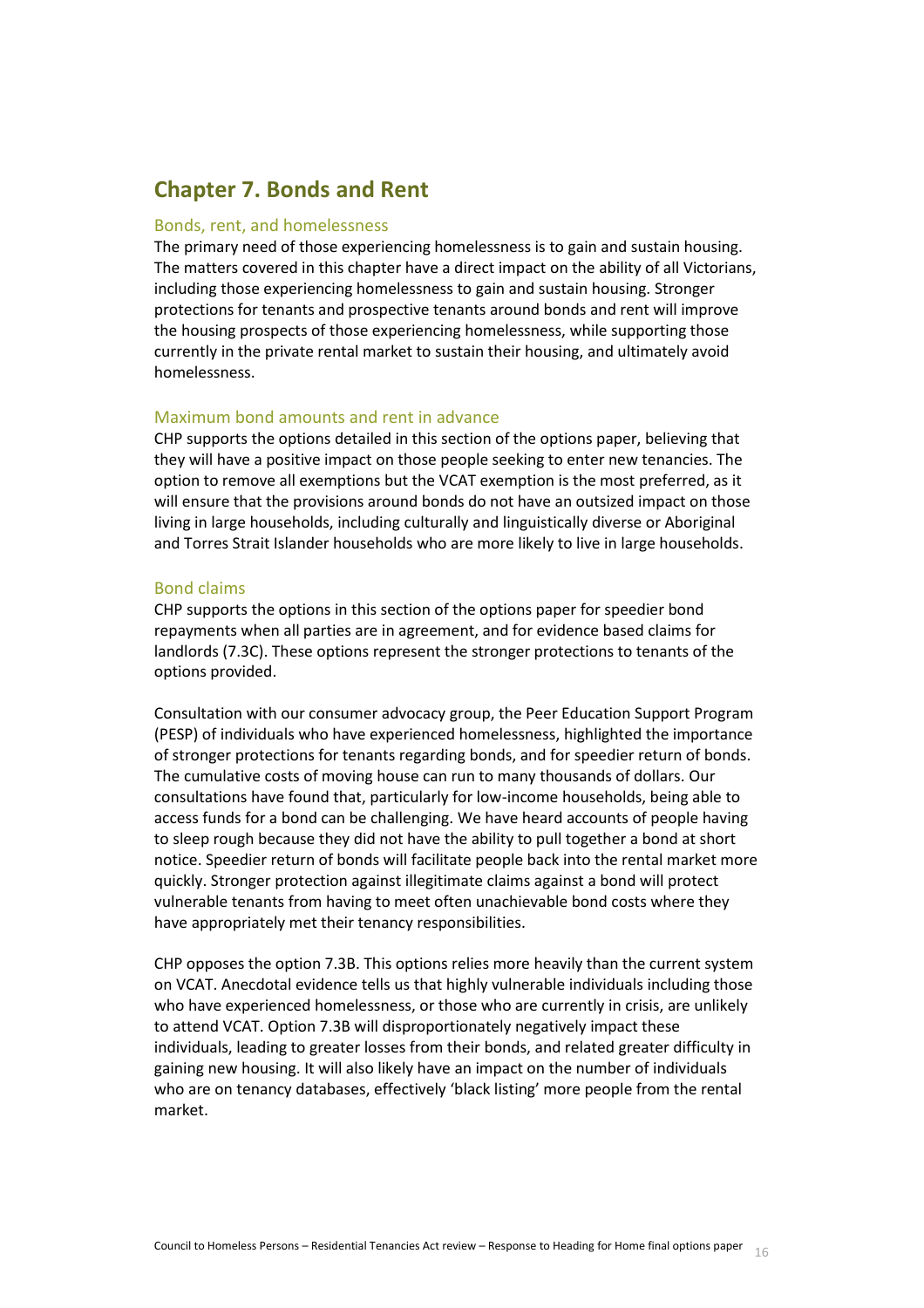#### Frequency of rent increases

CHP supports both options in this section of the options paper. The ability to tightly manage a limited budget is all that keeps some people from homelessness, with many household budgets providing little or no flexibility around spending. Rental increases can rapidly make a tenancy unsustainable. In our experience, a common reason that a tenancy ends for homelessness service consumers is an increase in rent that makes their tenancy unaffordable. This can then precipitate a housing crisis, as moving house in itself can put significant financial strain on a household.

*'Affordability of rental housing both at the point of entry and across the duration of a tenancy is arguably the most significant structural factor affecting secure occupancy for lower-income households'* - Hulse et al (2011)

The options provided in this section of the options paper will give tenants more certainty about their outgoing costs, which provides them with a greater ability to manage their budgets and sustain their housing.

#### Rent arrears

No options for consideration are presented in this section of the options paper. CHP will provide further comment in response to options in chapter 11.

#### Rent payment fees and methods

CHP strongly supports the option to require that landlords must accept Centrepay payments. This has long been a point of concern for the specialist homelessness sector, whose role focuses not only on gaining housing for those experiencing homelessness, but on supporting those who have experienced homelessness, or at risk of it, to sustain their housing. For those tenants with complex needs, or altered brain function such as an acquired brain injury, Centrepay provides them with an opportunity to meet their rental commitments, no matter their current state of wellbeing. Requiring landlords to accept Centrepay payments is a relatively simple way for the RTA to improve housing sustainment outcomes, particularly for the highly vulnerable. CHP strongly urges the inclusion of this requirement in any updated RTA.

CHP further offers its support for the option to require at least one fee-free method of paying rent. Indeed, CHP believes that where landlords or agents wish to utilise third party payment options, the onus to pay any fees is on the landlord. This is comparable to the common practice of retailers absorbing fees associated with the use of EFTPOS in their sales.

#### Rental bidding

CHP supports both options provided in this section of the options paper, with a strong preference for option 7.8B. People on low-incomes, who are already at a disadvantage in the private rental market, are further disadvantaged by the practice of rental bidding and may end up wasting considerable time attending 'open for inspections' at properties that ultimately rent at prices they cannot afford. A prohibition on rental bidding would support all tenants, but would particularly impact those extremely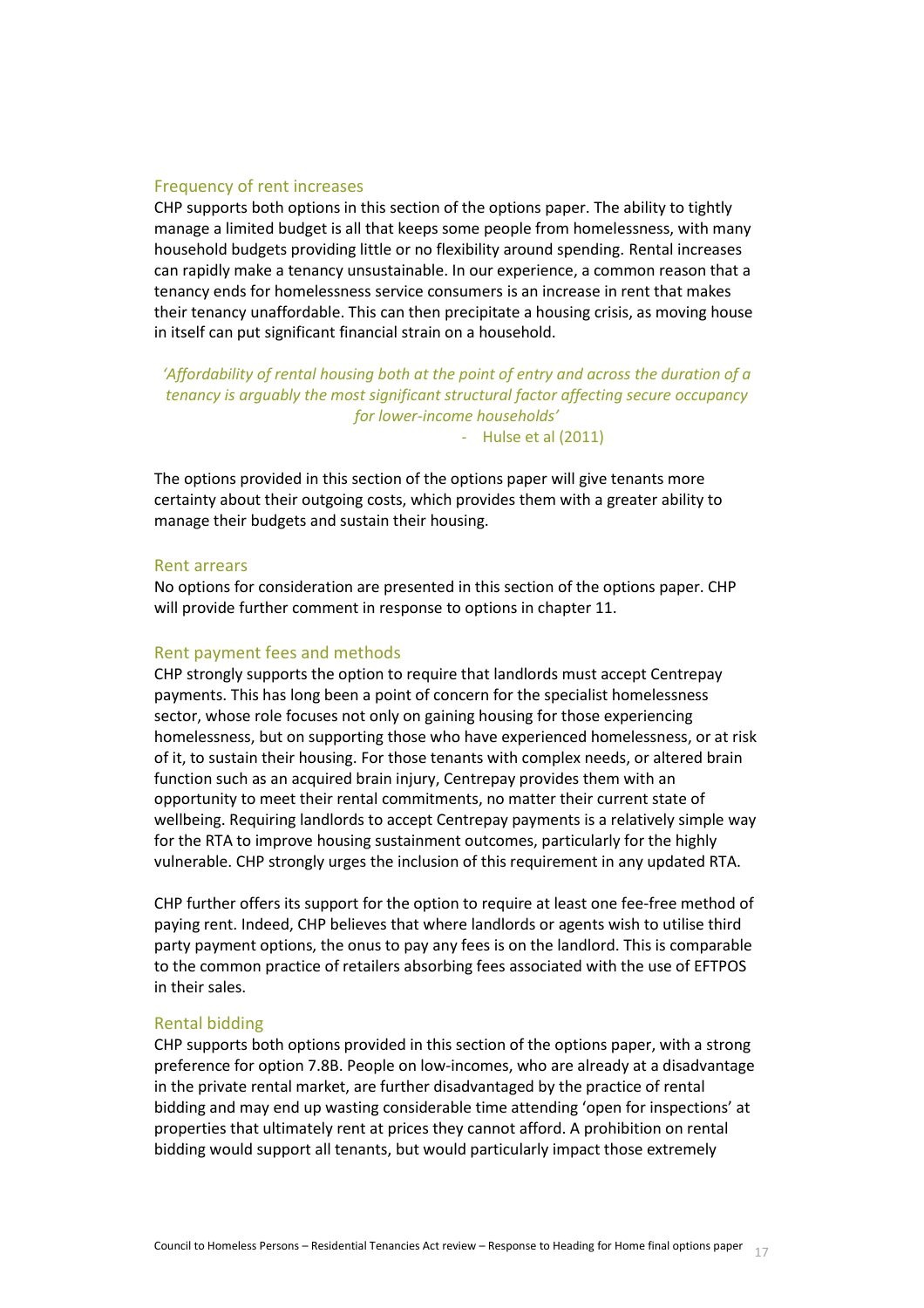<span id="page-17-0"></span>vulnerable tenants, including those facing or experiencing homelessness, who may have few viable options in the private rental market, and who can currently be outbid on those homes which they may otherwise have been able to gain and sustain.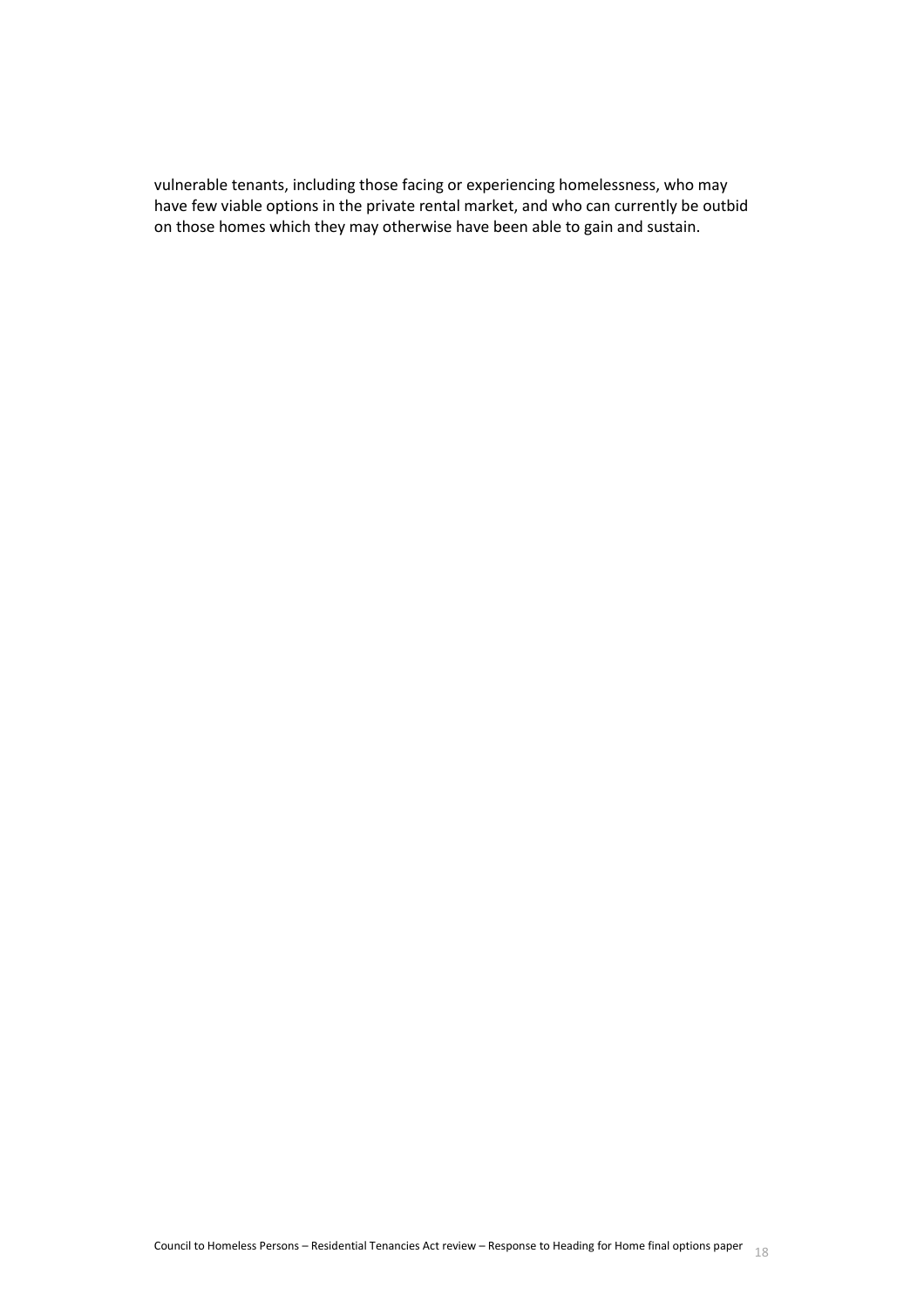# **Chapter 8. Property Conditions**

#### Property conditions and homelessness

Property condition regulations have both a direct and indirect impact on homelessness. Where a tenant is living in a property that most in the community would deem uninhabitable, that person may be considered homeless, despite having a tenancy agreement. While *Shields v Deliopoulos* provides some clarity that uninhabitable rental properties must be brought to tenantable repair, a lack of guidance around property conditions allows for significant differences in interpretation of what standards should be considered acceptable. Property condition standards (and the lack of minimum standards) have a disproportionate effect on those experiencing or having previously experienced homelessness. These cohorts have perhaps the least market power of anybody in the private rental system, and are therefore far more likely to receive offers of only the worst maintained properties. The matters contained in this chapter have an impact on the rights of those who are experiencing (or have experienced) homelessness, as well as in some instances, such as regarding modifications, on whether the RTA facilitates homelessness, or supports housing sustainment.

# Effectiveness of current regulation

No options for consideration are presented in this section of the options paper.

#### Condition reporting – Measuring changes in a property's condition

CHP provides no comment on options  $8.1 - 8.4$  which have only tangential bearing on homelessness. CHP offers support for options 8.5 and 8.6. Consultation with our consumer advocacy group, the Peer Education Support Program (PESP) of individuals who have experienced homelessness, highlighted the importance of stronger protections for tenants regarding bonds, and endorsed options to improve condition reporting in order to ensure that bond repayments were fair. Further to this, improved condition reporting may lead to improvements in landlords' maintenance practices, ensuring the ongoing adequacy of dwellings.

#### Condition of vacant property at the start and end of a tenancy

CHP supports the option to clarify cleanliness and good repair expectations through guidelines (option 8.8), though advising that the guidelines as drafted in the options paper require further consultation prior to adoption. In particular we oppose the inclusion of expectations which would be likely to result in unreasonable cost imposts being passed through to tenants, such as steam cleaning of carpets. For those with limited discretionary spending capability it is unlikely that some of the measures listed represent spending priorities.

CHP further supports option 8.10, providing that it does not include an associated fee for the use of the property after having given up possession. The RTA must provide adequate flexibility to recognise that the end of some tenancies represents an extremely poor outcome for some people, and that those people may be facing a significant crisis as a result. Option 8.10 provides former tenants an improved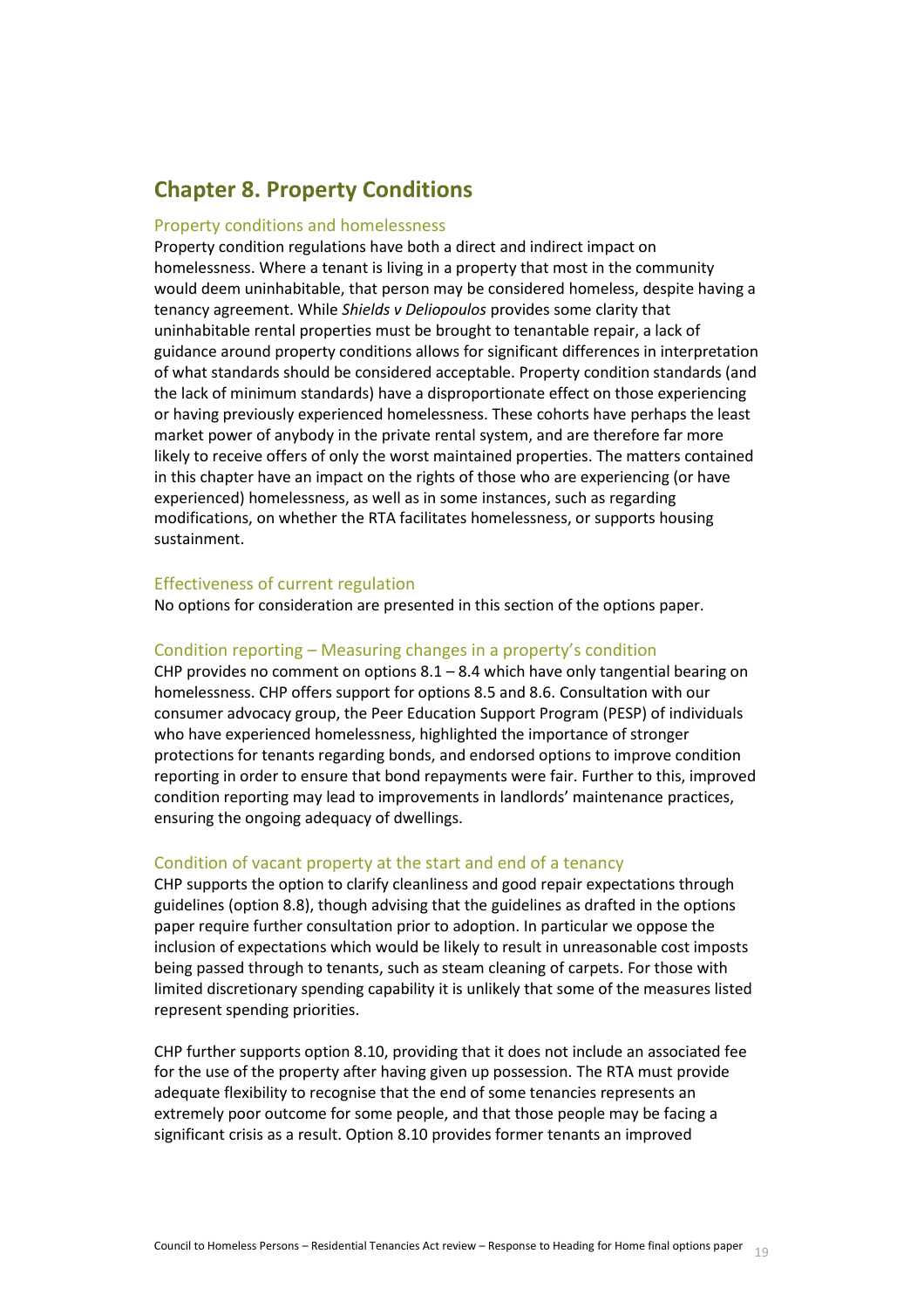opportunity to ensure that they are not subject to professional cleaning costs, particularly where they may be experiencing crisis.

#### Locks and security devices

CHP supports both options in this section of the options paper. While recognising the advice provided to CAV from the Metropolitan Fire Brigade (MFB) that deadlocks on external windows may be a fire hazard, we reiterate our call for deadbolts on external windows, believing it necessary to the safety of many tenants, and cognisant of the fact that tenants do not have a right to make such installations themselves. Further consultation is required with the MFB as well as parties representing vulnerable tenants to find a mutually acceptable agreement.

# Health, safety and amenity standards at point of lease

CHP strongly supports option 8.13D from this section of the options paper, believing it to be one of the single most important measures that the Victorian Government can adopt to address homelessness in Victoria. Those working with vulnerable tenants (including CHP) have long called for the adoption of minimum standards for general tenancies, in order to ensure that homes are safe and meet community expectations of adequacy. Specific minimum standards will ensure that safety and adequacy are clearly defined, which allows for simpler enforcement.

CHP would take this opportunity to highlight that people can experience homelessness even where they have formal tenure over a dwelling, if that dwelling is grossly inadequate. Studies have found that approximately 12% of advertised rental properties are uninhabitable<sup>6</sup>. CHP has provided significant evidence at earlier stages [of the review](http://fairersaferhousing.vic.gov.au/public-submissions/documents/45927/download) process to the need for the adoption of minimum standards via the RTA.

The proposed list of minimum standards in the options paper makes a good start on ensuring the safety and adequacy of private rentals, and CHP urges the adoption of each of the standards specified in 8.13D. CHP would further include as minimum standards:

- That main living areas and bedrooms are of a sufficient size.
- Provide for a gas connection
- Light fixtures in every room

l

- Electrical wiring is not exposed, and is in good repair
- Free from pest and vermin infestation

CHP further supports option 8.15D which provides for a complete prohibition on letting non-compliant properties. Fierce competition for access to rental properties, particularly at the cheaper end of the market, means that vulnerable tenants are effectively forced to accept substandard conditions under a conditional letting mechanism. Those experiencing homelessness will remain particularly vulnerable to substandard rentals under a conditional letting policy.

<sup>6</sup> Victorian Council of Social Service, 'Decent not dodgy' 2010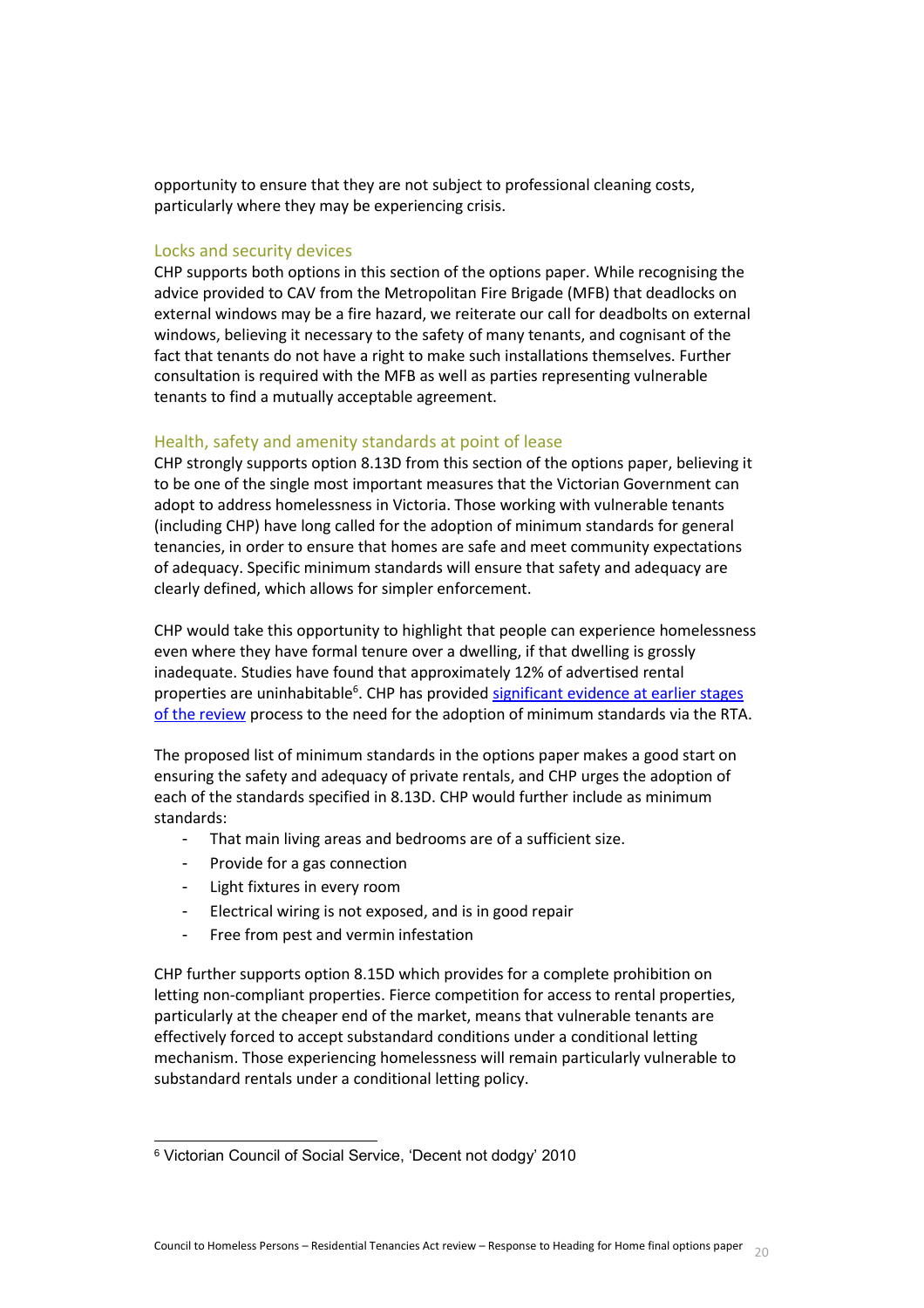# Condition of premises during a residential tenancy

CHP opposes option 8.16 from this section of the issues paper. While recognising that greater clarity is needed around responsibility for maintenance in residential tenancies, and without providing comment on the division of duties provided in the options paper, CHP opposes the use of breaches as the mechanism to enforce such responsibilities.

The use of breaches to enforce such responsibilities creates a significant opportunity for misuse, particularly where the repercussions of receiving breach notices are currently under consideration (see response to Chapter 5). CHP argues that there is little proportionality in breach of duty notices (which can lead to evictions) for matters as trivial as dusty window tracks, food spattered stove tops, or light bulbs in need of replacement. While guidance as to which party holds responsibility for such matters would be welcome, the adoption of breach notices for such matters has the capacity to create significant levels of arbitrary evictions, may lead to increased levels of homelessness, and is an inappropriate application of the breach of duty mechanism.

Further to this, CHP opposes the proposed changes under this option to rooming house maintenance rules. This change represents a significant shift of responsibility from rooming house operators to rooming house residents. Those residents living in rooming houses are often in the midst of significant personal and financial crises, and the imposition of onerous new responsibilities onto them is not only inappropriate, but creates a situation where residents are likely to fail to be able to meet such responsibilities. While it is important that the RTA is flexible enough to allow that all members of the community may sustain their housing, even where they have multiple and complex needs, there needs to be active recognition of the multiple disadvantages faced in particular by rooming house residents, some of whom will not be able to meet these proposed new requirements at all times. The RTA must not include provisions which parties will be unable to meet. Nor is it clear how a provision such as that proposed around common areas can practically be applied. Ascribing common area cleanliness to any one person is likely to be a fraught and inexact process. Enforcing collective responsibility for common areas against any one individual is unfair on the individual, and creates a significant opportunity for abuse of power by the operator. It is also likely to add to tensions between tenants in already volatile environments, which can precipitate homelessness. Responsibility for the cleanliness of common areas must remain with rooming house operators, who may institute house rules which support this responsibility, but are not incompatible with this duty.

CHP supports option 8.18, believing that it is an important new mechanism to ensure the safety and support the adequacy of homes.

CHP oppose option 8.19 in this section of the issues paper. Any measures pertaining to smoke alarms are likely to have a particular impact on rooming house residents, due to the requirement that each rooming house bedroom is fitted with a smoke alarm, as well as the fact that they are subject to inspections of greatly increased regularity. By necessity then, this option proposes new punitive measures to be applied regularly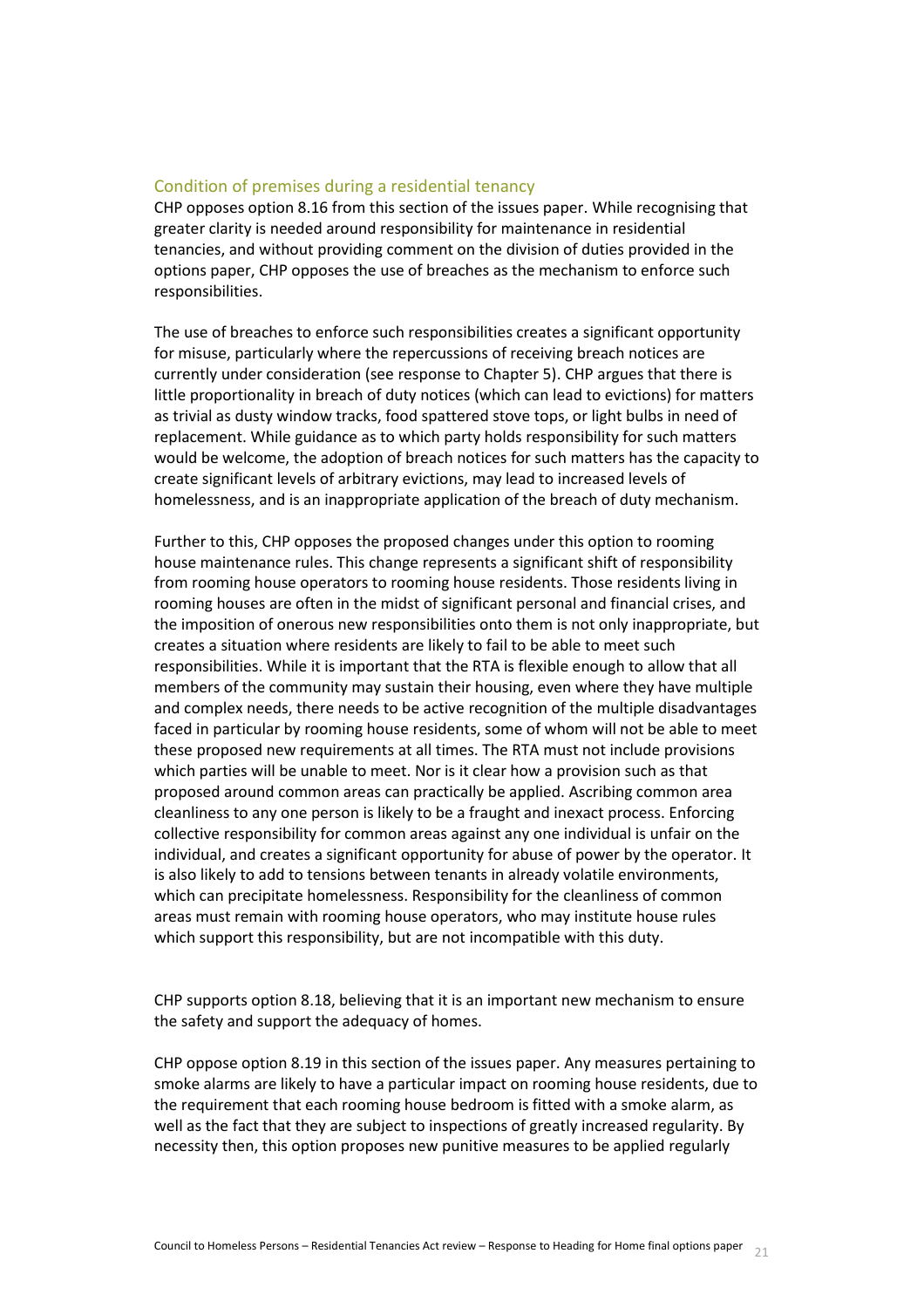against rooming house residents. Given the significant vulnerability of these residents, CHP opposes this punitive approach to fire safety, which will lead to fines on those who are already financially disadvantaged, and evictions for those who are already in the most unstable accommodation. CHP advises that this will simply add to levels of homelessness. New mechanisms to support proper maintenance and repair of smoke alarms must not include punitive measures against the highly vulnerable.

#### Modifications

CHP supports both options 8.20A and 8.20B, urging CAV to consider them not as alternatives to one another, but as two options which complement one another and should both be applied. As mentioned previously (see response to Chapter 3), for many, property modifications are necessary to ensure that tenants can sustain private tenancies. People with disabilities face high rates of homelessness, while the rate of homelessness amongst older people has been rising rapidly.

In particular, CHP recommends that landlords may not unreasonably refuse consent for modifications requiring structural change, affecting common property, or significantly changing the property's appearance (8.20A), but that where modifications are more minor than this threshold, tenants do not require landlord approval (8.20B).

Those who require modified housing to sustain their tenancy, yet are unable to make such modifications are at significant risk of homelessness due to the dearth of accessible housing in Victoria, or are likely to end up in supported residential health facilities at significant cost to governments, where with the right supports, including physical, they may more cost effectively remain living independently, with associated improved outcomes for the individual. Currently the RTA represents a barrier for retained independent living. With an aging population, including a notable increase in older renters, and the advent of the National Disability Insurance Scheme (NDIS), the rental market must be able to support property modifications now, lest it should become outdated within the short-term and require further review in order to support demographic and policy change which is already foreseeable.

CHP further supports option 8.21 as a common sense measure that will support those who require property modifications to sustain their housing, ensuring that they are not subjected to arbitrary cost impositions at the end of a tenancy.

#### Liability for access to services

CHP supports option 8.22, believing that it recognises broader community expectations of household amenity. This will particularly impact upon those facing housing insecurity, whose market power is such that they are most likely to be subject to unfair charges, despite typically having lesser financial resources.

CHP opposes option 8.23. Currently, community housing tenants pay a proportion of their income as rent, similar to provisions for public housing. This arrangement recognises that for those with small incomes, market based rental costs are unsustainable, with serious harmful effects on tenants' quality of life. The creation of additional costs for this client group would fail to recognise their financial vulnerability.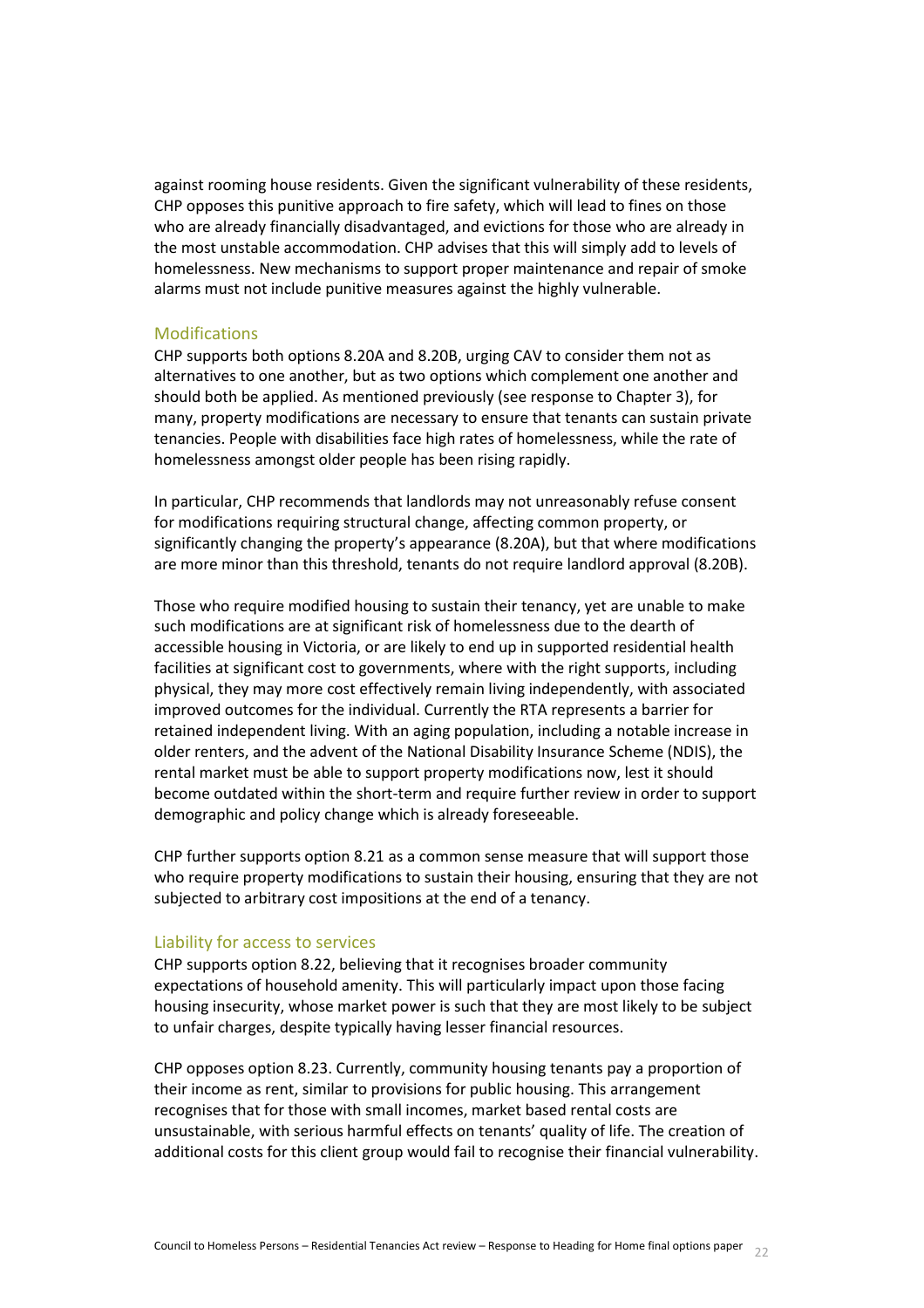## Reporting and addressing damage

CHP opposes option 8.24, which imposes greater burdens against tenants, including vulnerable tenants, while removing clarity around allowable wear and tear on a property during a tenancy. As with many measures, this will particularly impact those experiencing housing insecurity, who are more likely to occupy older properties, whose reasonable wear and tear is higher.

#### Resolving disputes about repairs

CHP supports options 8.31, 8.34, 8.35 and 8.38 in this section of the options paper, and notes that all options in this section of the options paper have a neutral to positive impact.

Where properties require repairs, particularly urgent repairs, they can quickly become unfit for habitation, leaving tenants experiencing homelessness, perhaps while still paying rent on an inadequate dwelling. Research by CAV identified that some two per cent of rentals do not have access to electricity, while five per cent do not have access to a toilet (see Image 1 below). While the RTA currently provides mechanisms for tenants in these circumstances, uptake is currently poor, and limitations exist on the use of these mechanisms. The options supported by CHP should form part of a suite of mechanisms for tenants in this situation, in order to lead to improved compliance with landlords' repair duties in residential tenancies.



#### **Image 1. Tenants - report of property features and amenities**<sup>7</sup>

<sup>7</sup> EY Sweeney, Rental experiences of tenants, landlords, property managers, and parks residents in Victoria 2016, pages 55-56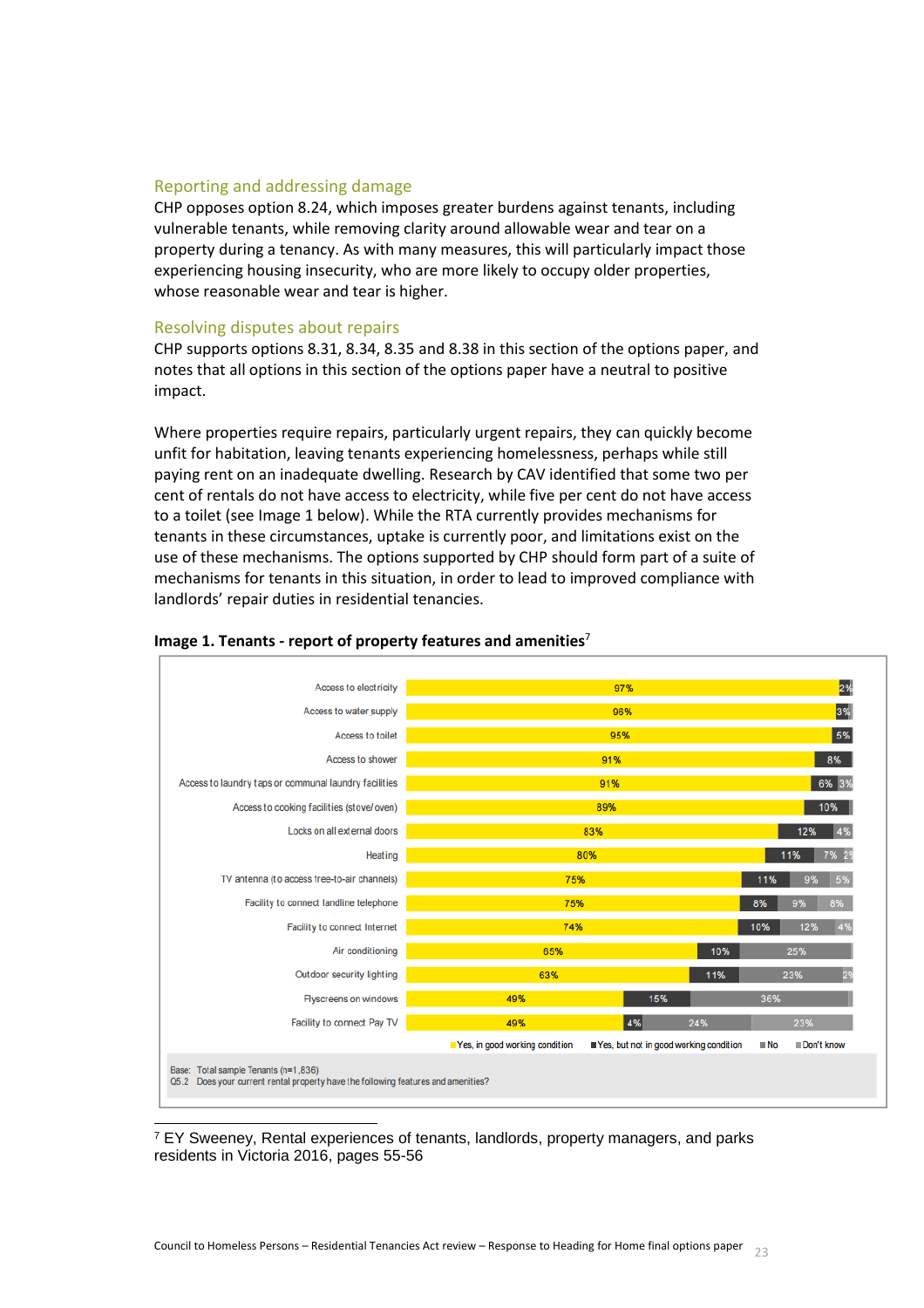Option 8.33 should be amended to also enable tenants to join owners' corporations to proceedings.

<span id="page-23-0"></span>CHP notes that the provisions for excessive usage charges caused by leaks, intermittent faults or hidden problems (Option 8.38) will have a particularly positive impact on the housing insecure, who are more likely to occupy older dwellings, which in turn are more likely to develop such faults. Those experiencing housing insecurity are likely to also be experiencing financial disadvantage, and large bills outside of their control can precipitate a financial crisis that in some instances will lead to homelessness.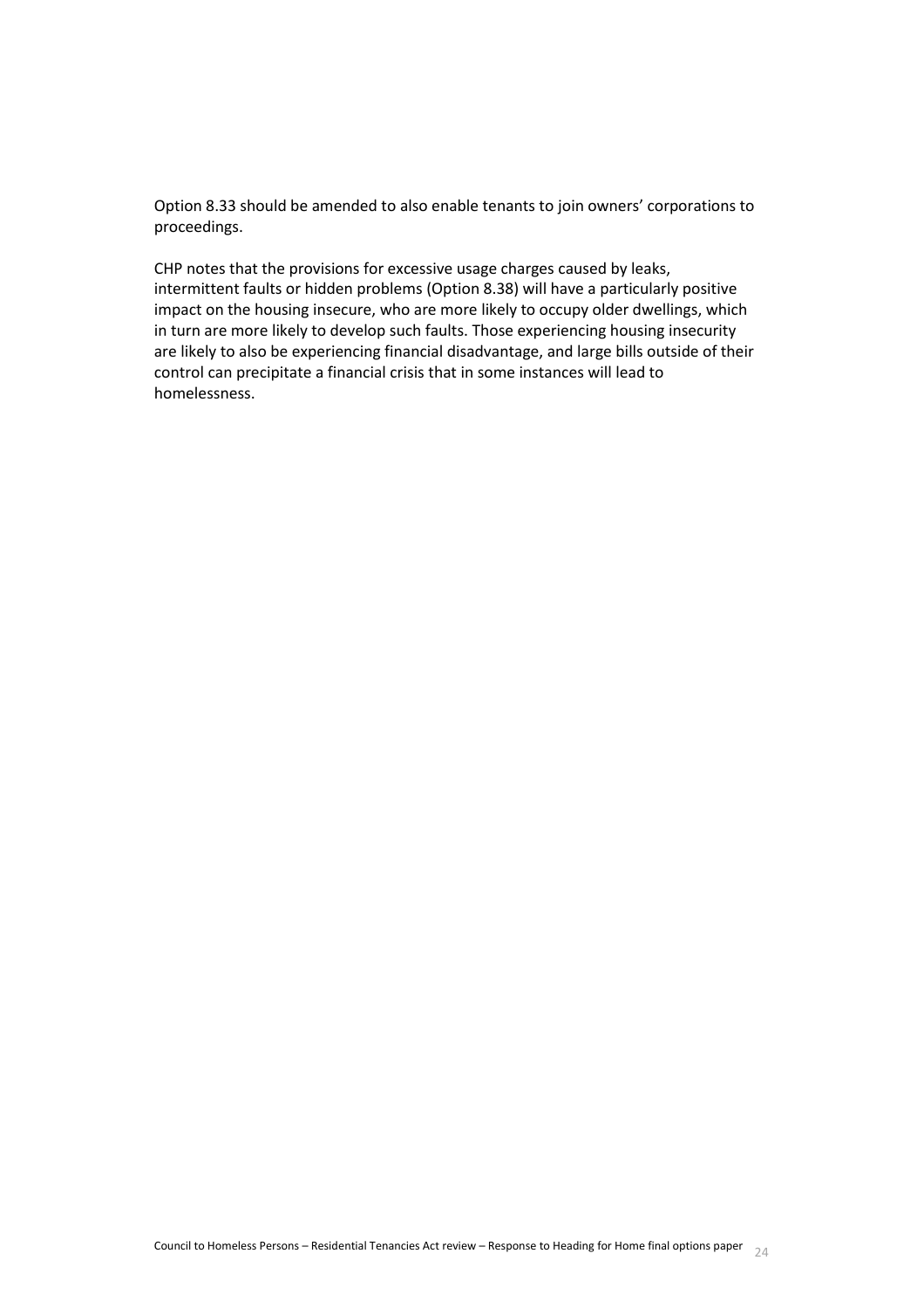# **Chapter 9. Rooming Houses**

## Rooming houses and homelessness

Rooming houses are the primary form of emergency accommodation in Victoria, and as such are the typical housing response for those Victorians experiencing homelessness. The rights and responsibilities of rooming house residents and operators are of particular concern to CHP. There is great variance in rooming houses, with some providing security and stability to those in crisis, while others perpetuate homelessness through dangerous health and safety standards, and failing to address criminal and violent behaviours against residents. As such, rooming house residents experience an ongoing form of homelessness.

The matters considered in this chapter have an enormous impact on the rights and responsibilities of rooming house tenants and operators. These matters have the capacity to perpetuate homelessness, or alternatively to provide stability and security for rooming house residents such that they are not hindered from achieving positive personal aims and outcomes. In these matters it is important to remember that a home is not merely a place to sleep, but should provide the security, stability and safety that allows residents to engage to the fullest extent in life in Victoria.

#### Rooming house definition and emerging accommodation models

CHP supports the option detailed in this section of the options paper. Differing definitions of rooming houses create uncertainty as to which regulations apply to which rooming houses, ultimately degrading the quality of inspection and enforcement of Victorian rooming houses. CHP advises that a new rooming house definition needs to further include relevant state and federal government bodies with jurisdiction over the Victorian Planning Provisions and the National Construction Code in order to bring all definitions in line.

#### Declared rooming houses

CHP opposes the option in this section of the issues paper. Community housing operated by community housing organisations runs to a fundamentally different model than privately run rooming houses. It is important to note that community housing organisation operated community housing is designed to be long term accommodation in which even consumers with complex needs can achieve stabilisation, housing security and long term tenure.

As such, declaring community housing organisation operated community housing to be rooming houses does not provide the additional protections for consumers under the RTA, as detailed in table 2 below (replicated from the options paper). Instead, the application of rooming house regulations to community housing organisation operated community housing only serves operators seeking easier evictions for clients. This is not an acceptable outcome for highly vulnerable people who have been granted access to stable housing by community housing organisations.

CHP believes that the importance of strong protection for tenants of community housing organisation operated community housing is made even more critical by the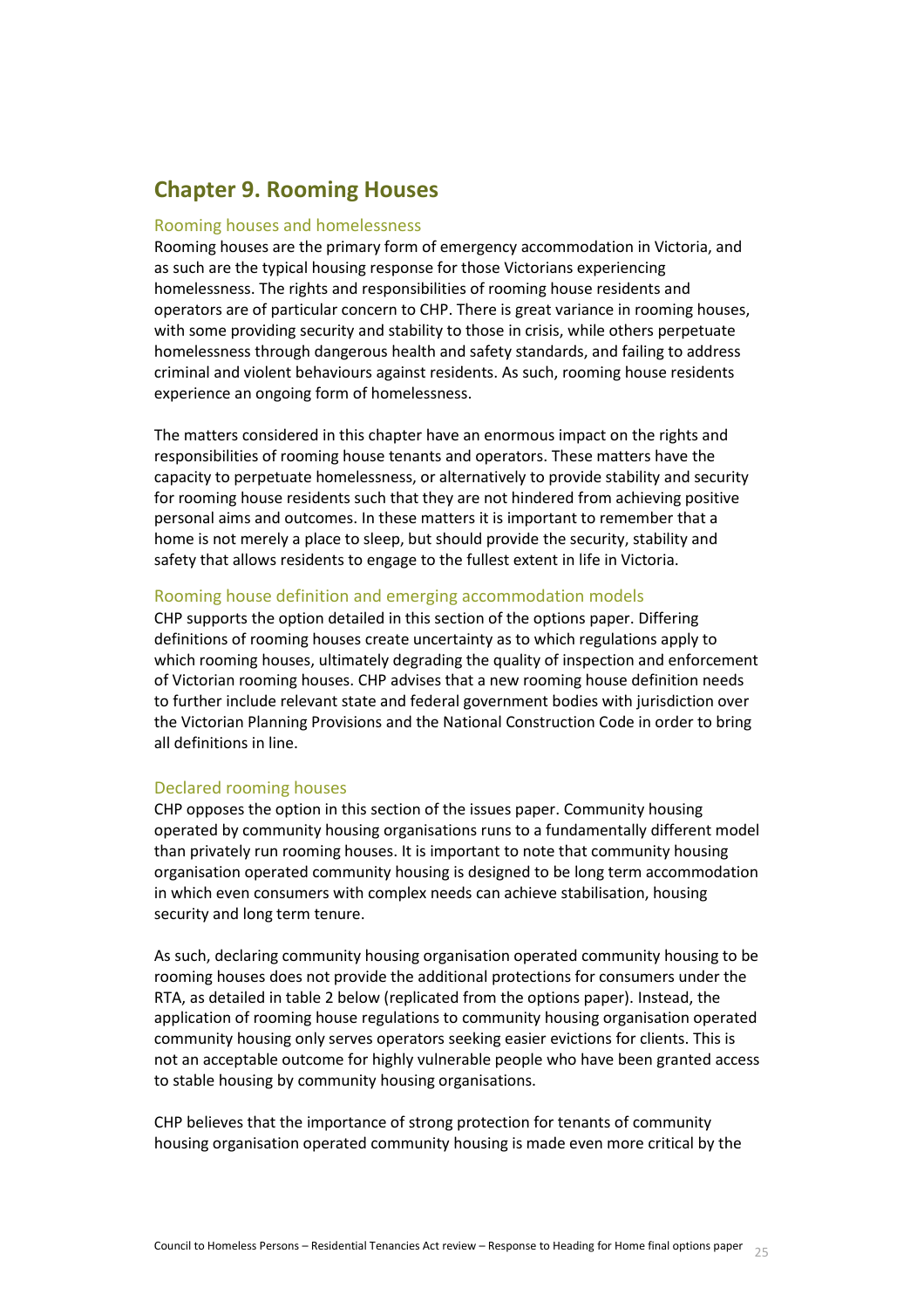adoption of the Common Housing Register which sees community housing organisation tenants drawn from the public housing wait list. Eviction from such housing would disadvantage these clients compared to were they to have been offered public housing instead. With over half of all community housing organisation housing drawn from the public housing stock, similar protections as exist for public housing tenants should exist for those in community housing organisation operated community housing. Certainly, the protections for these tenants must be stronger, and do more to promote security of tenure than those that apply to rooming houses.

| Requirement                                                                                                                                 | <b>Part 3 resident</b>                                                                                | Part 2 tenant                                                                                                                                                           |
|---------------------------------------------------------------------------------------------------------------------------------------------|-------------------------------------------------------------------------------------------------------|-------------------------------------------------------------------------------------------------------------------------------------------------------------------------|
| Minimum period of notice of<br>intention to vacate                                                                                          | 2 days                                                                                                | 28 days, but cannot be used to end<br>a tenancy agreement before the<br>end of the fixed term                                                                           |
| Maximum rent payable on<br>termination without notice                                                                                       | Capped as the lesser of:<br>2 days after vacating, or<br>until another resident<br>takes up occupancy | Lease breaking rules apply -<br>landlord can seek compensation for<br>loss, which can cover rent until<br>premises re-let or end of lease (but<br>should mitigate loss) |
| Maximum equivalent period of<br>rent which can be required as<br>bond                                                                       | 14 days                                                                                               | 1 month                                                                                                                                                                 |
| Duty owed to pay rent on time                                                                                                               | Yes                                                                                                   | No                                                                                                                                                                      |
| Minimum period of rent<br>arrears before notice to vacate<br>may be served                                                                  | 7 days                                                                                                | 14 days                                                                                                                                                                 |
| Entry by owner into room<br>permitted for routine<br>inspection                                                                             | Every 4 weeks                                                                                         | Every 6 months                                                                                                                                                          |
| 120 day notice to vacate for no<br>specified reason may be served                                                                           | At any time                                                                                           | Cannot be used to end a tenancy<br>agreement before the end of the<br>fixed term, but can be served at any<br>time during a periodic tenancy<br>agreement               |
| Immediate notice to vacate can<br>be served for disruption -<br>causing serious disturbance to<br>the peace and quiet of other<br>residents | Yes                                                                                                   | No                                                                                                                                                                      |
| Duty owed to comply with<br>house rules                                                                                                     | Yes                                                                                                   | No                                                                                                                                                                      |
| Duty owed to not keep pet<br>without consent                                                                                                | Yes                                                                                                   | No                                                                                                                                                                      |

#### **Table 2: Comparison of different requirements for rooming house residents and tenants**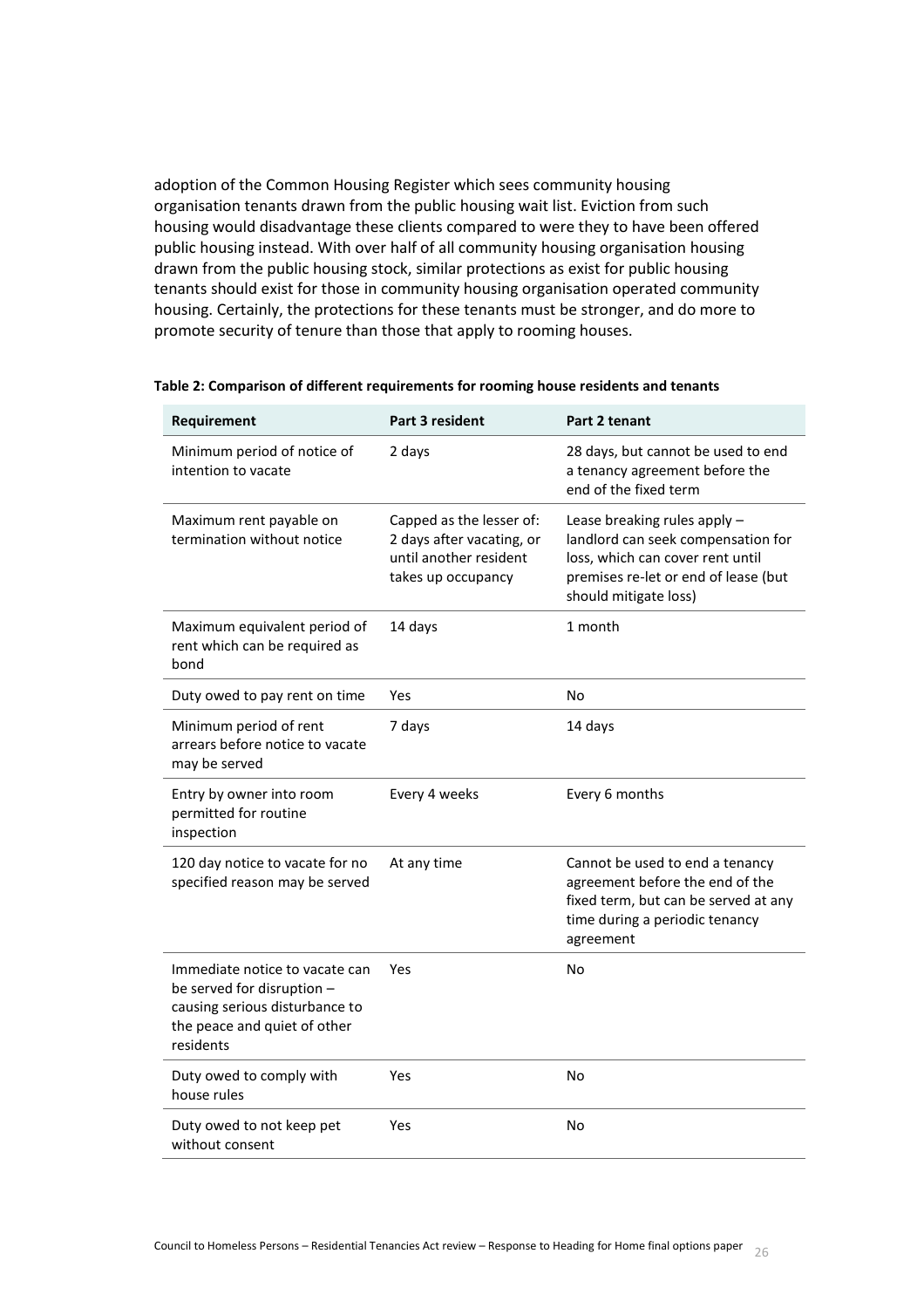| Requirement                                                  | Part 3 resident                                                                            | Part 2 tenant                                    |
|--------------------------------------------------------------|--------------------------------------------------------------------------------------------|--------------------------------------------------|
| Immediate notice to vacate for<br>damage – standard of proof | 'resident or visitor<br>intentionally or<br>recklessly causes or<br>allows serious damage' | 'tenant or visitor maliciously causes<br>damage' |

# Unregistered rooming houses

CHP supports option 9.4 to provide enhanced inspection powers for CAV rooming house inspectors – under certain conditions. CAV inspectors have responsibility for enforcing a number of minimum standards in rooming houses, critically including some bedroom standards. That CAV are unable to enter said bedrooms in most instances is a significant barrier to enforcement of such standards.

Consultation with our consumer advocacy group of individuals who have experienced homelessness, including in some instances of rooming house residency (the PESP), advised that CAV inspectors must have powers to enter bedrooms if they are to enforce minimum standards, and that they should be able to do so without first obtaining a warrant. However, PESP and CHP advise that CAV must give an appropriate notice period to residents prior to entering their bedroom.

#### Operation of rooming house without building owner consent

No options for consideration are presented in this section of the options paper.

#### Tenancy agreements in rooming houses

CHP strongly supports the option to allow rooming house residency agreements with a specified occupancy period, and remove use of tenancy agreements for occupancy of rooms in rooming houses. Signing a tenancy agreement means residents are not offered the protections under Section 3 of the Act, created specifically for rooming houses. Considering the unique experience of rooming house tenure, where there is often significant resident churn, complex personal issues and strangers sharing common facilities, CHP believes that tenancy agreements in rooming houses should be abolished. We believe that the provisions in Section 3 of the Act respond directly to the complexities of rooming houses, and that residency agreements are more appropriate for this form of tenure.

#### House rules

CHP supports options 9.7 and 9.8 in this section of the options paper. CHP provided detailed comment on our support for option 9.7 i[n a previous submission](http://fairersaferhousing.vic.gov.au/public-submissions/documents/45962/download) to this consultation. Option 9.8 ensures that improper rules cannot be used as grounds for a termination or breach. This is an important protection for rooming house residents, ensuring that they do not live in fear of primary homelessness because of arbitrary rules created by their landlord.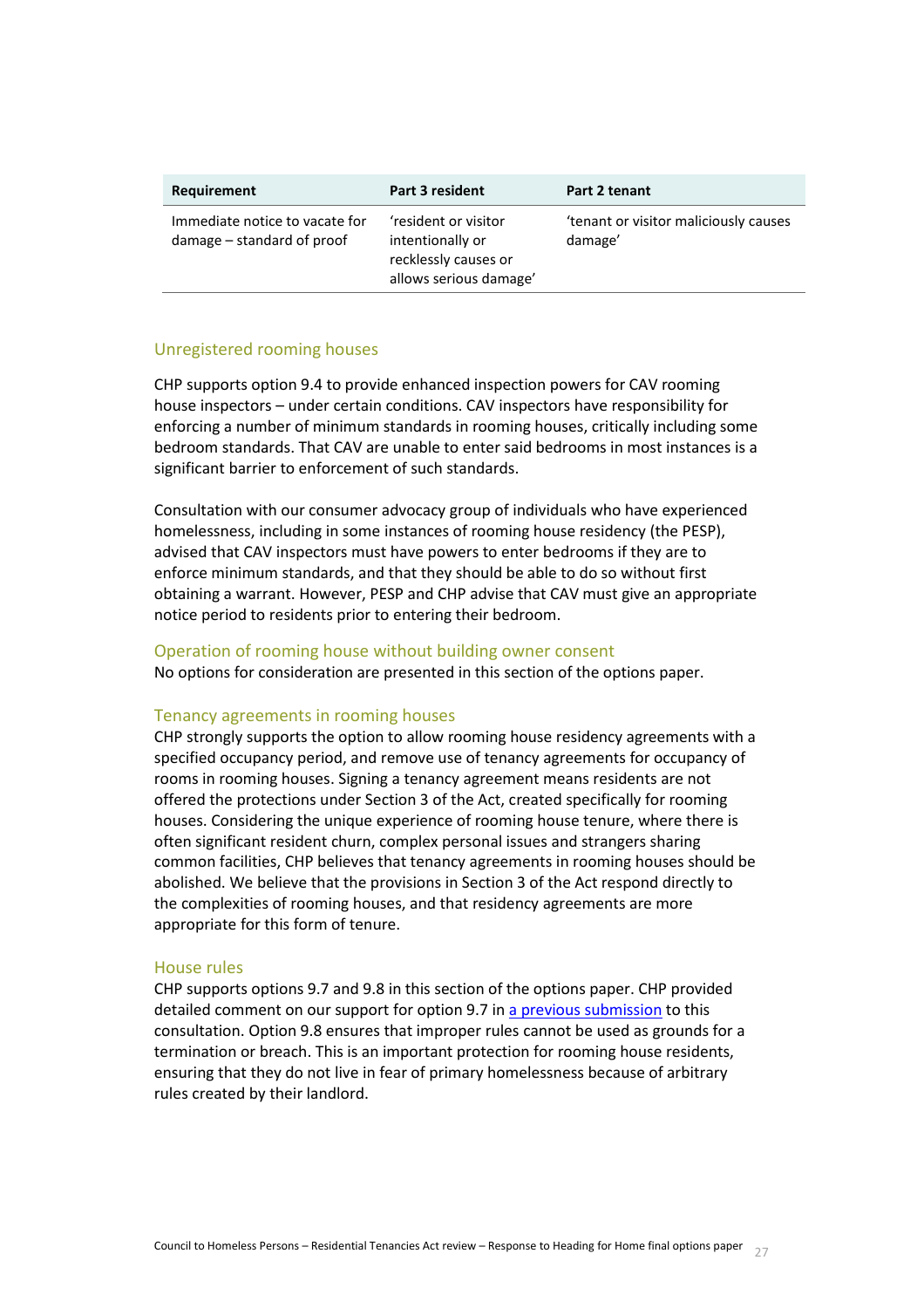#### Pets in rooming houses

No options for consideration are presented in this section of the options paper.

#### Rights of entry

Once again, CHP's position on the option in this section stems from our consultation with our consumer advisory body, the PESP. This consultation found that 48 hours' notice increases the likelihood that residents will actually receive their notice prior to an inspection, within a timeframe that allows them to ensure that their privacy is maintained. Under current provisions, should a resident be spending a night with friends or family, they may not receive the notice of inspection, and therefore, may not be aware that it is taking place. A 48-hour notice period would represent an improvement in tenants' rights.

The consultation further found however that monthly inspections were appropriate. It was advised that monthly inspections allow for a safe level of cleanliness to be maintained. In environments such as rooming houses where pests and vermin can proliferate, effecting all residents, and where residents are reliant on one another to comply with fire safety measures, monthly inspections can provide an appropriate incentive, and should continue to be allowed under the RTA.

# Utilities

CHP supports option 9.10 in this section of the options paper. Rooming house residents pay a significant amount of their income for a shared room or exclusive occupancy of a room. Residents often have very little disposable income left with which to cover the costs of daily living. While the Act clearly spells out that residents cannot be charged for electricity and gas (unless their room is separately metered), there is no clear statement in relation to water charges. Ensuring that residents can only be charged for separately metered utilities protects them from cost blowouts which they cannot control, and which can lead to financial crises which can ultimately lead to primary homelessness, as well as to tension among tenants.

## Minimum standards

CHP supports the updates to rooming house minimum standards as detailed in this section of the options paper. These updates are consistent with the existing minimum standards, and simply provide further clarity as to their practical application.

#### Personal security and security of mail

CHP supports option 9.12. Providing secure mail sorting is the type of investment that allows rooming house residents to control their social relations, and to meet with their outside obligations. A small one-off financial outlay by operators would provide significant ongoing independence for residents.

#### Quiet enjoyment of other residents

CHP supports option 9.13 detailed in this section of the options paper. Provisions in the Act that require residents to take responsibility for their guests' behaviour when near a rooming house seem both unrealistic and unnecessary. CHP believes that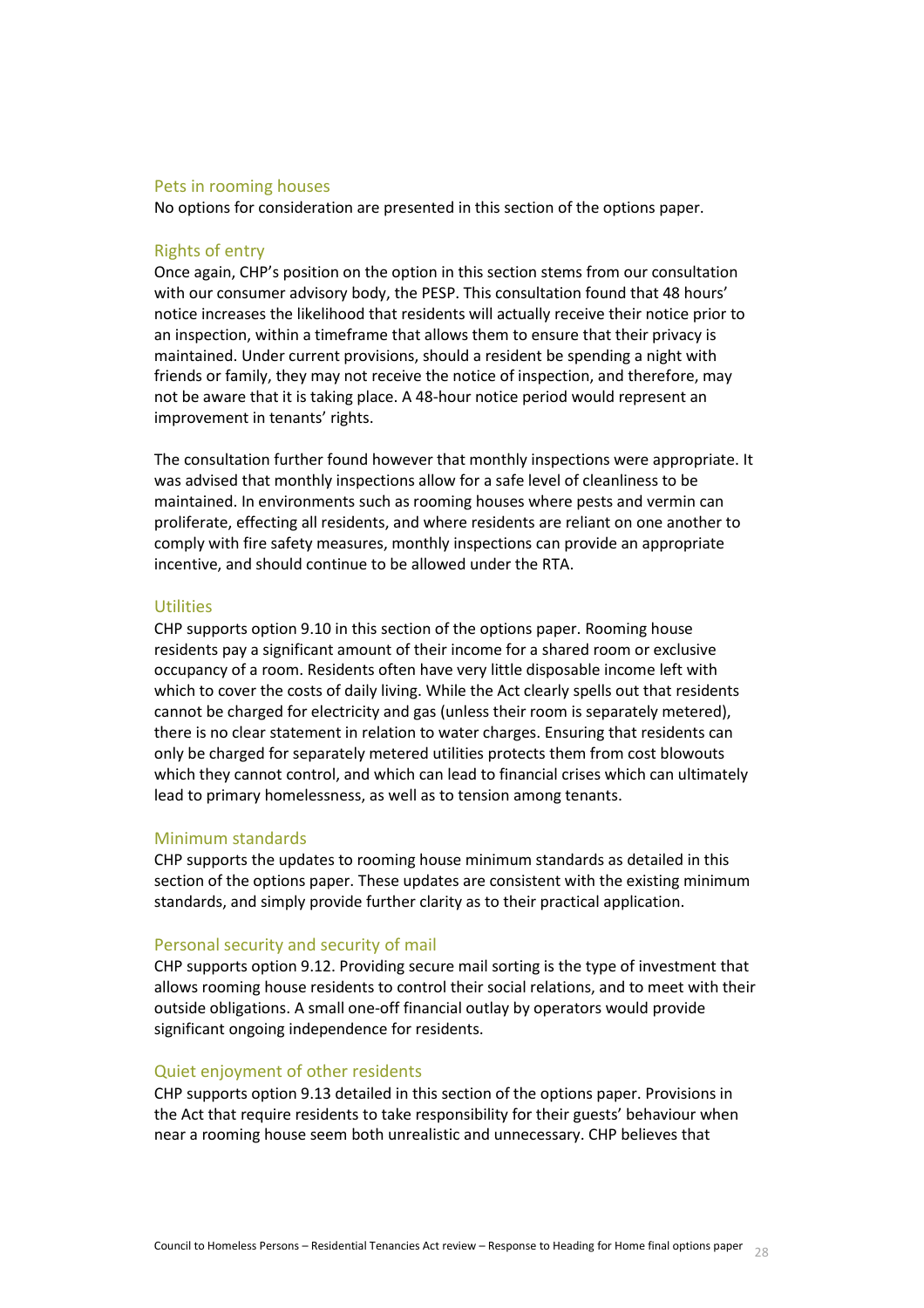<span id="page-28-0"></span>residents cannot be held responsible for incidents that occur near a rooming house and that this reference should be removed. Consultation with consumer advisory group the PESP highlighted that such rules can lead to rooming house residents feeling that they are not welcome in their communities, and that they can be used by neighbours to harass rooming houses and their residents.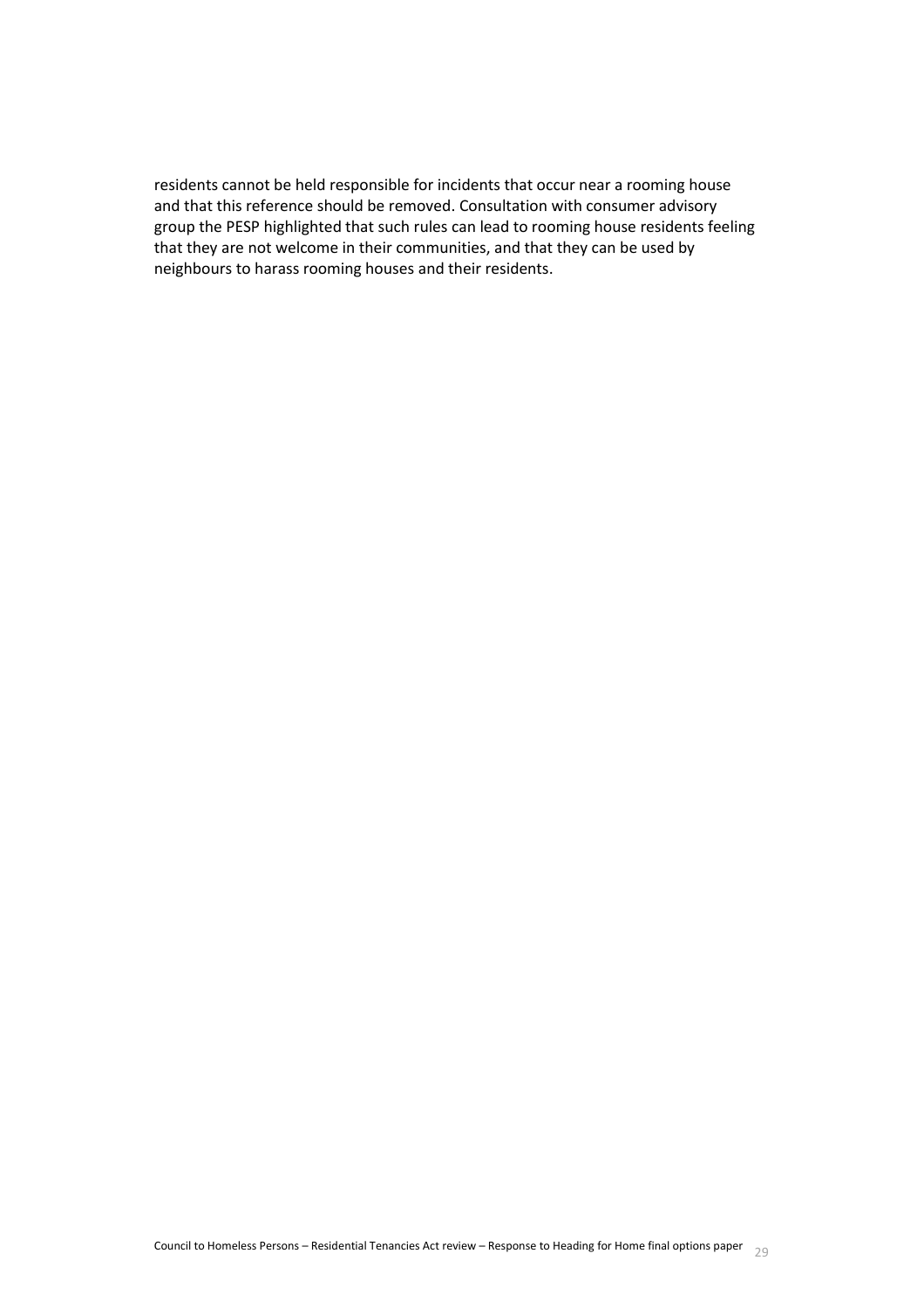# **Chapter 10. Dispute resolution services and mechanisms**

#### Dispute resolution services and mechanisms and homelessness

Dispute resolution services and mechanisms for housing have an enormous impact on those experiencing homelessness. Those experiencing homelessness are often in the midst of personal and financial crises, and are likely to be experiencing multiple complex situations which require resolution. Those experiencing homelessness are more likely to be subject to housing disputes as a result of these crises. The administrative and legal burdensomeness of these dispute resolution services and mechanisms can either add to these crises, or can support their alleviation.

Many of those experiencing homelessness require support to resolve their crises, which is provided by specialist homelessness services, or by complementary services. Unfortunately, while it is possible for these services to support those experiencing homelessness where they are the respondent to a dispute, current mechanisms are inadequate to allow services to support those experiencing homelessness where it is necessary to initiate a dispute resolution mechanism in order to resolve their crisis, but the client is unwilling to do so. There are many reasons that a reasonable client may not be willing to initiate such proceedings, including that they lack housing market power and fear retribution, or that the administrative and legal burden of such undertakings feel overwhelming and add to their sense of crisis. In order to resolve their crises, those in this situation may require that third party support services are able to initiate dispute resolution. Such an option is not canvassed in this section of the options paper. Regardless, CHP strongly calls for such mechanisms to be introduced.

Measures considered in this chapter have the capacity to make the difference between entrenching homelessness, or supporting its avoidance or conclusion.

# Tools for independent resolution of disputes

CHP believes that while enhanced information and advice services are required, the critical deficit is not in CAV delivered services, but in those services delivered under the Tenancy Advice and Advocacy Program (TAAP). Vulnerable clients tend to need more intensive support to understand their rights and responsibilities, and how to proceed to resolve a dispute, than can be delivered online or over the phone. TAAP services apply a case management approach to clients' needs, consistent with recognising that many people may need support in enforcing their rights. CHP details the underfunding of TAAP services in [a previous submission](http://fairersaferhousing.vic.gov.au/public-submissions/documents/41353/download) to this consultation. CHP believes that while an expansion of services is required, it is most needfully required at TAAP initiatives.

#### Third-party assisted non-binding dispute resolution

CHP opposes the option put in this section of the options paper. In particular, CHP endorses the stance of the TUV that: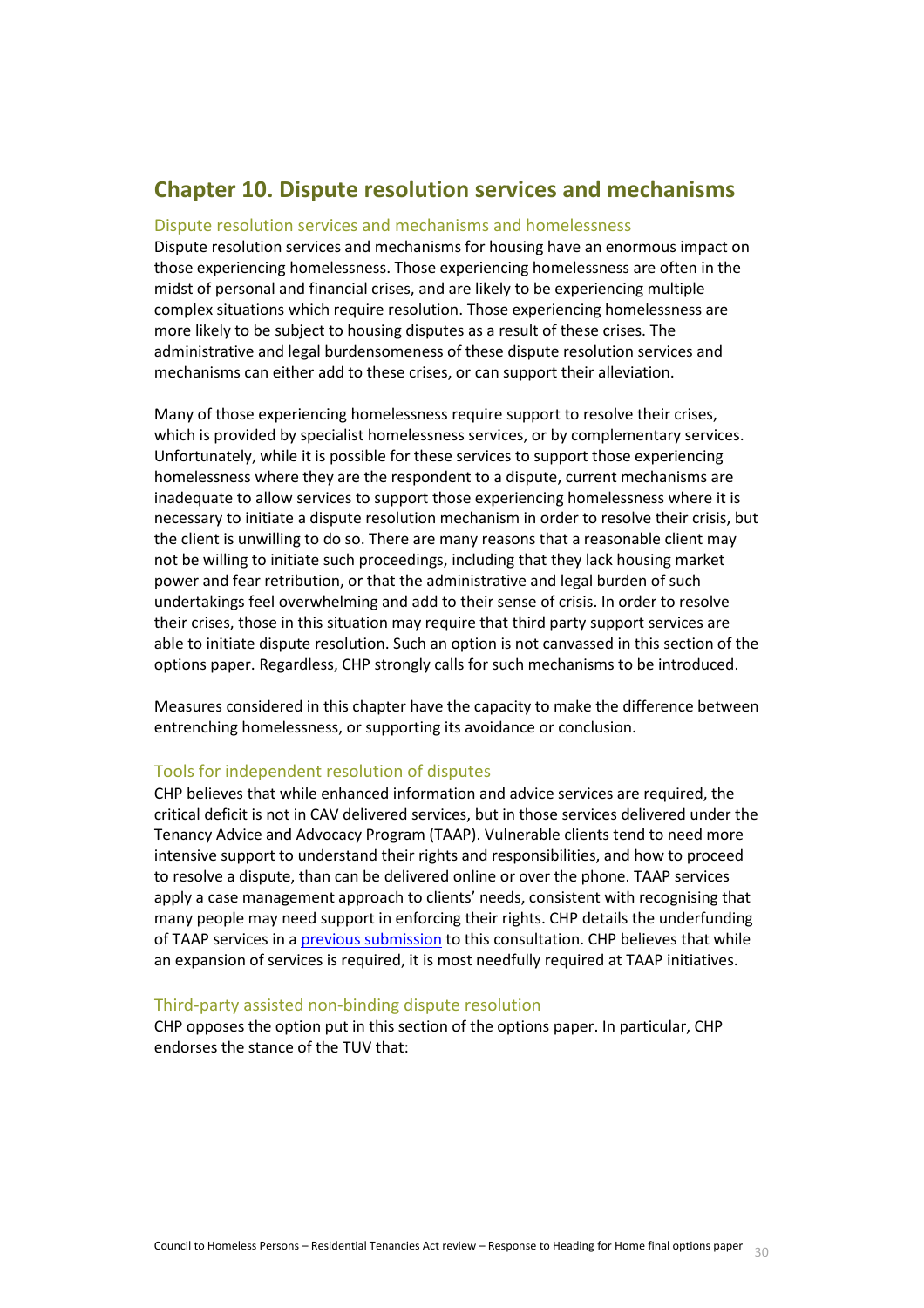# "mediation or conciliation does not commonly lead to favourable outcomes for tenants who are in a weaker bargaining position and will often settle for less than the law entitles"

CHP notes that while the above is true of all tenants, those experiencing homelessness have the weakest bargaining position of anybody in the private rental market.

#### Binding agreements, orders and determinations

CHP opposes option 10.3 reiterating our concern that those experiencing homelessness have the weakest bargaining position of anybody in the private rental market, and are unlikely to initiate dispute resolution on their own behalves. We endorse the recommendation from the TUV that instead calls for a residential tenancies ombudsman.

CHP reiterates our previous call for third party support services to be given power to initiate proceedings.

#### Quality of decision-making by VCAT

CHP supports option 10.4A from this section of the options paper. Currently, where a VCAT finding provides for unfair or unlawful decisions, the only option available to parties is to appeal to the Supreme Court. Costs associated with this option are typically significantly higher for parties to the tenancy agreement than the rewards from sought outcomes. For those experiencing homelessness, housing insecurity, or financial difficulties this option is simply not viable. Introduction of a re-hearing process for residential tenancies cases at VCAT would allow vulnerable tenants to appeal unfair or unlawful decisions at VCAT, and removes a structural barrier which prevents their recourse to justice.

#### Compliance and enforcement

<span id="page-30-0"></span>CHP supports the option to expand remedies under the RTA to allow CAV referral for civil remedies. As mentioned above there is a further need to allow other third party actors to bring compliance, enforcement or remedial proceedings on behalf of affected parties. Those experiencing homelessness or related crises often have little capacity to navigate complex legal proceedings, the market power to challenge landlords, and are often not inclined to create new and complex situations in their life such as legal proceedings.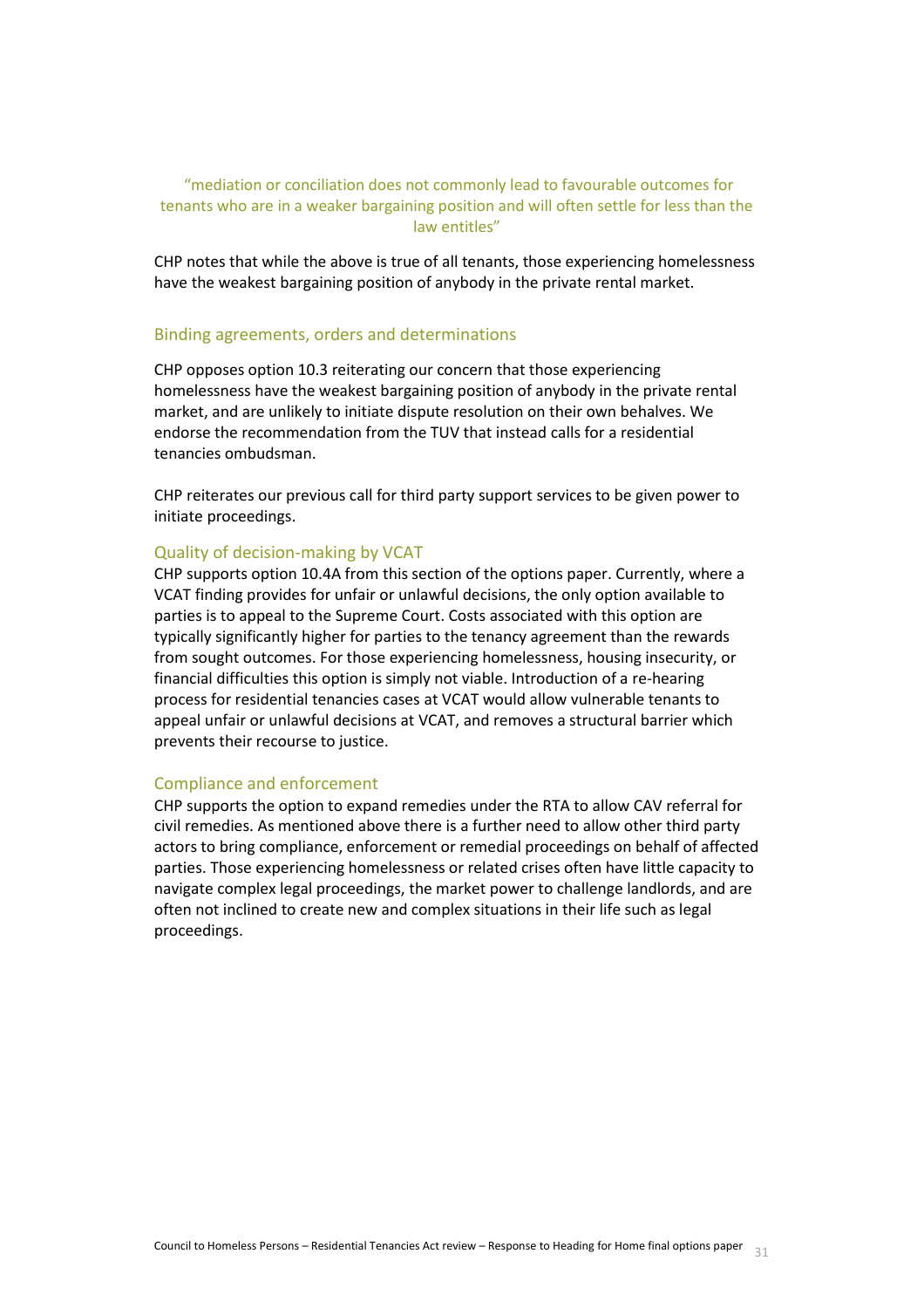# **Chapter 11.1 Terminations and security of tenure - Terminations instigated by landlord or owner: tenant at fault**

#### Terminations instigated by landlord or owner: tenant at fault and homelessness

Many of the provisions in this chapter, if adopted, would lead to significant increases in homelessness. Where tenants are arbitrarily evicted with zero or extremely short notice this is also most likely to result in that homelessness taking the form of rough sleeping as people have no time to make temporary arrangements such as couch surfing, and homelessness services are generally unable to secure temporary accommodation.

CHP calls for the rejection of the punitive approach to tenancies underpinning many of the options proposed in this chapter. The objective of the RTA is to facilitate people being housed in the private rental market. It is not an appropriate tool for seeking to achieve aims that rightly lie with the justice system and criminal or civil courts.

CHP does not believe that revoking tenancies and causing homelessness is appropriate as a punitive measure. The termination of tenancies should only be applied in order to address current or future non-compliance with lawful tenancy agreements, and only after reasonable alternative means of achieving compliance have been exhausted.

The provisions outlined in this chapter have the capacity to have an enormous effect on homelessness in Victoria.

## Process for termination

CHP strongly opposes option 11.1 in this section of the options paper, and rejects all options premised on its adoption throughout this chapter. This option will lead to large numbers of new evictions, under shortened timeframes, creating a surge in homelessness well beyond the capacity of the homelessness sector in Victoria to respond. This option is extremely dangerous for the social and economic health of Victoria and must be rejected outright.

This section of the options paper provides a strong analysis of the issues around notices to vacate as they currently exist. However the option identified to address these issues is inappropriate.

Under current arrangements, where tenants receive a notice to vacate, it specifies the reasons for which the landlord is seeking to terminate the tenancy. Of critical importance, this allows tenants to remedy the cause of the notice to vacate prior to a possession hearing. Current practice is that where a tenant can demonstrate that they have remedied the cause of the notice to vacate, and it is unlikely to reoccur, they are able to maintain possession of the property. The current practices focus on remedying disputes, rather than punishing tenants. CHP believes that terminating a tenancy, possibly creating homelessness, should never be used to achieve punishment outcomes. Evictions must remain, as now, focused on where future compliance is in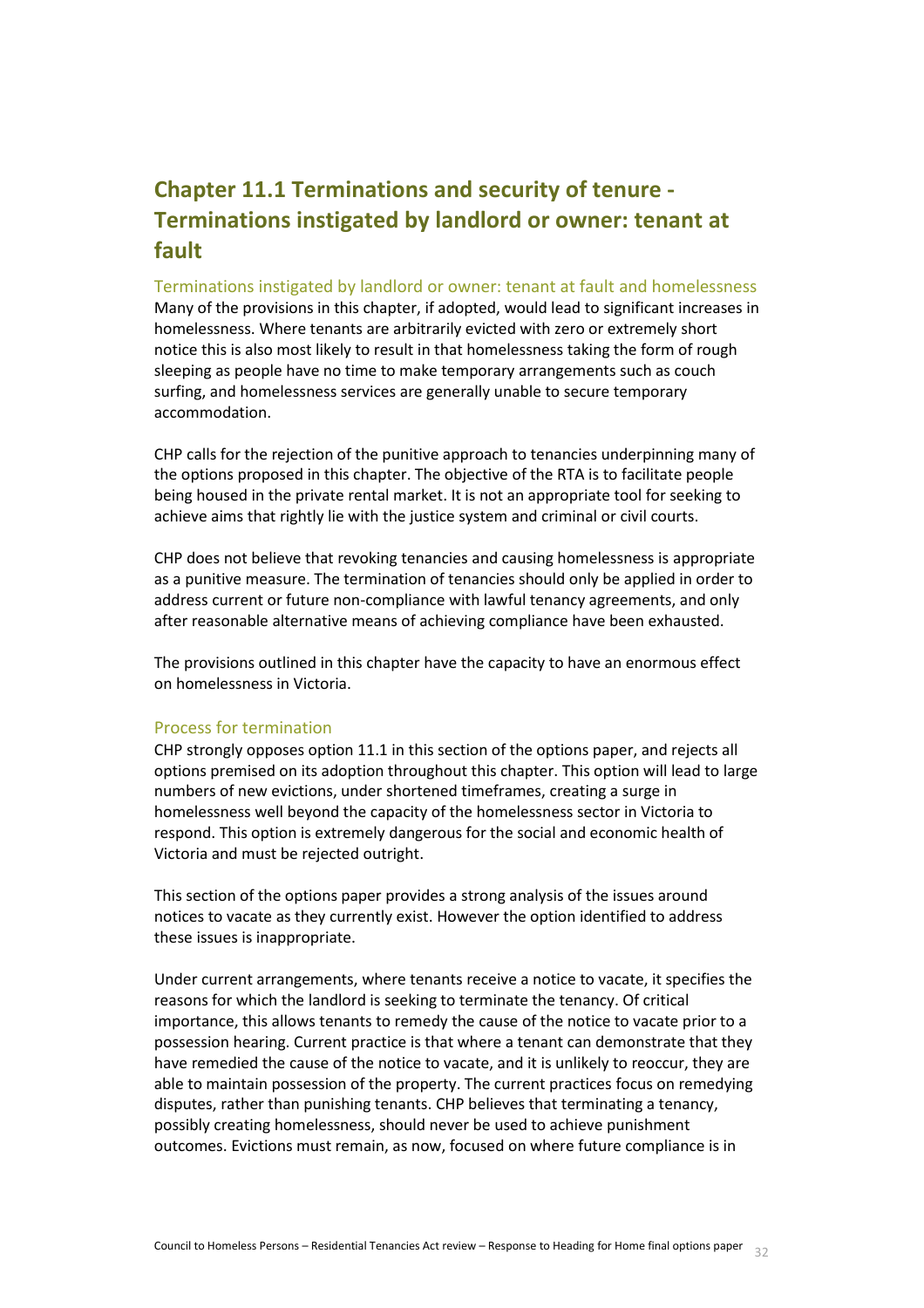doubt, and never as a mechanism to punish past non-compliance. Any such change would greatly increase the number of evictions in Victoria. In a competitive rental market such as exists in Victoria today, increasing evictions will lead to more experiences of homelessness.

While the use of evictions as punishment for past behaviour is reason enough to oppose this option, the option further proposes to greatly decrease timespans between a landlord beginning an eviction process, and a tenant's being evicted. The proposed new system would remove the period of time between the expiry of the notice to vacate period and the possession order hearing, as well as the period of time following a possession order that VCAT may award to ensure that the tenant is able to gain new housing prior to eviction. These periods of time are of critical importance to tenants seeking to enter new tenancies and take possession of them, and also provide important opportunities for tenancy issues to be addressed. Greatly reducing the timespan between the beginning of eviction proceedings and tenants losing possession would of itself create many new episodes of homelessness which might otherwise be avoided.

An increase in evictions paired with a decrease in eviction process timespan, as proposed in this option would be disastrous. It would create significantly increased levels of homelessness, overwhelming the homelessness sector, and in all likelihood, a vast array of complementary services as well.

CHP urges further consideration of an alternative option to address the issues highlighted in this section of the options paper, in particular, those put to previous stages of this consultation by Homeless Law Justice Connect (see [page 26\)](https://www.justiceconnect.org.au/sites/default/files/Homeless%20Law%20-%20Submission%20to%20the%20RTA%20Review%20%28August%202015%29.pdf). Amending the misleading title of 'notices to vacate', and improving the quality of information provided therein (similar to option 11.9 in the options paper) are all that is required to address the concerns raised in this section of the options paper. Critically, these options would reduce homelessness, whereas option 11.1 would greatly increase it.

#### VCAT decision-making process in granting termination and possession orders

CHP strongly supports the option 11.2 to consider reasonableness in granting possession orders. That the laws that people are subject to should be proportional is a self-evident good. Further, that some people experience homelessness due to evictions for trivial infractions or unreasonable application of the RTA is a significant injustice that must be rectified. Experiencing homelessness is not only a significant hardship in itself, but can have serious negative ramifications on people's wellbeing across a wide array of domains.

#### Damage

CHP strongly opposes option 11.3, which vastly increases the application of immediate notices to vacate. The result of an immediate notice to vacate is homelessness, and must only be applied in the most serious of circumstances. A significant reduction in the security of tenure held by renters, this option would drastically increase the levels of homelessness in Victoria.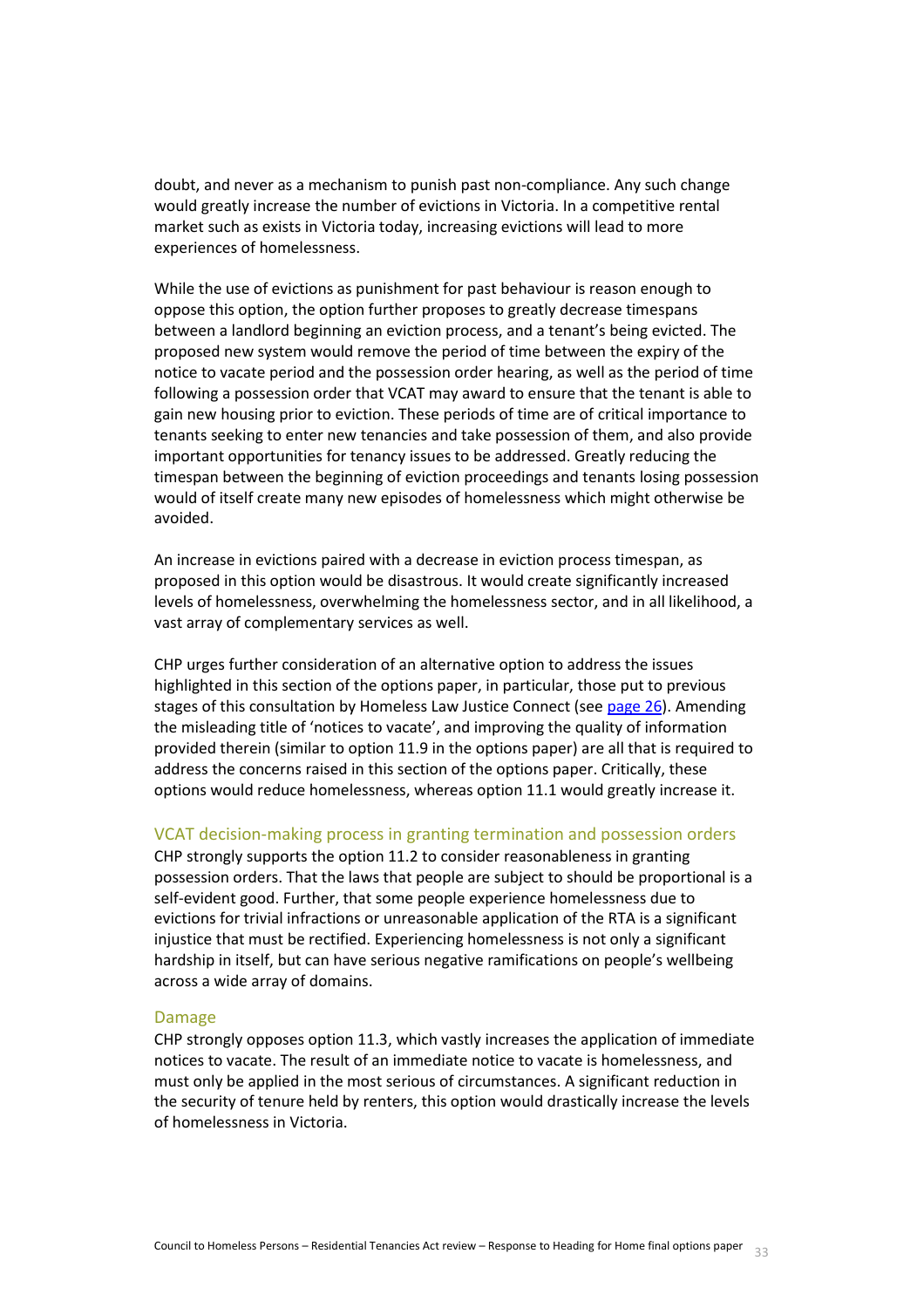Currently, summary eviction is a tool which can be used to address current and future behaviours, but is not used in punishment for past acts. This reflects the gravity of such an eviction, which makes the recipient homeless. The application of summary eviction to past acts is totally inappropriate, and must be rejected. Past acts of damage are provided for under the breach mechanisms of the RTA, and allow for tenants to remedy said damage and avoid eviction.

CHP believes that the term 'maliciously' is deliberately interpreted narrowly because applications for immediate eviction are supposed to be applied only in the most serious circumstances. Feedback to this review from stakeholders that indicates that 'malicious damage' is only recognised where it is 'urgent, current, or imminent, or continuing conduct' reflect that the mechanism is working as designed, rather than being used to summarily evict residents who pose little immediate or future risk. Summarily evicting tenants who pose little risk into homelessness lacks proportionality, and must be rejected by this review.

It is obvious that while damaging a safety device is a serious matter, it does not meet this high threshold that should be applied when considering evicting a tenant into homelessness. CHP strongly opposes the inclusion of damage to safety devices as a justification for an immediate notice to vacate.

CHP strongly opposes option 11.4. See our response to termination orders above (option 11.1).

#### Danger

CHP strongly opposes the options in this section of the options paper. Our opposition to option 11.5 is consistent with the opposition provided to option 11.3 above. It would be perverse to summarily evict residents who pose little immediate or future risk. Using homelessness as a punishment for those who pose little future risk fails to meet the community's expectation of proportional responses to offenses. Similarly, wielding homelessness as a punishment for acts of omission lacks any sense of being a reasonable or measured response.

Expansion of immediate notices to vacate for danger also poses an unacceptable risk of creating high levels of new homelessness.

CHP strongly opposes option 11.6. See our response to termination orders above (option 11.1).

#### Termination by a notice to leave for violence on managed premises

CHP strongly opposes option 11.7 from this section of the issues paper. Current provisions ensure that for a termination via a notice to leave to be put in effect, two criteria must be satisfied. These criteria are that the notice was lawfully given, and that the resident cannot show why this behaviour is unlikely to reoccur. It is our belief that as it currently operates, the system provides for an appropriate balance between the rights of other tenants to be safe and comfortable in their own homes, and for the notice recipient to avail themselves of natural justice. Any system which removes the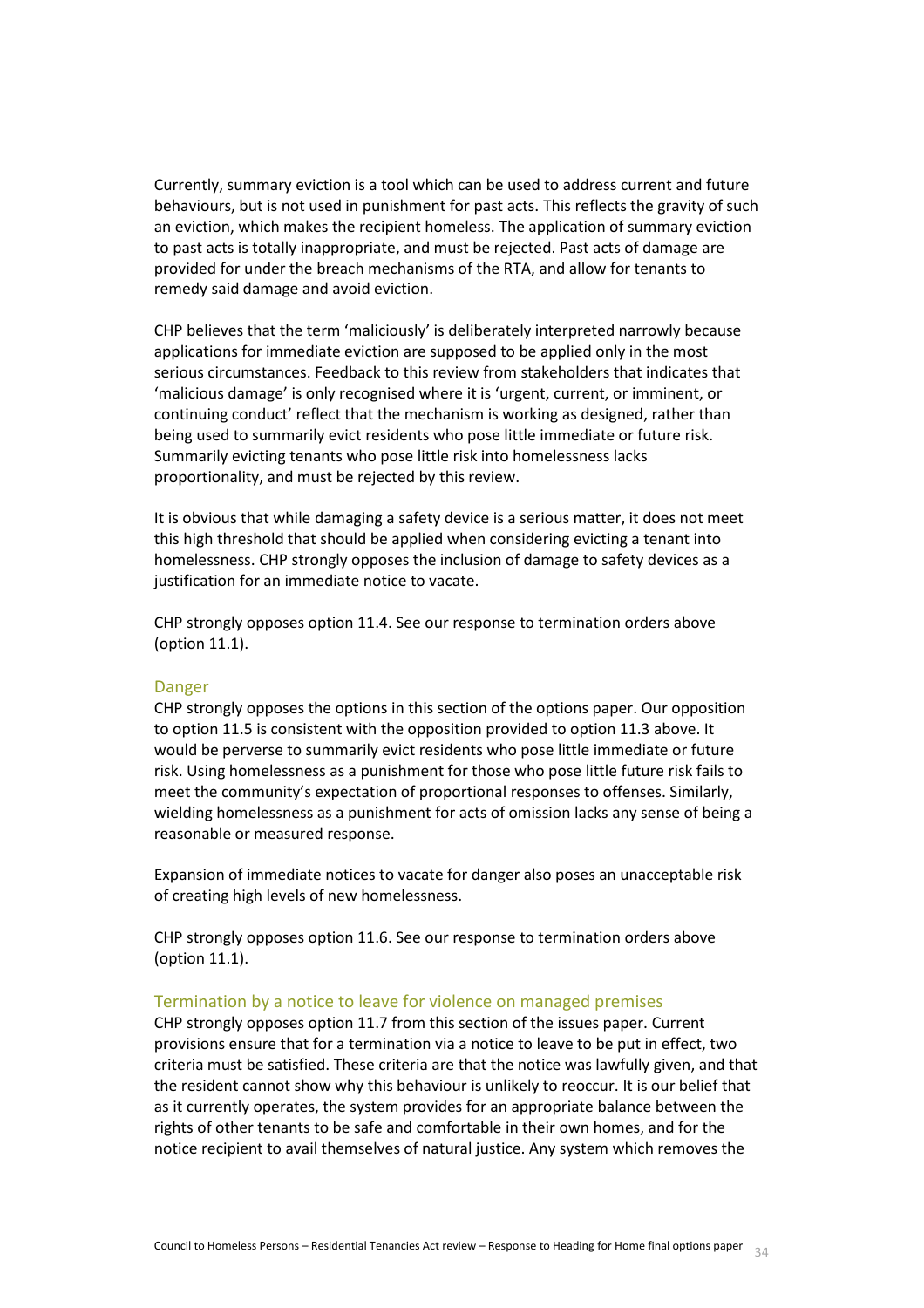opportunity for natural justice would fail to meet the norms expected of our judicial system, and would be extremely likely to make unjust rulings. This cannot be allowed where people's tenancies are at stake.

CHP opposes option 11.8 from this section of the issues paper. Issuing a notice to leave on a resident in response to their visitor's violence or damage serves no harm minimisation purpose. This proposed measure is merely punitive. Withdrawing a tenant's occupancy (even temporarily) is not an appropriate punishment mechanism. It is a particularly inappropriate punishment mechanism where the punishment is for the behaviour of another person, and is not in their control.

CHP supports option 11.9 from this section of the issues paper. Notices to leave should include practical information for suspended residents. This includes the relevant legal information as proposed in the options paper, but also necessary information on legal and housing supports available to them. At a minimum, notices to leave and immediate notices to vacate (see above) must include information on the afterhours crisis and emergency accommodation telephone service.

CHP supports option 11.10 from this section of the issues paper. Excluded residents are likely to still require access to their personal belongings including medications, clean clothing, and essential toiletries. This common sense reform supports the resident's stabilisation, and should be adopted.

CHP supports option 11.11 from this section of the issues paper. Where a person is excluded from their home, they experience homelessness which hinders the stabilisation of whatever crises may have precipitated the actions which lead to the issuing of the notice to leave. Those in crisis require prioritisation at VCAT so that they may resolve their housing crisis.

#### **Disruption**

CHP supports option 11.12 to increase the notice period for disruption evictions. The result of an immediate notice to vacate is homelessness, and must only be applied in the most serious of circumstances. Indeed, CHP does not believe that disruption is correctly identified as an anti-social behaviour leading to termination, and instead should represent a breach of duty, in accordance with the limited severity of the harms caused. We further note that disruption evictions have a disproportionately large effect on those experiencing mental ill-health.

CHP opposes option 11.13 to remove the requirement that VCAT not make a possession order where the disruption will not be repeated. With disruption only loosely defined, it is not apparent what sort of behaviour constitutes disruptive behaviour. Nor is it in line with community expectations, or the necessities of running a rooming house, that single instances of noisy behaviour should lead to eviction from one's home. This option is out of line with community values and inconsistent with any sense of proportionality.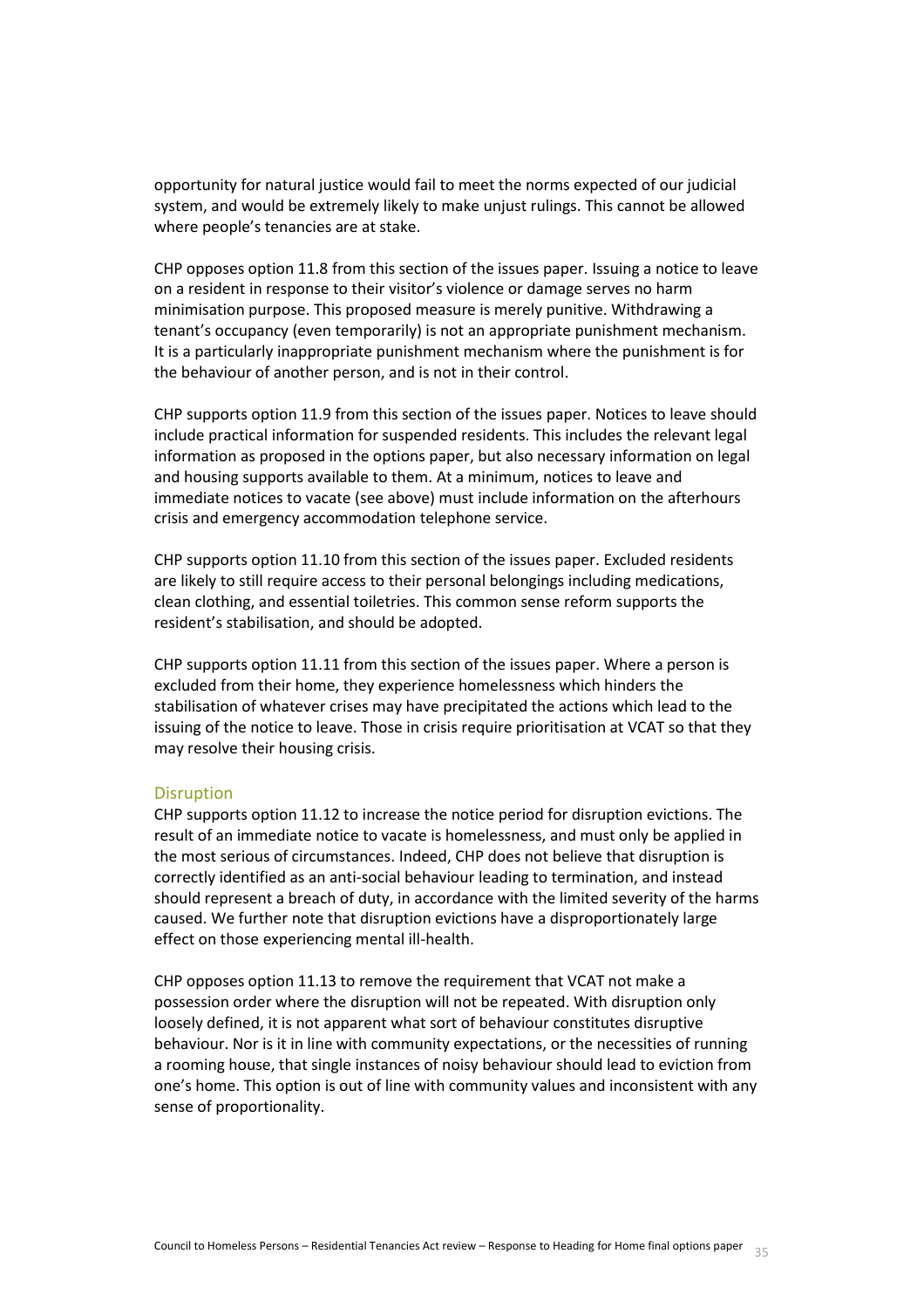CHP strongly opposes option 11.14. See our response to termination orders above (option 11.1).

#### Non-payment of rent

CHP strongly opposes option 11.15, specifically the binding limit of just one extension to payment plans prior to granting possession to the landlord. Such a measure would create a significant increase in the number of people experiencing homelessness in Victoria. VCAT should retain their discretion over extending and renegotiating payment plans.

Non-payment of rent was identified as a principal reason for tenancies ending. Termination for non-payment of rent can therefore increase the risk of homelessness for some tenants, who may have difficulty paying on time.

- *Heading for Home* options paper

A range of circumstances exist where a tenant may default on a payment plan, but where repayment remains a viable option. Those on low incomes have very limited to no discretionary budgets. Examples where non-compliance with a payment plan may be reasonable in the short term include where a tenant has received an unexpected bill such as for repairs, or where a casual worker has received fewer shifts than expected. In instances such as these the underlying financial capability of the tenant to make repayments has not changed, and VCAT should retain their current discretion to take such factors into account.

The options paper does not make it sufficiently clear whether under option 11.15 landlords will be able to begin the termination process before rent is 14 days overdue. CHP would oppose such a provision as it would lead to more evictions of those on low incomes, which may precipitate a housing crisis for that household.

CHP supports option 11.16. As recognised in the options paper, RTA provisions regarding evictions and the non-payment of rent have a significant impact on the level of homelessness in Victoria.

Option 11.16 provides stronger tenancy security for those on low incomes, and will have a direct impact on reducing homelessness. It reflects the current, increasingly unaffordable rental market, where those on low incomes experience great difficulty absorbing unexpected financial shocks and maintaining their rental payments. Such an option allows for increased payment flexibility for those with limited discretionary budgets.

CHP strongly opposes option 11.17. As mentioned in response to option 11.16, RTA provisions regarding evictions and the non-payment of rent have a significant impact on the level of homelessness in Victoria. A provision to enable VCAT to make a termination order for repeated late payment of rent would significantly add to current levels of homelessness. In a rental market such as the current one, where many households are paying high proportions of their income in rent, and in which incomes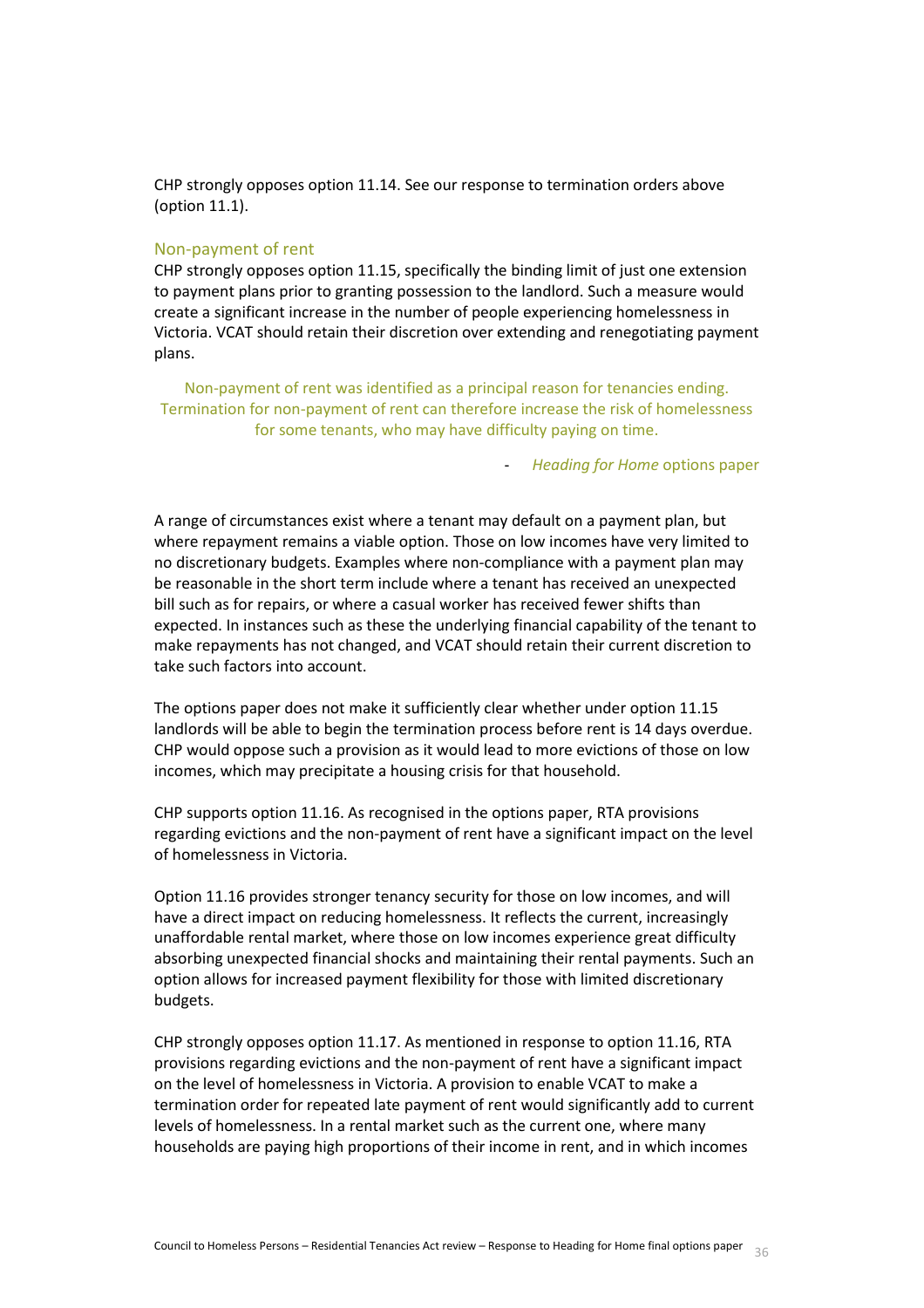are often irregular, this measure would build unfair outcomes into the design of the RTA. Current provisions providing for continued occupation by tenants who have repaid all rent arrears are a critical mechanism supporting housing sustainment in Victoria. Adopting option 11.17 would see many of these households experience homelessness. Further to this, see our response to termination orders above (option 11.1).

CHP supports option 11.18, which would provide increased security of tenure to one of the most housing insecure cohorts in the private rental market. Those living in rooming houses are highly likely to be on low incomes, and as such their budgets are more likely to be highly affected by unexpected costs. This can make meeting all repayments by their designated due date significantly more difficult. Option 11.18 would recognise the reality that many people living in rooming houses experience serious financial stress, and provide for greater flexibility in response.

#### Failure to comply with a VCAT order

CHP supports option 11.19 which has the effect of preventing situations in which tenants have no tenure; which is effectively a form of homelessness. Putting a timespan on compliance orders protects against this concealed form of homelessness.

CHP strongly opposes option 11.20. See our response to termination orders above (option 11.1).

While CHP supports amending the conditions under which a possession order must not be made, option 11.21 does not go far enough. The conditions under which VCAT must not make a possession order must be concurrently met under the current system. CHP believes that any one of these conditions should be sufficient to ensure that VCAT must not make a possession order.

The options paper highlights that if the breach of duty is not a recurrence, then the matter "would not constitute a failure to comply with the initial order", and thus an application for a possession order based on non-compliance would be invalid (page 188). As such, this condition should be sufficient of itself to bind VCAT against making a possession order.

Further to this, CHP believes that trivial failures to comply should never lead to eviction, no matter reoccurrence. Were a person to be evicted from their home (and with only 2 or 14 days' notice) due to a technical breach or trivial non-compliance with an order, this would fail to meet standards of proportionality and justice. Similarly, should VCAT be satisfied that there will not be further non-compliance then the granting of a possession order can achieve no positive outcomes. Such an outcome is inconsistent with the aims of the RTA, and that VCAT is satisfied that there will be no further non-compliance should also bind VCAT to not make a possession order against the tenant.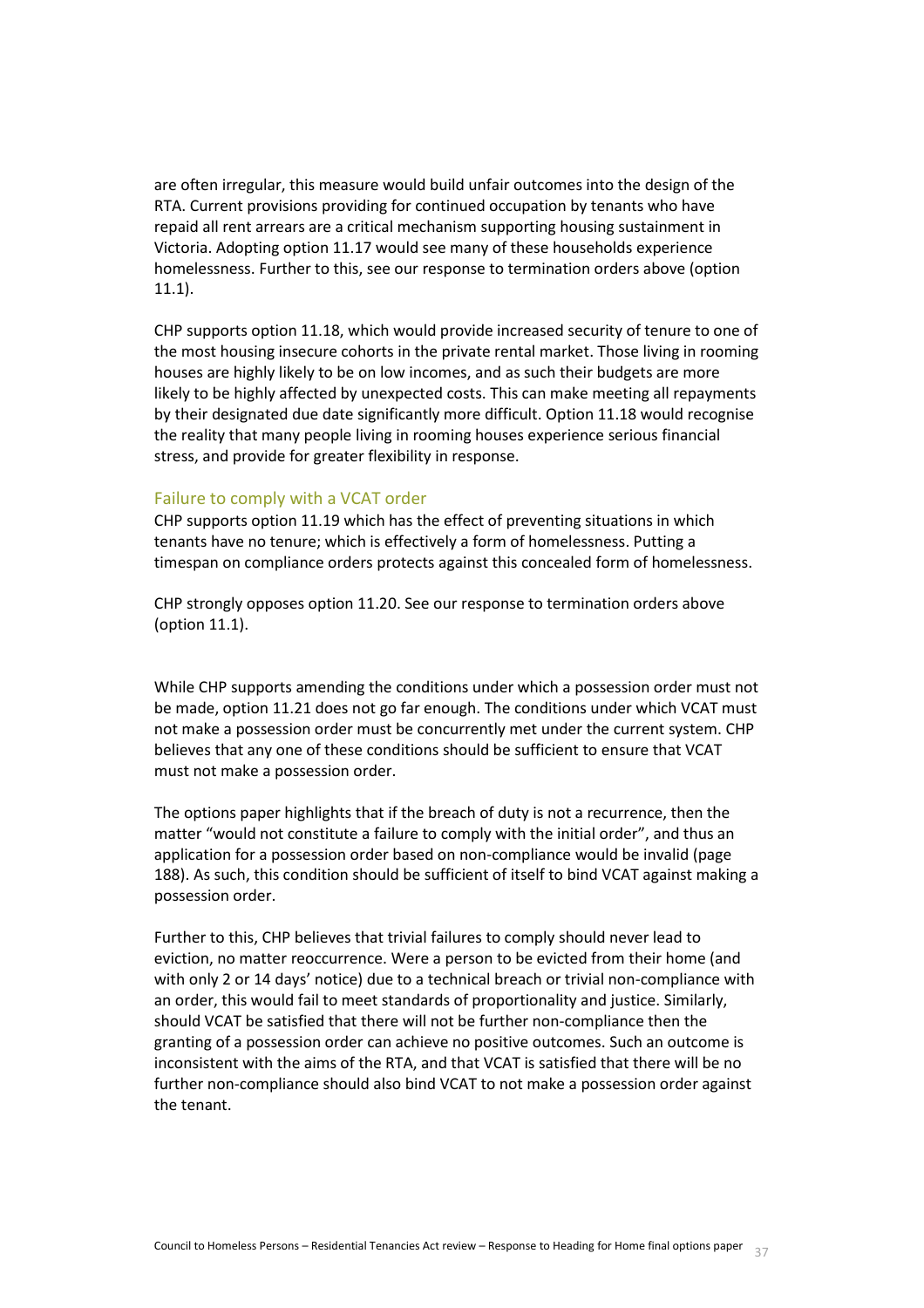As such, CHP contends that whether the condition that "VCAT is satisfied that there will be no further non-compliance" remains or not, these conditions should be made separately sufficient to require VCAT not grant a possession order.

#### Use of premises for illegal purpose

CHP prefers option 11.22A in this section of the options paper. CHP strongly opposes option 11.22B, per our response to termination orders above (option 11.1). While option 11.22A is preferable, and can prevent erroneous evictions for innocent tenants, CHP's strongest preference is for an option not specified in the options paper, whereby the use of premises for illegal purposes would be a breach of duty by the tenant. The RTA regulates the private rental market, and should not seek to achieve outcomes that rightly belong with the justice department or criminal courts.

Under our proposed option, continued use of the premises for illegal purposes could lead to eviction in the standard manner for a breach of duty. Aside from a duty to not use premises for illegal purposes, CHP believes that the justice system, and not the housing system, should provide punishment for illegality. CHP opposes the revocation of tenancies as a punitive measure, and believes that such revocation should only be used to achieve positive outcomes – such as discontinuance of illegal activities.

#### Parting with possession for consideration without consent

CHP opposes option 11.23 as detailed in this section of the options paper. Our opposition stems from two aspects of this option; the potential for unintended consequences, and the ramifications for sublessees and assignees where consent has not been sought.

Assuming that there are no unanticipated negative impacts on 'couch surfers', we focus instead on the impacts on assignees and sublessees. For more detail on the concerns regarding couch surfers see our response to chapter 5.4 'subletting and assignment' above.

The application of such a notice to vacate should this be a sublet or assignment without consent rather than an Air BnB style situation, would leave the current sublessees/assignees with insufficient time to obtain and receive possession of a new property. Given the sorts of discrimination feared by many in the rental market, seeking an informal lease such as a sublet or assignment is not uncommon. Under current operation of the RTA, CHP understands that many sublets and assignments do not seek the consent of the landlord, for fear of receiving a 'no specified reason' notice to vacate in response. Nor are parties always aware that landlord's may not unreasonably withhold consent, and thus may be under the impression that they are operating outside of the RTA. Those who agree to such arrangements are typically those with the least market power, who are unlikely to find new accommodation with a short period of time. A 14 day notice to vacate does not provide sufficient opportunity for these informal sublessees or assignees to find new homes, in all likelihood evicting them into homelessness.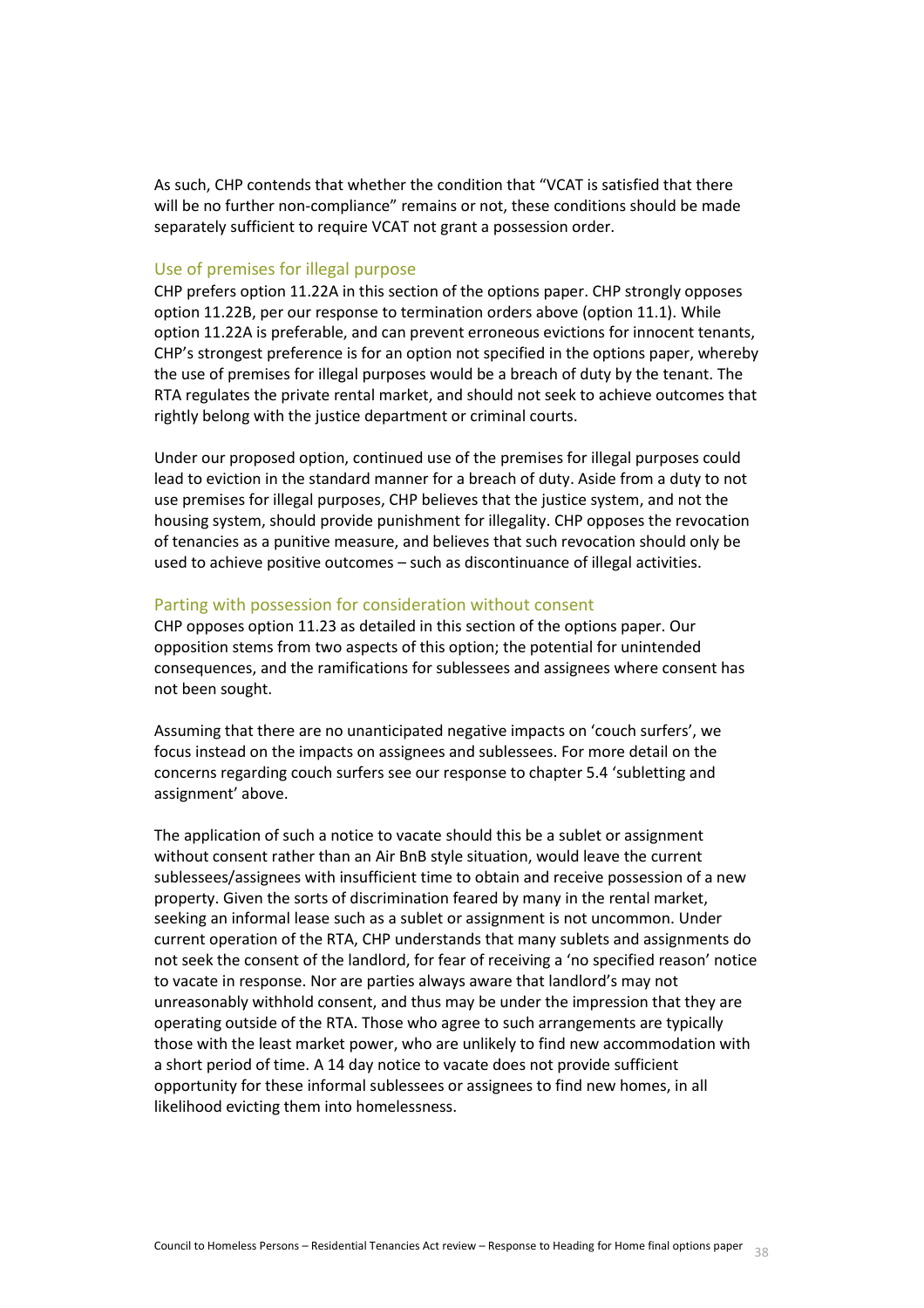## Antisocial behaviour

CHP strongly opposes the option to create a new generalist 'antisocial behaviour' termination. The creation of a new provision for termination based on any behaviour that is "likely to cause alarm" would in practice give landlords almost unlimited discretion in evicting tenants, most likely at a significantly lessened timeframe that the current 120 day 'no specified reason' notice to vacate. It further provides landlords with greatly increased power over the lawful behaviours of tenants within their homes. CHP's position is that the RTA should allow for tenants to engage in any lawful activity within their own home, without fear of breach of duty, and certainly without fear of tenancy termination.

Nor does this proposal meet with broader community expectations of reasonableness. That a tenant should face termination for verbally abusing a landlord, but that landlords are under no such obligation furthers the power imbalance between tenants and landlords.

It is appropriate that under the current operation of the RTA the provisions for terminating a tenancy are specific and defined. Where a tenancy is terminated tenants find themselves homeless within zero to 14 days. So significant are the ramifications of tenancy termination that tenants must be empowered to proactively avoid triggering them. Were a new generalist antisocial behaviour termination, or a large expansion in defined termination conditions to occur, tenants would lose the ability to proactively avoid triggering them. They would be subject to tenancy terminations at the almost unlimited discretion of landlords, resulting in homelessness. Giving landlords such high discretion over applying instantaneous evictions would create significantly increased levels of homelessness.

<span id="page-38-0"></span>While it is positive that the options paper states that "appropriate protections would be in place for tenants with mental illness", CHP holds grave concerns that despite any protections that may be put in place, it is highly likely that this provision will have a disproportionate effect on those who experience mental ill-health.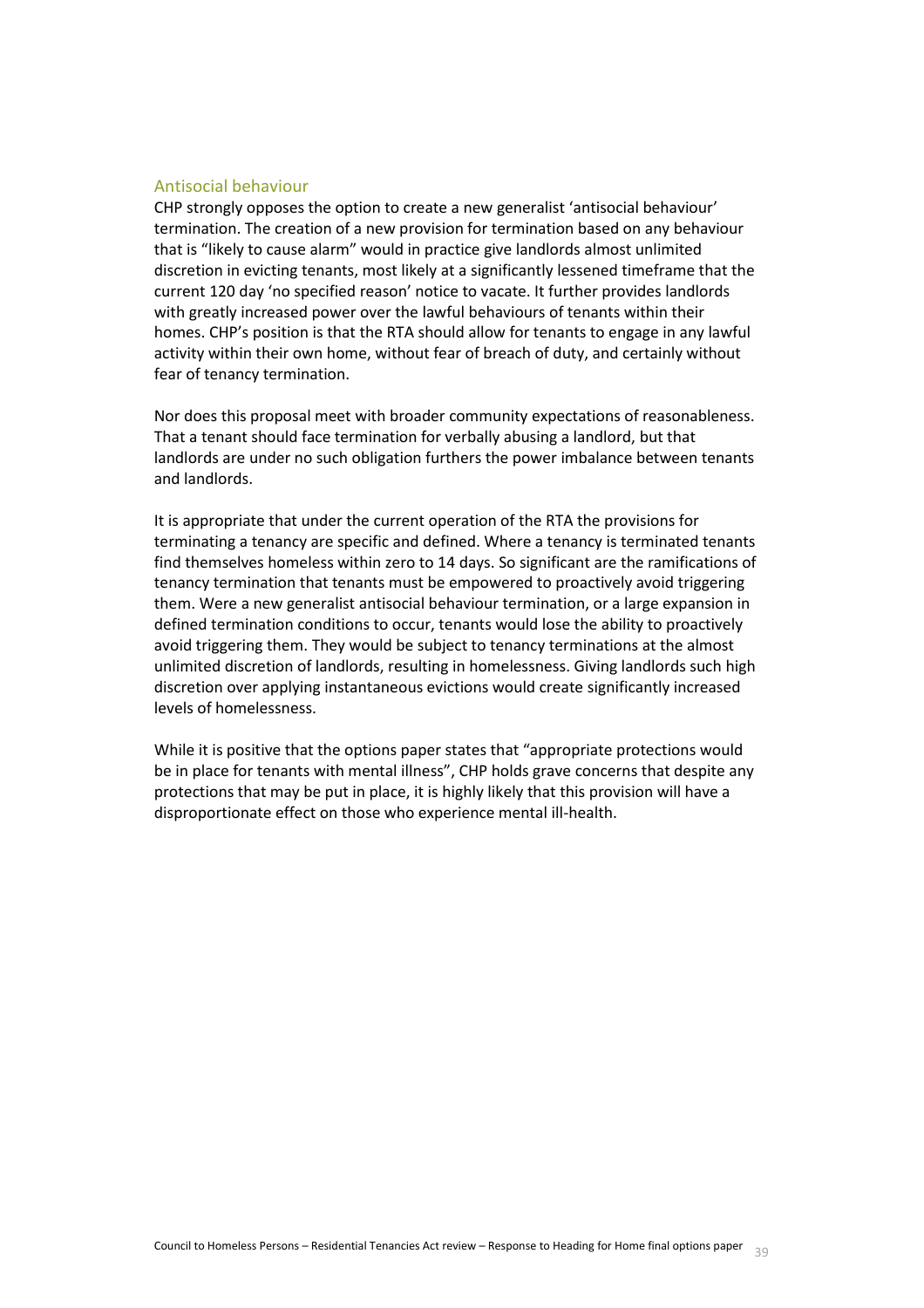# **Chapter 11.2 Terminations and security of tenure - Terminations instigated by landlord or owner: tenant not at fault**

# Terminations instigated by landlord or owner: tenant not at fault and homelessness

The measures in this chapter of the options paper are likely to have an outsized effect on those experiencing (or who have previously experienced) homelessness. The experience of homelessness service providers is that many of their clients have been subject to evictions outside of the justifiable reasons listed in the RTA. It is CHP's view that the provision for terminations instigated by landlords where the tenant is not at fault simply allow for landlords to evict tenants in order to not have to comply with the rights afforded tenants in the RTA. For those with experiences of homelessness, these protections are critical supports to sustaining housing, and must be upheld. This can only be done through the removal of these provisions.

## Notice to vacate for end of fixed term tenancy

CHP supports option 11.25A, to remove the notice to vacate for the end of a fixed term tenancy. Anecdotal evidence tells us that this notice to vacate is often applied in a retaliatory manner, but that the lack of requirement for landlords to demonstrate any reason for the eviction serves to hide this motive from view. Retaliatory evictions occur most frequently against those who experience housing insecurity and / or financial disadvantage, including those who are experiencing or have experienced homelessness. This is because these groups are more likely to rent dilapidated properties which have higher maintenance and repair needs, which means they are also more likely to request a repair leading to retaliatory eviction. Since those experiencing housing insecurity are less likely to obtain a new tenancy, and more likely to experience homelessness, removing the notice to vacate for the end of a fixed term tenancy will contribute to a reduction in homelessness.

With regard to option 11.25B, CHP advises that in practice protections for tenants "if the notice is vindictive or retaliatory in nature" and "if the notice is discriminatory under the EOA" are extremely difficult to enforce. As no reason needs to be given to a tenant to justify their eviction, where discriminatory or retaliatory evictions do occur, they are almost impossible to prove. Evictions should be limited to where the landlord is able to show cause, or demonstrate compliance with a specified 'reason for eviction where tenant is not at fault'.

#### Notice to vacate for no specified reason

CHP strongly supports option 11.27D to remove the provision for notices to vacate for no specified reason. It is not appropriate that landlords are able to evict tenants from their homes without any justification.

As per our response to 12.25A above, the existence of the notice to vacate for no specified reason actively discourages tenants from exercising their rights to repairs and quiet enjoyment, as many tenants fear being evicted if they complain. While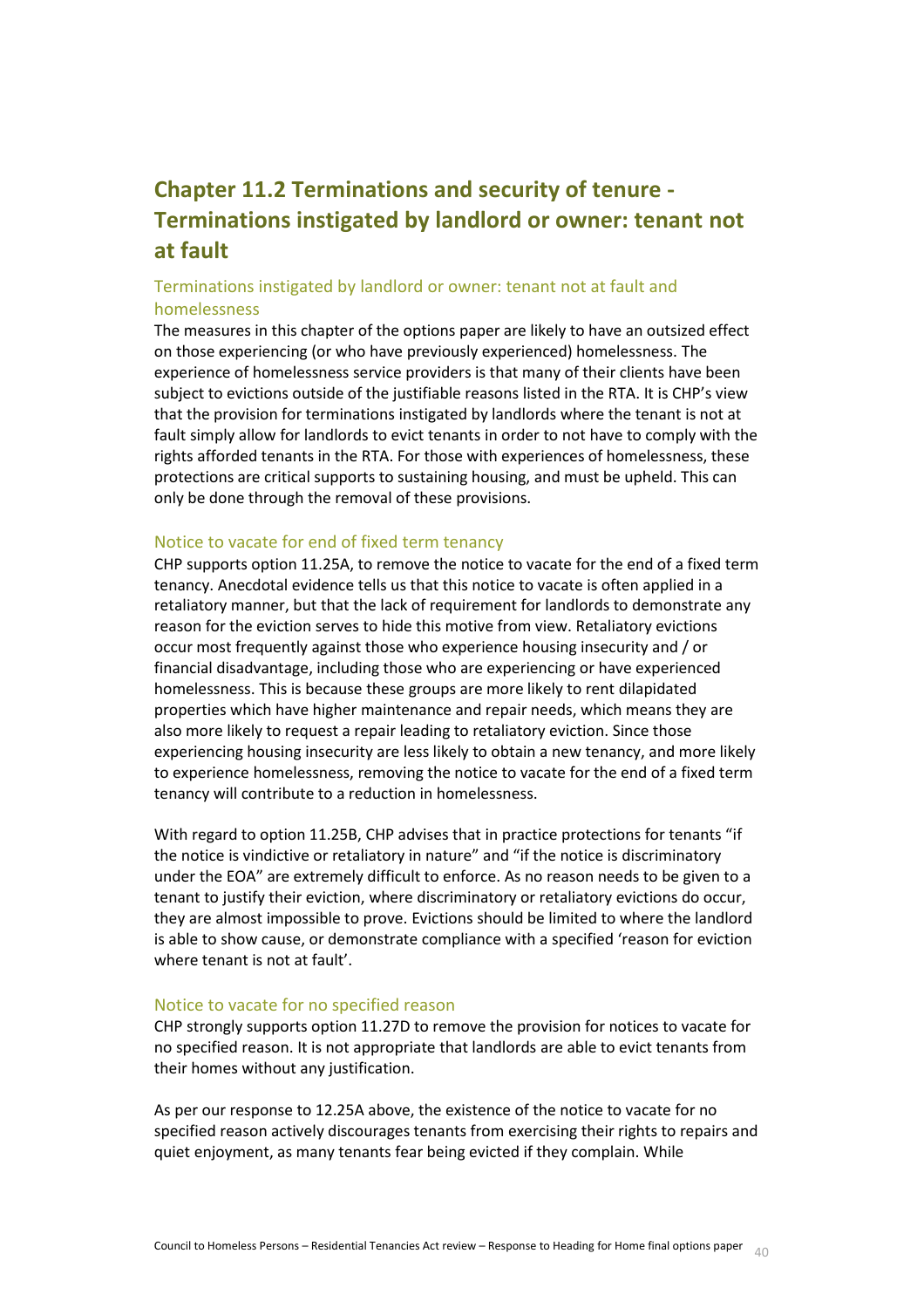retaliatory evictions are not allowed, they are difficult to prove. Often, the possibility of being evicted for no reason is enough to deter tenants from exercising their rights, particularly at the lower cost end of the rental market. These notices should be abolished to provide greater security of tenure to renters, and to apply downward pressure on the rate of homelessness in Victoria.

CHP notes that options 11.27A and 11.27B are largely insubstantial. They do not address the range of issues that exist with the 'no specified reason' notices to vacate, including those detailed in the options paper. Option 11.27C provides for almost no change at all in the current operation of the RTA, other than to burder VCAT with responsibility for a new step in the process. Under this option, there is still no requirement for any justification or reasoning to be offered for an eviction, and as such it retains all of the characteristics of the current system. The removal of the provision for notices to vacate for no specified reason (option 11.27D) is the only option in this section of the options paper which meaningfully addresses the problems identified.

#### Notices to vacate for changes of use

CHP supports the options in this section of the options paper, particularly options 11.28 and 11.31. The options in this section of the options paper provide for greater security of tenure for tenants, more clarity of responsibilities for landlords, and will lead to greater consistency with existing law.

#### Notice to vacate mortgagee repossession (general tenancies)

<span id="page-40-0"></span>CHP supports the options in this section of the issues paper, particularly the option to require mortgagees in possession to give 60 days' notice to vacate and compensate tenants (option 11.34). This will ensure that tenants have sufficient time to obtain and receive possession of a new property. Allowing those facing eviction sufficient time to obtain a new property is often all that is required to avoid homelessness, and should be a central tenet of the RTA.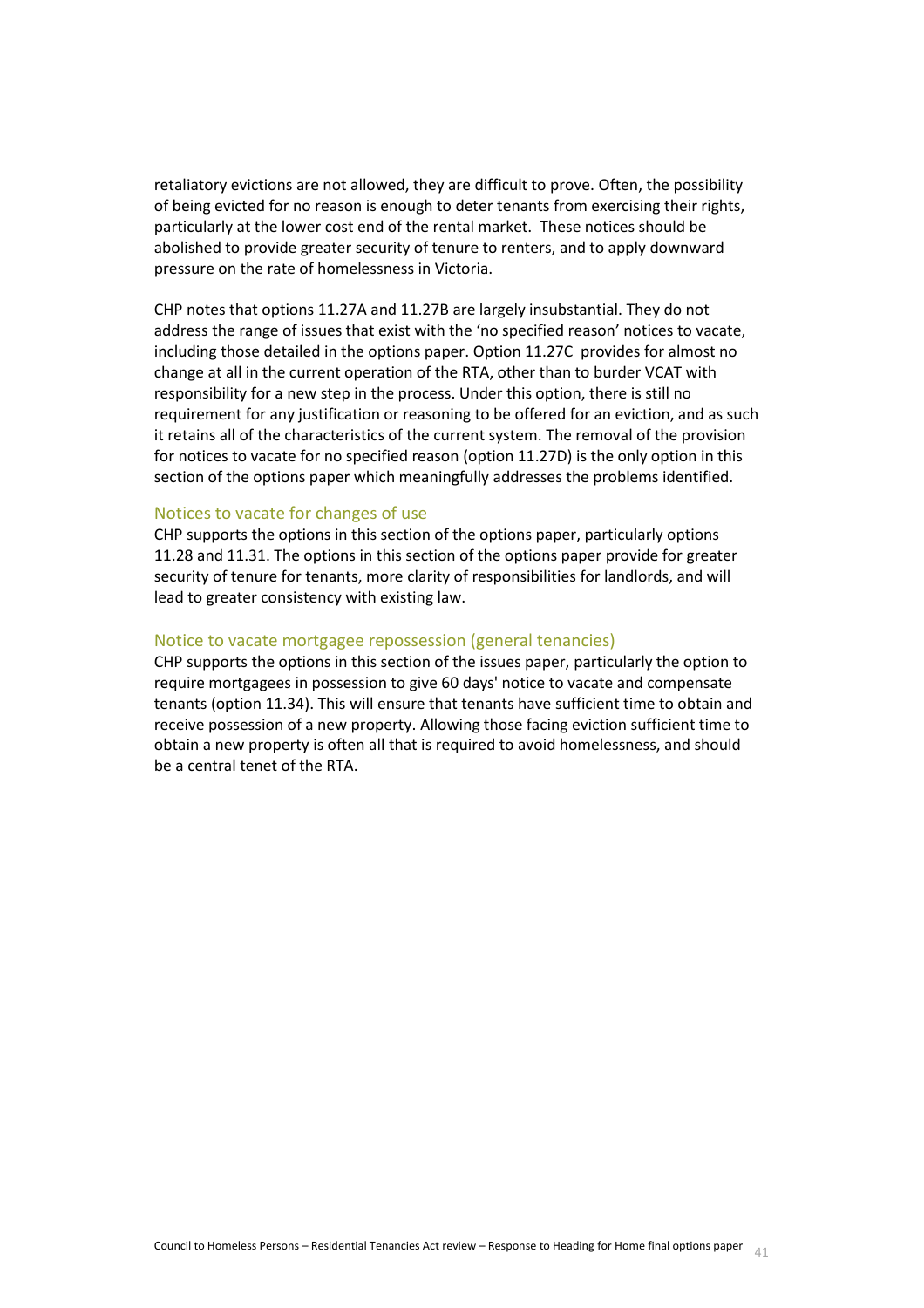# **Chapter 11.3 Terminations provisions and security of tenure**

# Terminations provisions, security of tenure and homelessness

The matters considered in chapter 11 have enormous impacts on homelessness. CHP has provided advice above that some options proposed in this chapter will lead to significantly increased levels of homelessness.

As such, CHP opposes each of the bundled options, as each further undermines rather than improves security of tenure. See instead responses to the specific provisions as throughout this submission.

## Model 1

Model 1 is the least worst model of the three provided. CHP maintains that termination orders as described in option 11.1 would create a surge in homelessness the consequences of which would be devastating for those at risk of experiencing homelessness, as well as having broader impacts across the community.

## Model 2

CHP strongly opposes model 2. This option retains 'no specified reason' notices to vacate, whilst also introducing a raft of new and highly punitive provisions around duties, breaches of duty, and terminations of tenancies. If adopted, this model will increase the level of homelessness in Victoria. Please see our responses above to:

- Option 5.2A to broaden three strikes system for breaches of duty for the same duty, to cover breach of any duty, which we strongly oppose.
- Option 11.1 to create termination orders, which we strongly oppose.
- Option 11.17 to allow terminations of tenancies even where rent arrears have been repaid in full, which we strongly oppose.
- Option 11.24 to expand definition of antisocial behaviour to include a wider range of behaviours and people who may be affected by those behaviours, which we strongly oppose.
- Option 11.27B (and 11.27D, and relevant section of 11.25) to amend notice to vacate for no specified reason during a periodic agreement with 120 days' notice to require specification of a reason for the notice ,which we described as "largely insubstantial", and "(unable to) address the range of issues that exist with the 'no specified reason' notices to vacate, including those detailed in the options paper".

## Model 3

CHP strongly opposes model 3. This option retains 'no specified reason' notices to vacate, whilst also introducing a raft of new and highly punitive provisions around duties, breaches of duty, and terminations of tenancies, each of which we highly oppose.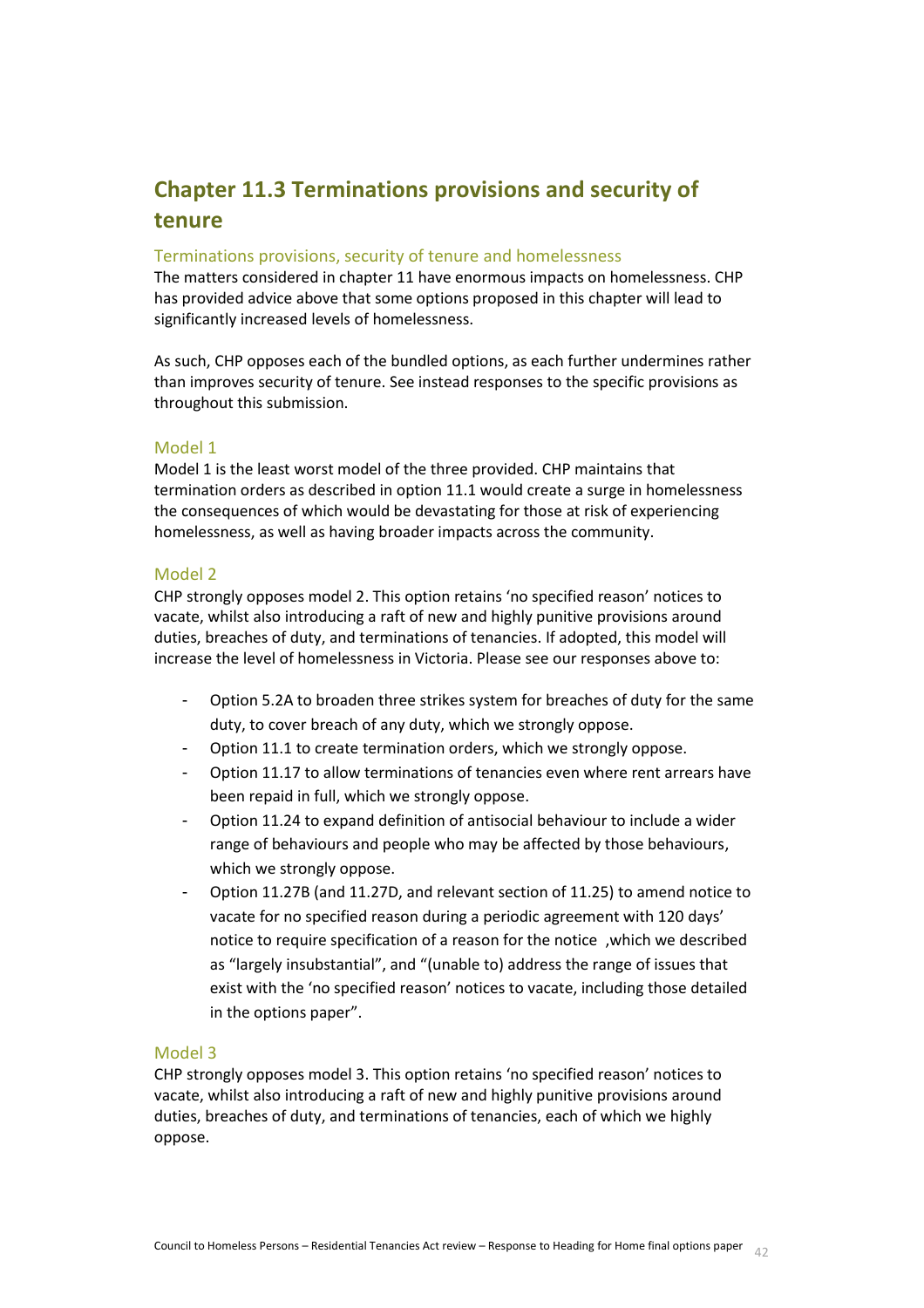<span id="page-42-0"></span>With regard to the proposal to extend the notice period for a notice to vacate during periodic tenancy, please see our response to option 11.27A (and 11.27D, and relevant section of 11.25). We have described this proposal as "largely insubstantial", and "(unable to) address the range of issues that exist with the 'no specified reason' notices to vacate, including those detailed in the options paper".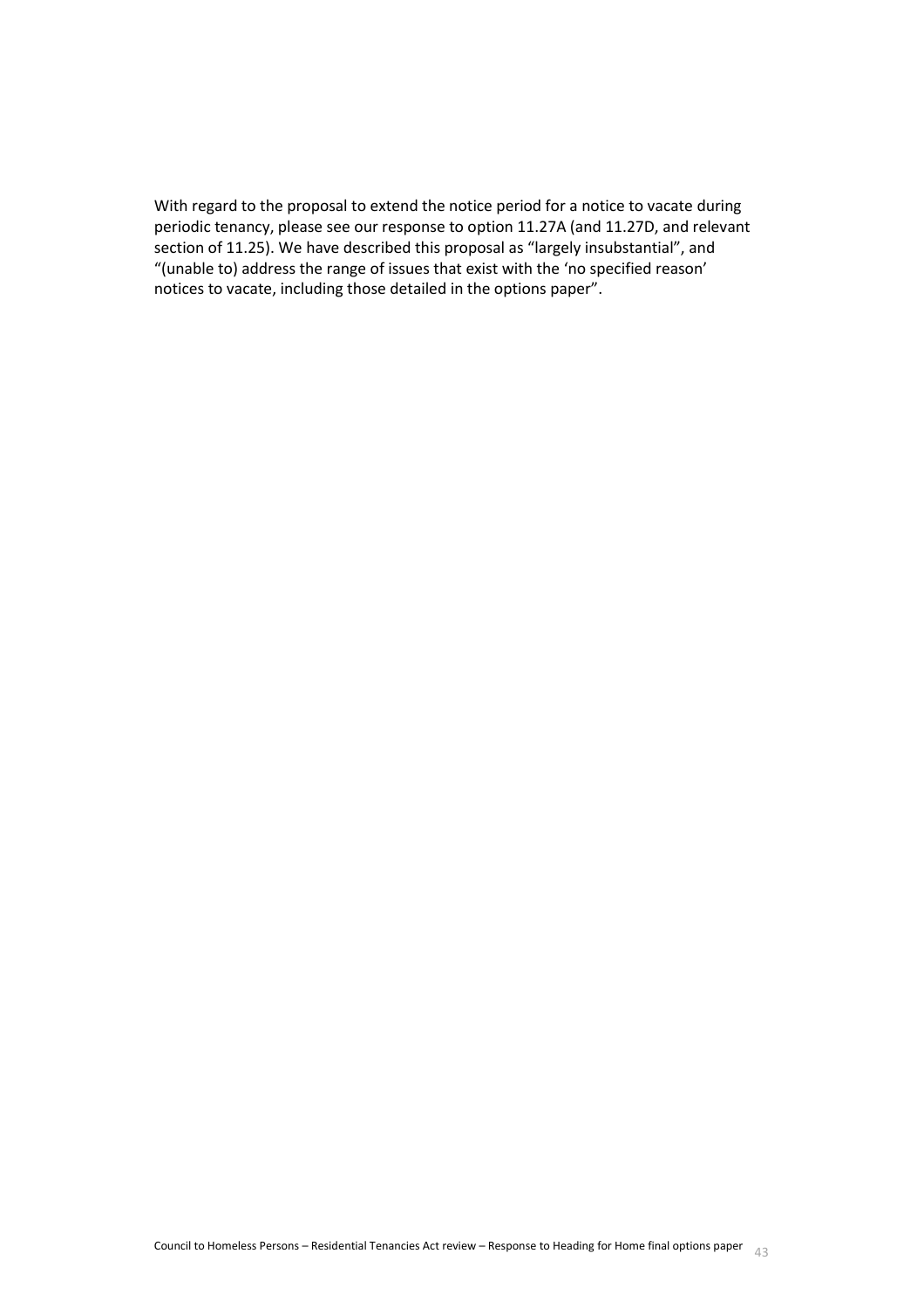# **Chapter 11.4 Terminations provisions and security of tenure**

<span id="page-43-0"></span>No options are provided for further discussion in this chapter of the issues paper.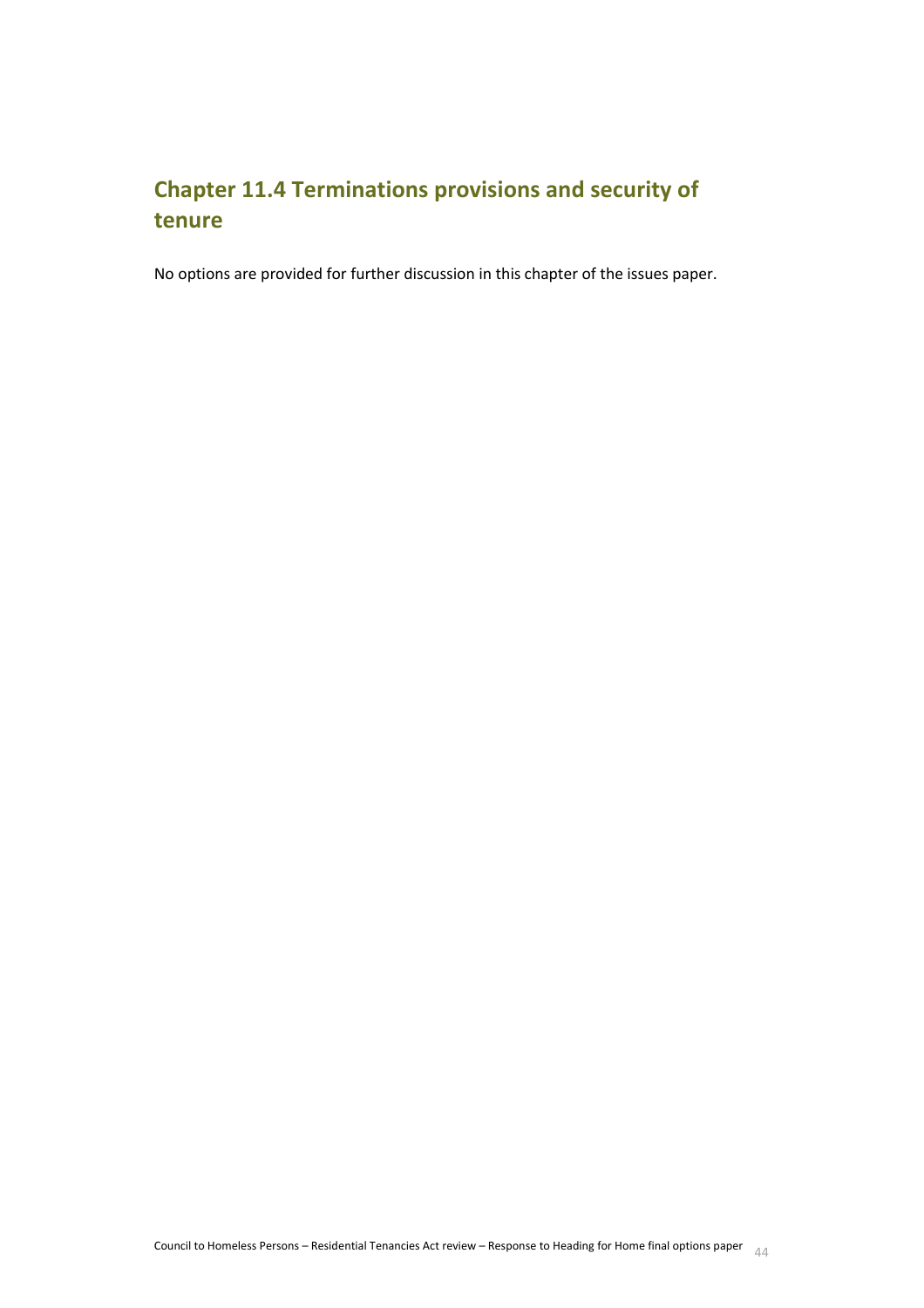# **Chapter 11.5 Terminations instigated by the tenant: landlord not at fault**

## Termination after death of sole tenant

The options provided in this section of the options paper have only tangential bearing on homelessness.

## Reduced period of notice of intention to vacate in certain circumstances

CHP supports the options provided in this section of the options paper. The option to enable tenants to give notice of intention to vacate under prescribed circumstances, was supported during consultations with our consumer advocacy group, the Peer Education Support Program (PESP) of individuals who have experienced homelessness. PESP particularly highlighted the importance of the proposed right for tenants to give notice of their intention to vacate in response to notice of a rent increase. The ability to tightly manage a limited budget is all that keeps some people from homelessness, with many household budgets providing little or no flexibility around spending. Rental increases can rapidly make a tenancy unsustainable. Given the severe ramifications of rent non-payment under the RTA, which can include inclusion on a rental tenancy database which serves as a 'black-list' against gaining future private rental tenancies, it is absolutely critical that tenants are empowered to end a tenancy where the agreed price has been altered.

<span id="page-44-0"></span>CHP supports the option to update the terminology in the provision that allows tenants to give reduced period of notice where they have accepted an offer of public housing to include community housing. We endorse this as a common sense update that reflects the emergence of community housing providers to play a role largely akin to that of public housing.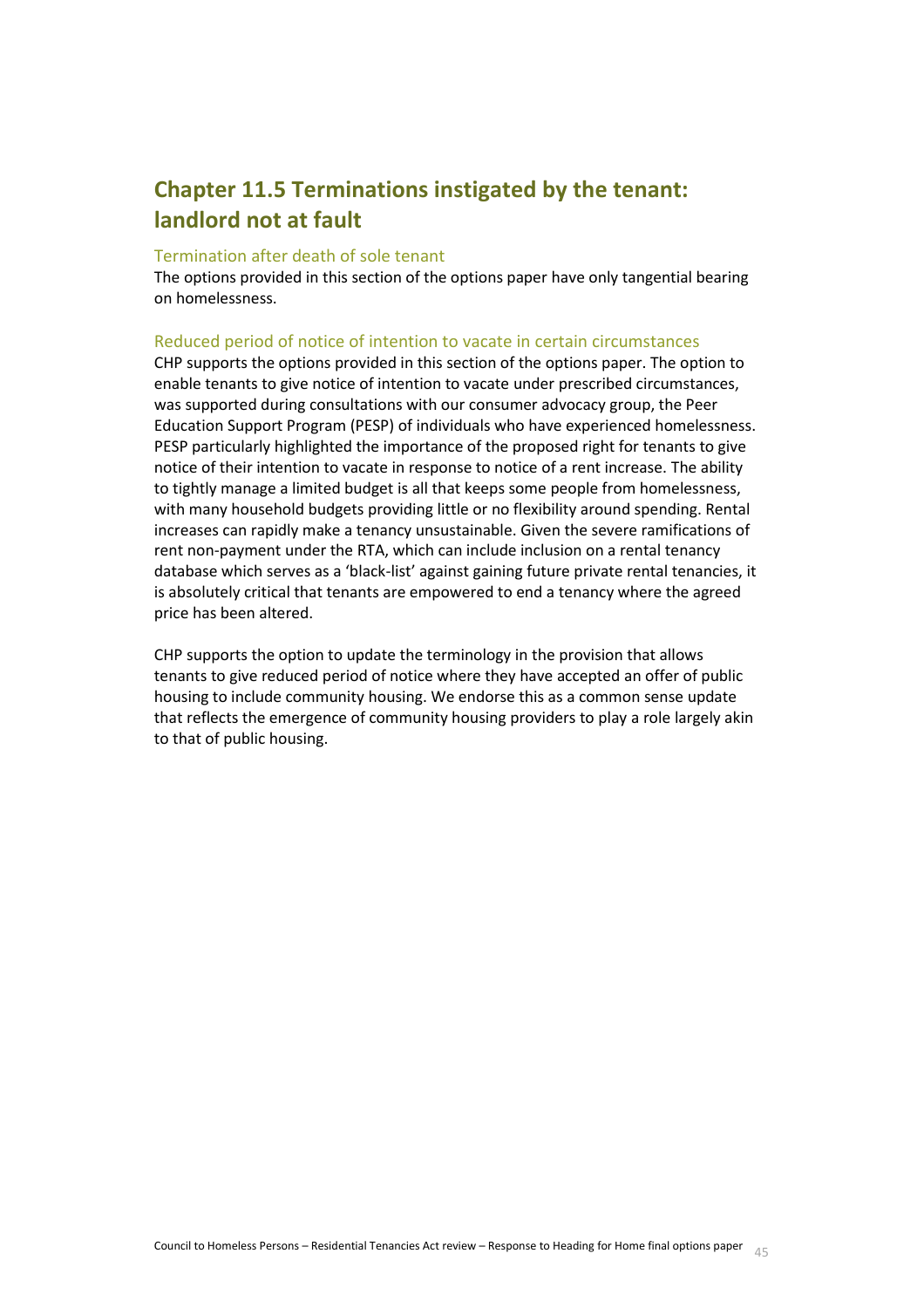# **Chapter 12 Family violence**

#### Family violence and homelessness

Family violence is the second largest cause of homelessness in Victoria, and the single largest cause of homelessness amongst Victorian women, accounting for 34% of all homelessness in Victoria. Those experiencing family violence are in the midst of significant personal and financial crises, and are likely to be experiencing multiple complex situations which require resolution. As identified by the Royal Commission into Family Violence, the current operation of the RTA can contribute to the complexity of this crisis. This review of the RTA can support the alleviation of such crises, and in so doing support those experiencing family violence to sustain housing and avoid homelessness, or to gain new and appropriate housing which can support the resolution of other crises.

#### Access to family violence protections in the RTA

CHP strongly endorses VCOSS's preference for an option that might include a statutory declaration from a professional working with the applicant, as in the South Australian model (detailed in Option 12.1B), but should also extend to the types of evidence in the Queensland model (detailed in Option 12.1C). If a list of types of evidence is included in the legislation, this should be an indicative list, rather than exhaustive.

It is absolutely imperative that the RTA should define family violence appropriately. While the options paper provides strong analysis of the necessary mechanisms required by those experiencing family violence, should this review fail to provide appropriate coverage of these mechanisms to all those experiencing family violence, then many of those who need such supports will be denied them. This would be an unsatisfactory outcome that perpetuates family violence.

CHP particularly supports option 12.3 whereby an applicant may include a parent or guardian of a child who has experienced family violence. This is a common sense reform that would ensure that where family violence had occurred against a minor, family violence related protections under residential tenancies legislation would be available.

#### Terminating a tenancy

CHP supports option 12.4B, which provides for termination of tenancy by notice to vacate in instances of family violence. CHP's consultation with our consumer advocacy group (the PESP) of individuals who have experienced homelessness, including in some instances of family violence, determined that this option is preferable as it reduces the administrative and legal burden on those seeking to escape family violence. As noted above, those experiencing family violence are often experiencing multiple complex needs; it is therefore imperative that we ensure that they may interact with government and legal systems with the least burden possible.

#### Modifications to rented premises

CHP supports an amalgam of the options 12.5A and 12.5B, consistent with our position to earlier options 8.20A and 8.20B. Specifically, CHP recommends that landlords may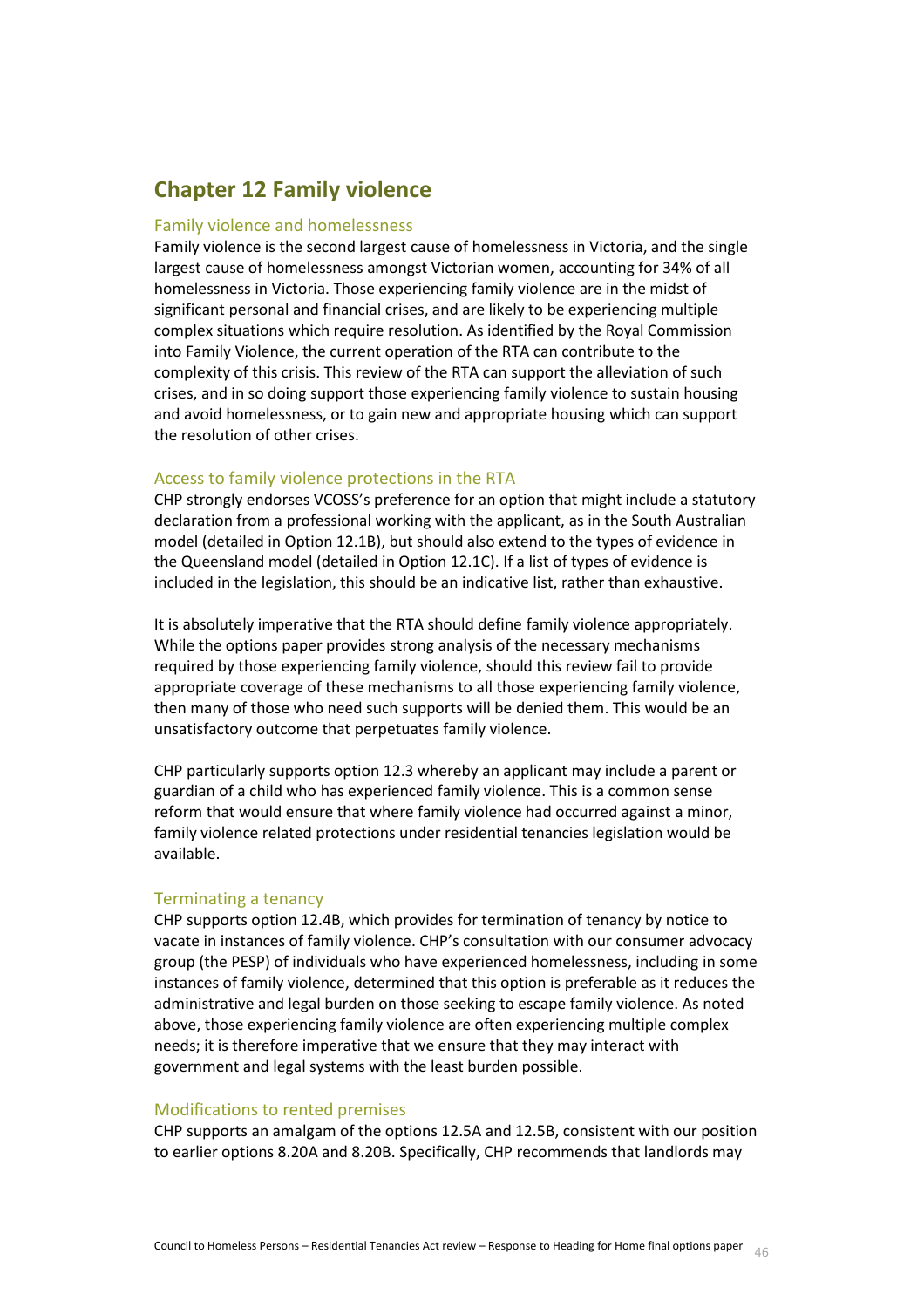not unreasonably refuse consent for modifications requiring structural change, affecting common property, or significantly changing the property's appearance, but that where modifications are more minor than this threshold, tenants do not require landlord approval. We believe that options 12.5A and 12.5B are consistent with one another and can be applied to complement one another and provide full coverage for those requiring modifications.

#### Residential tenancy databases

CHP supports the three options in this section of the options paper. These options will ensure that those who have experienced family violence are not unduly penalised. Inclusion on a tenancy databases can amount to a "black list" ban, excluding listed parties from the private rental market. Such exclusion leaves many who have experienced family violence with a choice of returning to the home of their perpetrator or continuing in homelessness for a period of up to three years. Such situations occur under the current operation of the RTA, guaranteeing poor outcomes for the person who has experienced violence, while subjecting them to significant personal harm, and must be addressed.

#### Challenging notices to vacate

CHP broadly supports the option to enable a notice to vacate to be challenged in the context of family violence. This would be an important tool to ensure that those who have experienced family violence were not arbitrarily subjected to homelessness at the hands of their perpetrators. However, CHP calls for the removal of the more restrictive eligibility requirements for this option compared to others posed in this chapter of the options paper. Specifically CHP calls for the removal of the draft provisions:

#### VCAT would also be required to consider the following:

- any steps that have been taken to remove the perpetrator from the rented premises, or ensure that the perpetrator does not attend the rented premises
	- the likelihood of the action or conduct re-occurring, based on evidence tendered, for example by the police

#### (Page 231)

The inclusion of the above can be seen to limit the application of this important protection for those who have experienced family violence to only those who were unlikely to be subjected to such violence again, and who had obtained an exclusion order. Such barriers are unreasonable. If a person were experiencing ongoing episodes of violence from the perpetrator, these provisions would seemingly render them ineligible. CHP calls for the option to enable a notice to vacate to be challenged in the context of family violence to be extended to all those experiencing family violence in recognition of the fact that such a mechanism is a critical tool to avoiding homelessness at the hands of a perpetrator.